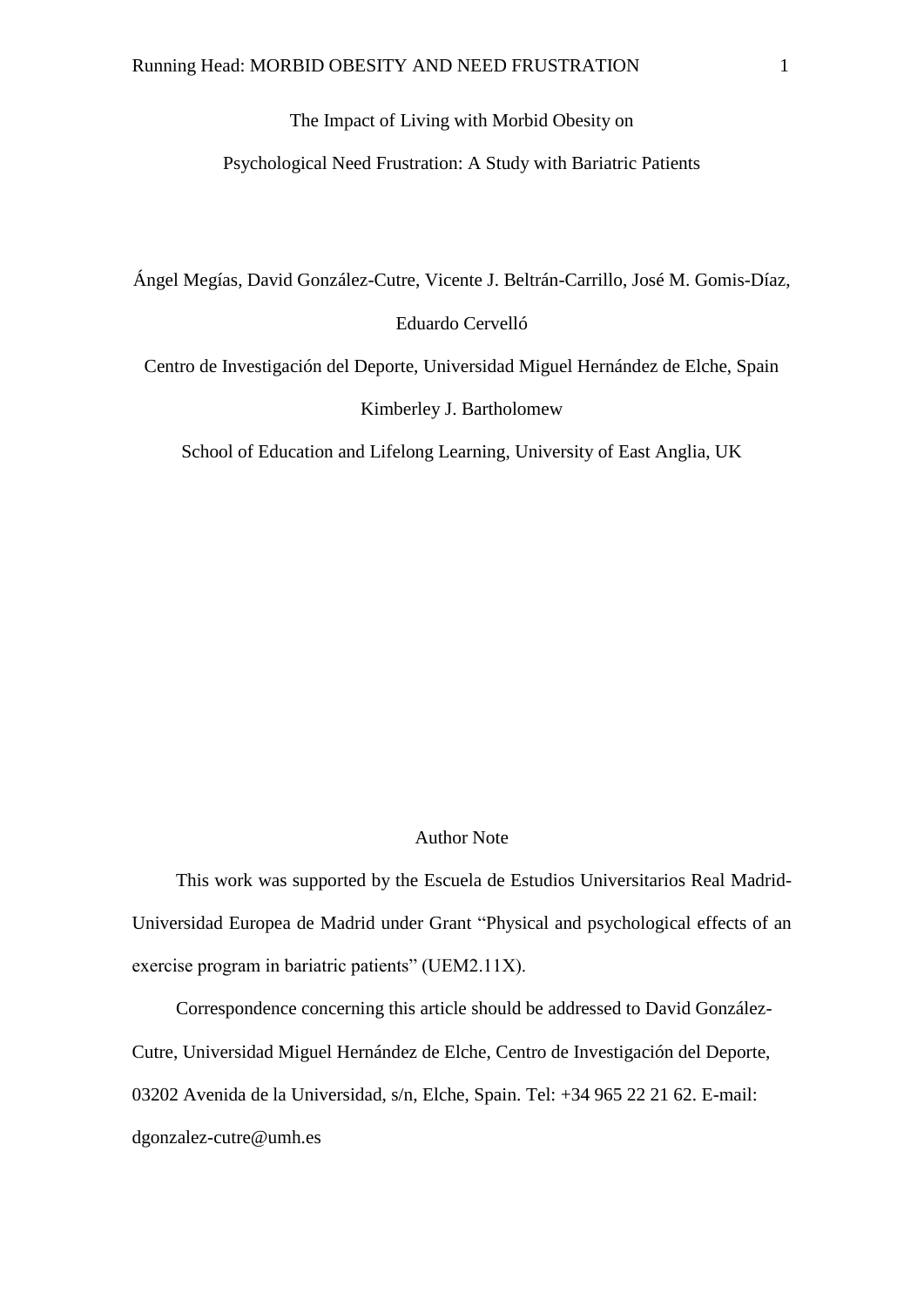### Abstract

Guided by self-determination theory, the purpose of this study was to gain an understanding of the previous experiences of living with morbid obesity of 10 post-bariatric patients enrolled in a physical activity program. Qualitative data were collected through interviews and diarized observations. A thematic analysis revealed that participants suffered from health and mobility troubles in their daily life and experienced stigmatization and discrimination in most areas of their social functioning. Participants described how these experiences resulted in the thwarting of their basic psychological needs for autonomy, competence, and relatedness. In turn, psychological need frustration contributed to negative consequences such as body image concerns, low self-esteem, anxiety, and depression; controlled regulation of their eating behavior and extrinsic goals; rigid behaviors like avoiding social situations; and compensatory and self-defeating behaviors like giving up diet and physical activity regimens and binge eating (i.e., oppositional defiance). This study highlights how living with morbid obesity can impair optimal functioning and well-being via experiences of psychological need frustration.

*Key words:* morbid obesity, self-determination theory, stigmatization, need thwarting,

need frustration, bariatric surgery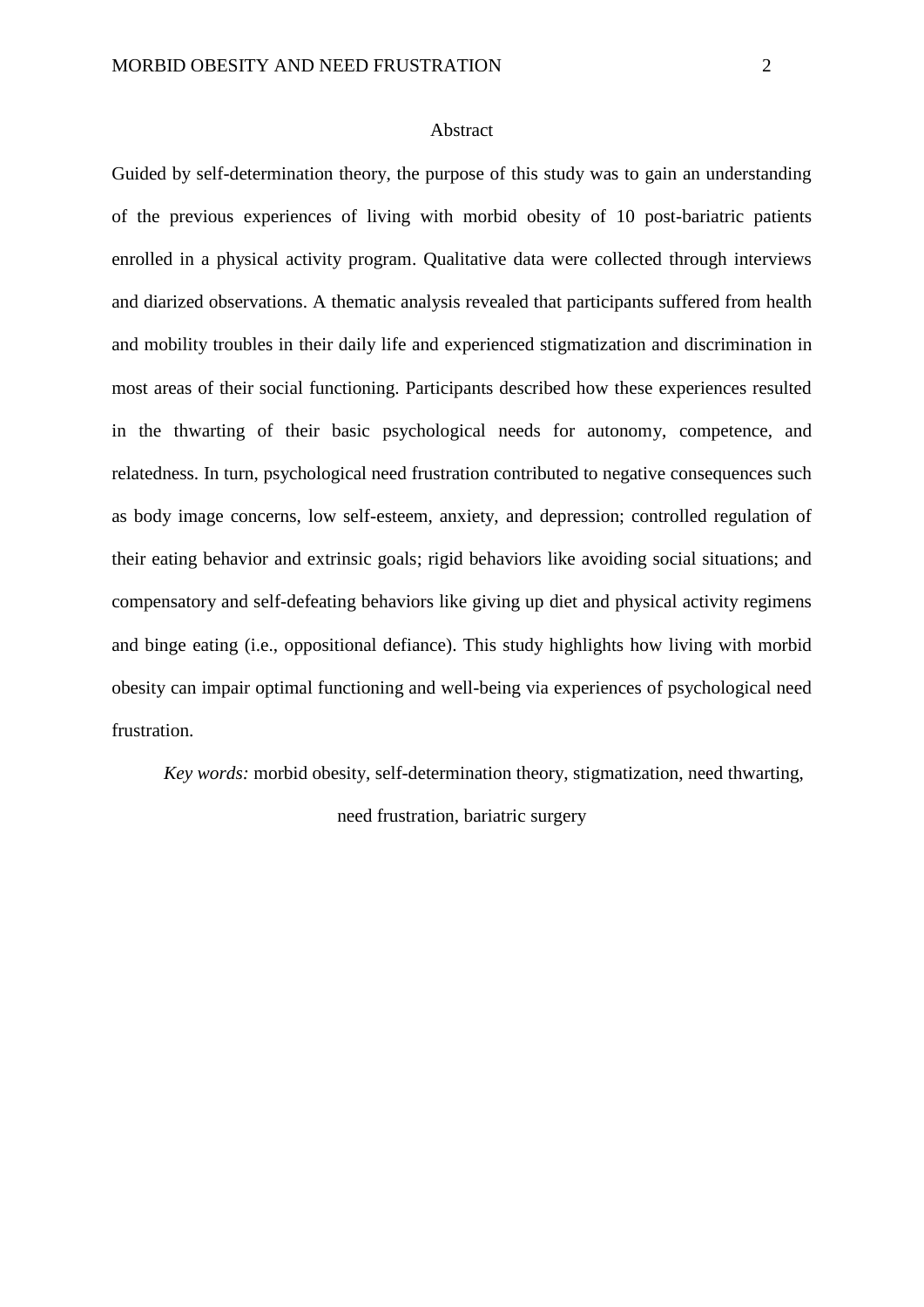The Impact of Living with Morbid Obesity on

Psychological Need Frustration: A Study with Bariatric Patients

Obesity is defined as a body mass index (BMI) greater than or equal to 30 kg/m2, and morbid obesity as a BMI greater than or equal to 40 kg/m2 (Booth, Charlton, & Gulliford, 2017; World Health Organization, 2017). Obesity, as a global phenomenon, emerged in western industrialized societies in the 1960s (Prentice & Jebb, 2004). According to the World Health Organization (2017), the worldwide prevalence of obesity has nearly tripled since 1975, with the 13 % of the world's adult population being obese in 2016 (11% of men and 15% of women).

Research conducted to date has focused heavily on the physical and physiological problems associated with obesity (Jinks, Jordan, & Croft, 2006; Ling, Brotherton, & Smith, 2009; Piper & Grunstein, 2010) which may result in reduced capacities for daily life activities (e.g., bathing, dressing, walking) (Mello et al., 2010; Raggi, Sirtori, Brunani, Liuizzi, & Leonardi, 2009; Sirtori et al., 2012). However, societal values related to body weight can also result in psychosocial consequences for obese people (Davin & Taylor, 2009; Puhl & Heuer, 2010). Being obese constitutes a chronic stressful condition which can have a negative impact on health, social behaviors and outcomes, and this issue is more prevalent for those people suffering from morbid obesity (Lewis et al., 2011).

Currently, there is an obesity discourse, frequently supported by the research community, which promotes a societal stereotype of obesity as a disability resulting from the individual's laziness and lack of self-control or willpower (Cliff & Wright, 2010; Gard, 2011; Puhl & Heuer, 2010). This individualist discourse places the responsibility for health firmly with the individual (Gard & Wright, 2001) and justifies weight stigmatization as an instrument to motivate individuals to adopt healthier behaviors. Such attitudes towards obese people can have serious negative psychological consequences for this population (Lather &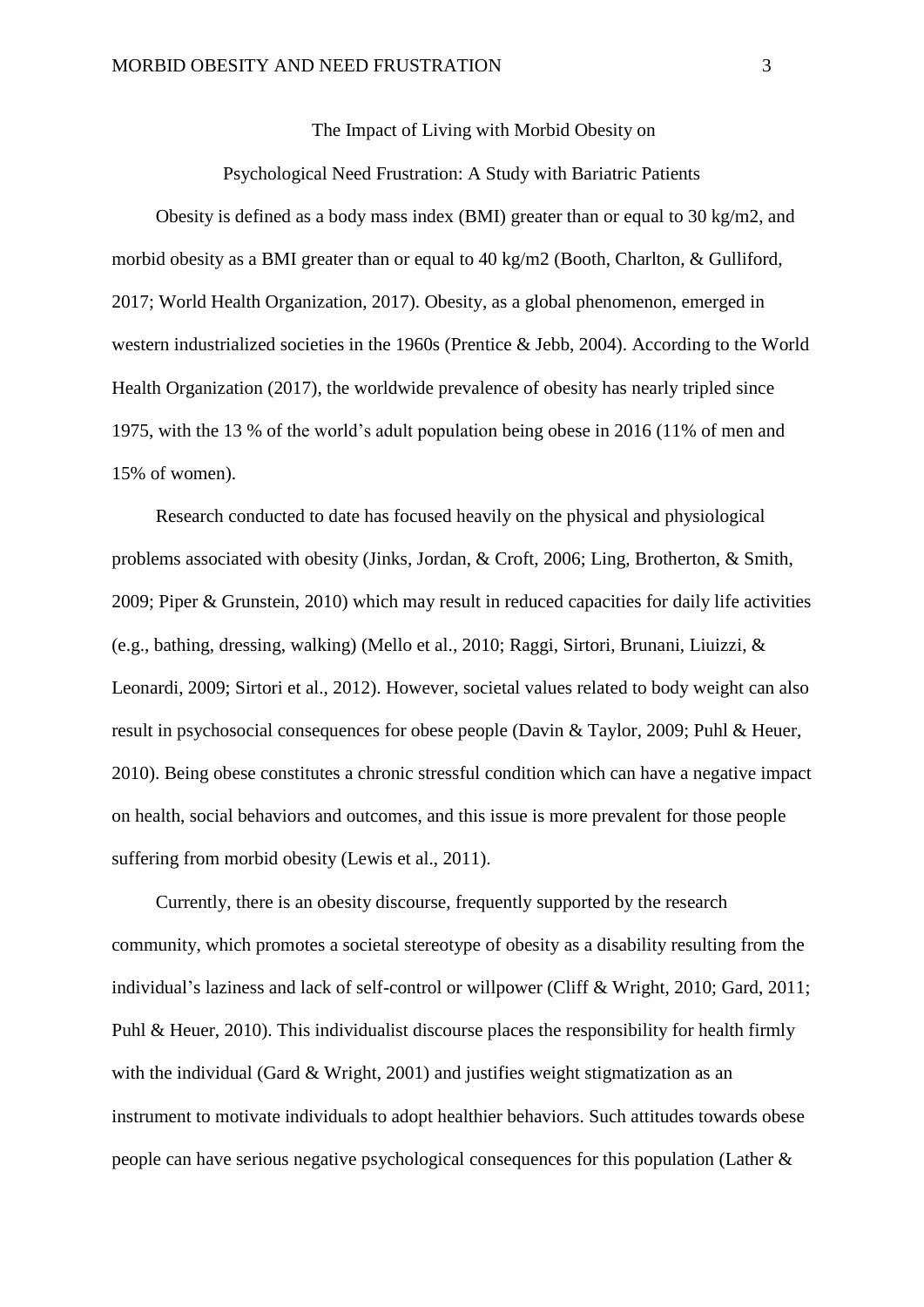Stunkardt, 2003; Puhl & Heuer, 2010). For example, studies have documented the stigmatization of obese people in most areas of social functioning, resulting in problems like interpersonal strain and social alienation (Carr & Friedman, 2006), educational, professional, and occupational difficulties (Puhl & Brownell, 2001; Stunkard & Wadden, 1992), perceived prejudices in medical and health related settings (Puhl & Brownell, 2001), or the humiliation that arises from the failure to fit into theater or airplane seats (Stunkard & Wadden, 1992).

Psychological vulnerabilities among obese people are consistently documented and include lower levels of self-acceptance (Carr & Friedman, 2005), body-image disturbances (Greenberg, Perna, Kaplan, & Sullivan, 2005; Raggi et al., 2009; van Hout, van Oudheusden, Krasuska, & van Heck, 2006), intimate relationship problems (Raggi et al., 2009), less interpersonal contact (Bocchieri, Meana, & Fisher, 2002; Raggi et al., 2009), and poorer social skills (Carr & Friedman, 2006). This leads to a sense of isolation which can be attributed to the failure of family and friends to understand the frustrations associated with a weight problem (Stunkard & Wadden, 1992). These psychological vulnerabilities may lead to psychological disorders like anxiety (Kalarchian et al., 2007; Osei-Assibey, Kyrou, Kumar, Saravanan, & Matyka, 2010), difficulties in handling stress (Raggi et al., 2009), binge eating disorders (Collins & Bentz, 2009; Gruzca, Przybeck, & Cloninger, 2007; Osei-Assibey et al., 2010), low self-esteem (Osei-Assibey et al., 2010; van Hout et al., 2006), and depression (Collins & Bentz, 2009; Ma & Xiao, 2010; Osei-Assibey et al., 2010). In particular, bidirectional associations have been found between depression and obesity in both men and women (Lupino et al., 2010).

Although previous studies have identifed many negative psychosocial consequences of living with obesity, there is a lack of research about the motivational processes that guide maladaptive behaviors, and the development of different harmful outcomes that affect general life satisfaction in this population. In this sense, some authors (e.g., Biddle, Mutrie, Gorely, &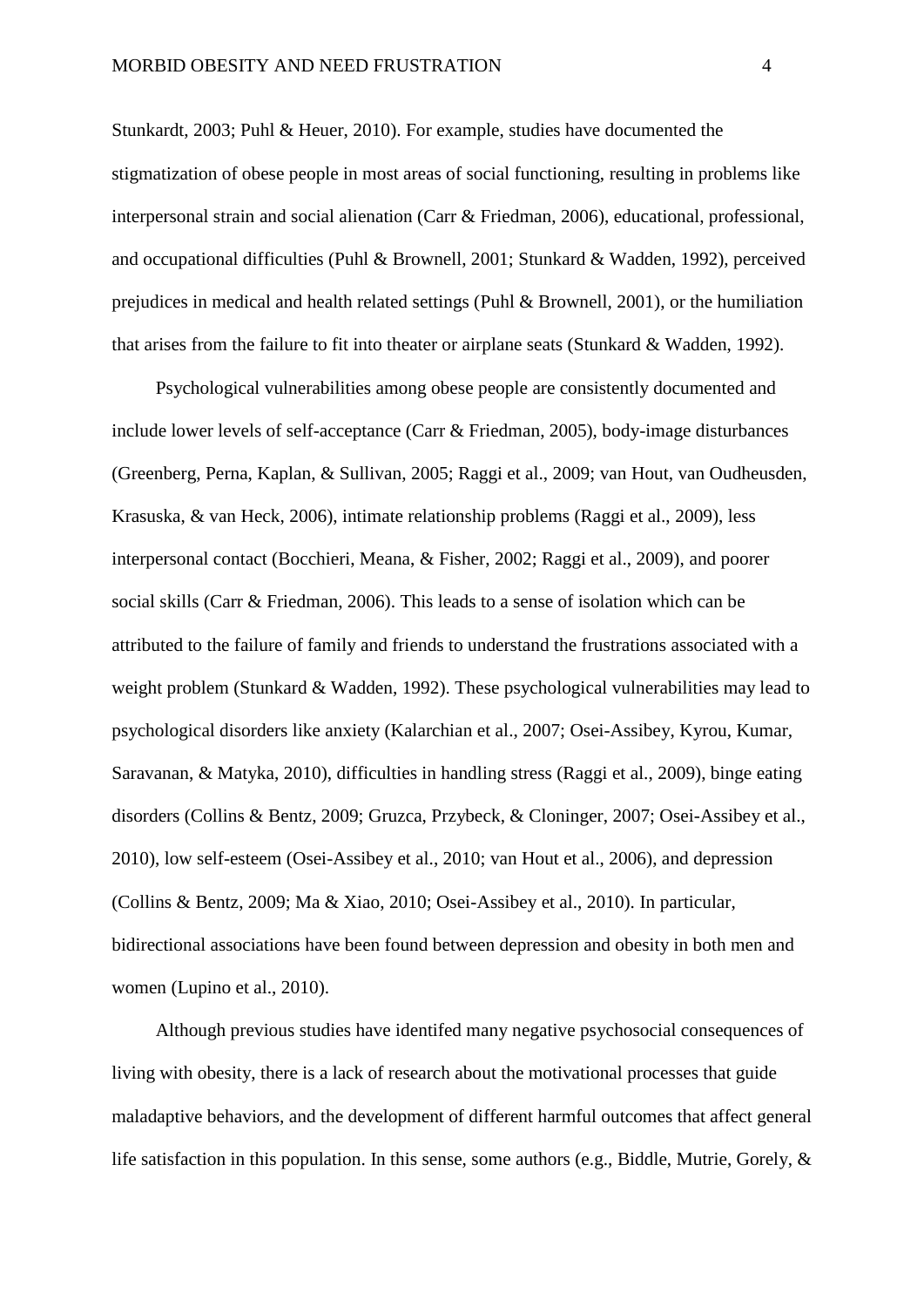Blamey, 2012) advocate the need to use theoretical frameworks to analyze behaviors in health contexts with the objective of delineating the concepts involved in these motivational processes in order to develop effective intervention strategies. The primary and innovative purpose of the present study is to understand, from the perspective of self-determination theory (SDT, Deci & Ryan, 1980, 1985, 1991), how morbid obesity, and the wider social environment experienced by individuals living with morbid obesity, affects this population and has negative repercussions for their social and psychological functioning and health.

SDT is an organismic-dialectical theory of human motivation that has been widely applied to health contexts (Ng et al., 2012), including interventions with obese people to understand the mechanisms underlying positive behavior change (Teixeira et al., 2015). Analyzing the morbid obesity experience from the perspective of SDT could, therefore, benefit the design of motivational interventions aimed at improving the quality of life of this population. Specifically, SDT has been used to explain the process of "living well" (i.e., eudaimonic living), establishing the factors that promote versus thwart positive motivation and well-being in different contexts (Ryan, Huta, & Deci, 2008). As such, the theory is uniquely situated in order to inform current understanding of the experiences of individuals living with morbid obesity.

SDT is based on the premise that individuals are active in their pursuit to satisfy three basic and universal psychological needs for autonomy, competence, and relatedness. Autonomy refers to the need to be the origin of our actions, to have control over and endorse our own behavior and to make our own decisions, without pressure from other people. Competence describes the need to feel effective in ongoing interactions with the social environment. Finally, relatedness refers to the need to feel connected to people, to establish good relationships, and to feel that people respect and value you. In SDT, these needs specify innate psychological nutriments that are essential for motivation, ongoing psychological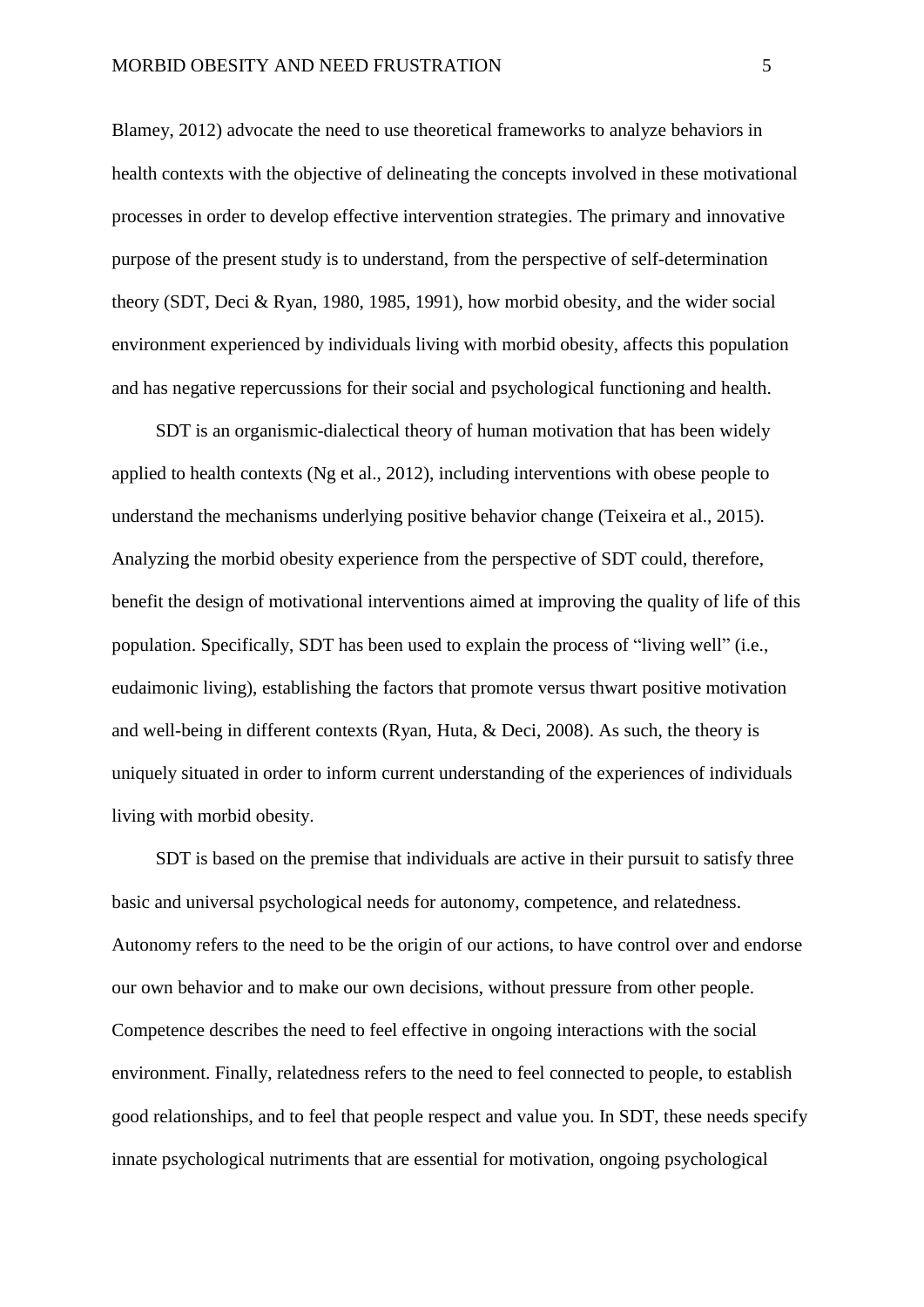growth, integrity, and well-being (Deci & Ryan, 2000). Social contexts that support satisfaction of the basic psychological needs facilitate natural growth processes, eudaimonic lifestyles (focused on what is intrinsically worthwhile), life satisfaction, positive affect, selfacceptance, a sense of meaning, vitality, and positive health outcomes (Ryan et al., 2008).

Conversely, when there is deprivation of basic psychological need satisfaction, SDT predicts significant psychological costs and accommodations (Deci & Ryan, 2000). Recent conceptualization about psychological growth from the perspective of SDT has begun to distiguish between the constructs of need dissatisfaction (i.e., a lack of need satisfaction) and need frustration (Bartholomew, Ntoumanis, Ryan, & Thøgersen-Ntoumani, 2011; Chen et al., 2015; Vansteenkiste & Ryan, 2013). From this point of view, need disatisfaction does not adequately tap the intensity of need frustration. Need frustration is experienced when basic psychological needs are thwarted within social contexts (Bartholomew et al., 2011). For example, morbidly obese people may perceive themselves to be less competent at completing life activities (need dissatisfaction), and thus have less vitality and positive affect. However, they can also be actively rejected by other people (need frustration), in which case they may suffer from more maladaptive functioning and symptoms of anxiety or depression. Differentiating between these constructs has both theoretical and practical import as need dissatisfaction is not related as robustly to malfunctioning and negative psychological outcomes as need frustration.

This dual-process model (Bartholomew et al., 2011; Jang, Kim, & Reeve, 2016; Vansteenkiste & Ryan, 2013) suggests that need thwarting contexts lead people to experience need frustration which, in turn, is related to controlled motivation or amotivation, ill-being, and compensatory behaviors such as loss of self-control, rigid behavior patterns, and oppositional defiance (resistance to engage in the socially requested activity). Controlled motivation includes introjected regulation, in which behaviors are adopted to avoid feelings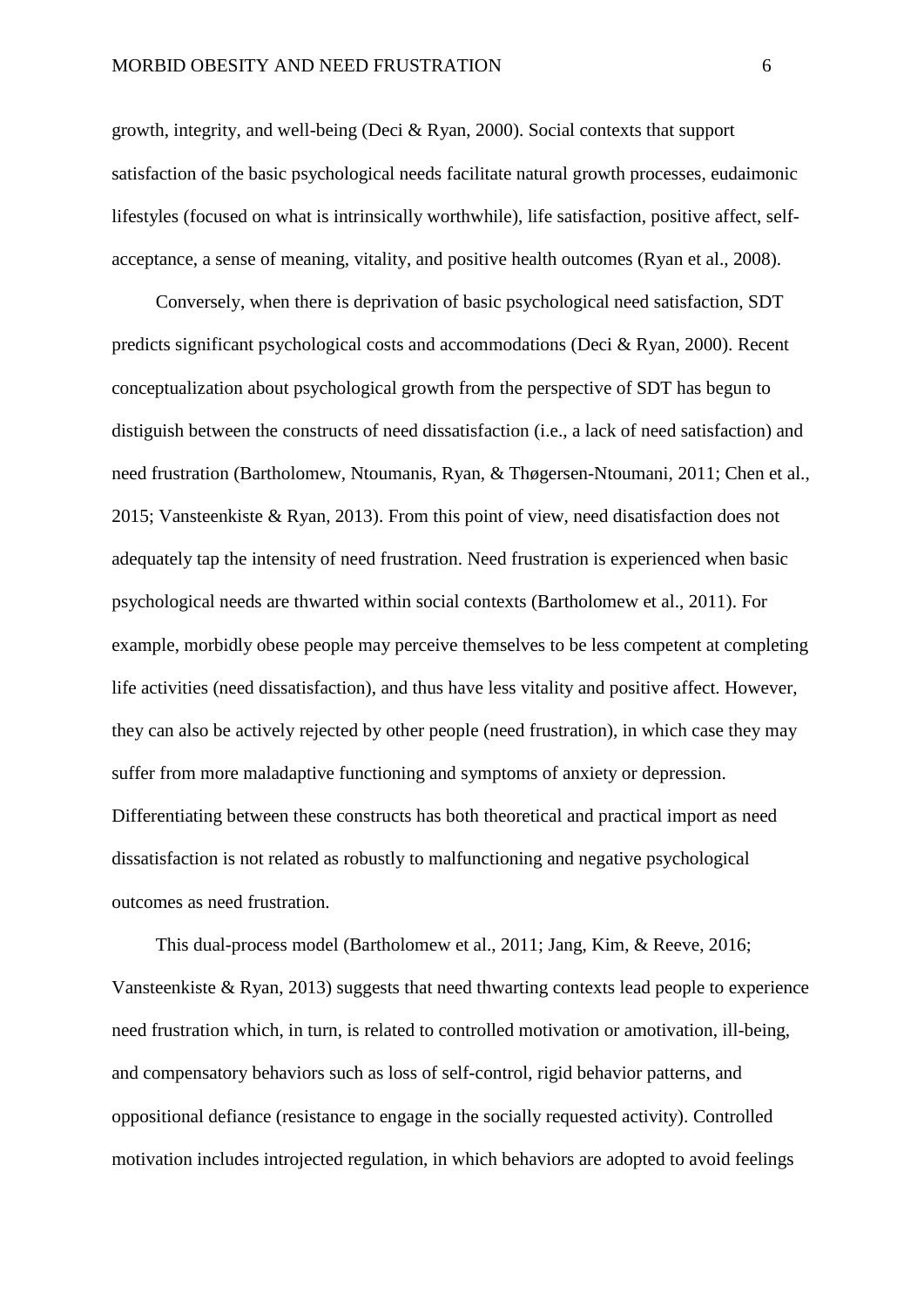of guilt; and external regulation, in which individuals engage in activities to obtain incentives and rewards or to avoid punishments and reprimands. It is likely that morbidly obese individuals who experience basic psychological need frustration in their lives will become amotivated or only engage in behaviors because they feel pressure from themselves or from significant others. This general tendency to focus on indicators of ineffectance, to not behave intentionally, and to be amotivated in life, is referred to as an impersonal causality orientation, and suggests a negative relation to eudaimonic well-being (Deci & Ryan, 2000).

A qualitative methodological approach, including individual interviews and observations recorded in research diaries, was adopted in the present study in order to gain a deep understanding of how morbid obesity, and the wider social environment experienced by those living with this situation, can thwart basic psychological need satisfaction. The consequences of need frustration on the daily lives of morbidly obese people were also explored. This qualitative approach can be considered to be relatively innovative given that most previous SDT-based research has been quantitative in nature (e.g, see the meta-analysis by Ng et al., 2012). Data coming from closed quantitative questionnaires, related to predetermined variables associated with SDT, give less option for the advancement of theory. A qualitative approach to SDT-based research offers a more flexible frame for new ideas to emerge and for the improvement of theory and the utility of its practical contribution. Moreover, qualitative methods offer better possibilities to analyze in depth, from a relativist ontology and a subjectivist epistemology, the lived experiences of individuals and the subjective impact of these experiences (Sparkes & Smith, 2014).

In this sense, we used a sample of post-bariatric patients enrolled in a physical activity program. Bariatric patients in this study have been classed as morbidly obese for a significant part of their life and therefore their experiences prior to surgery should shed light on the need frustration process and its effects on their eudaimonic well-being. An increased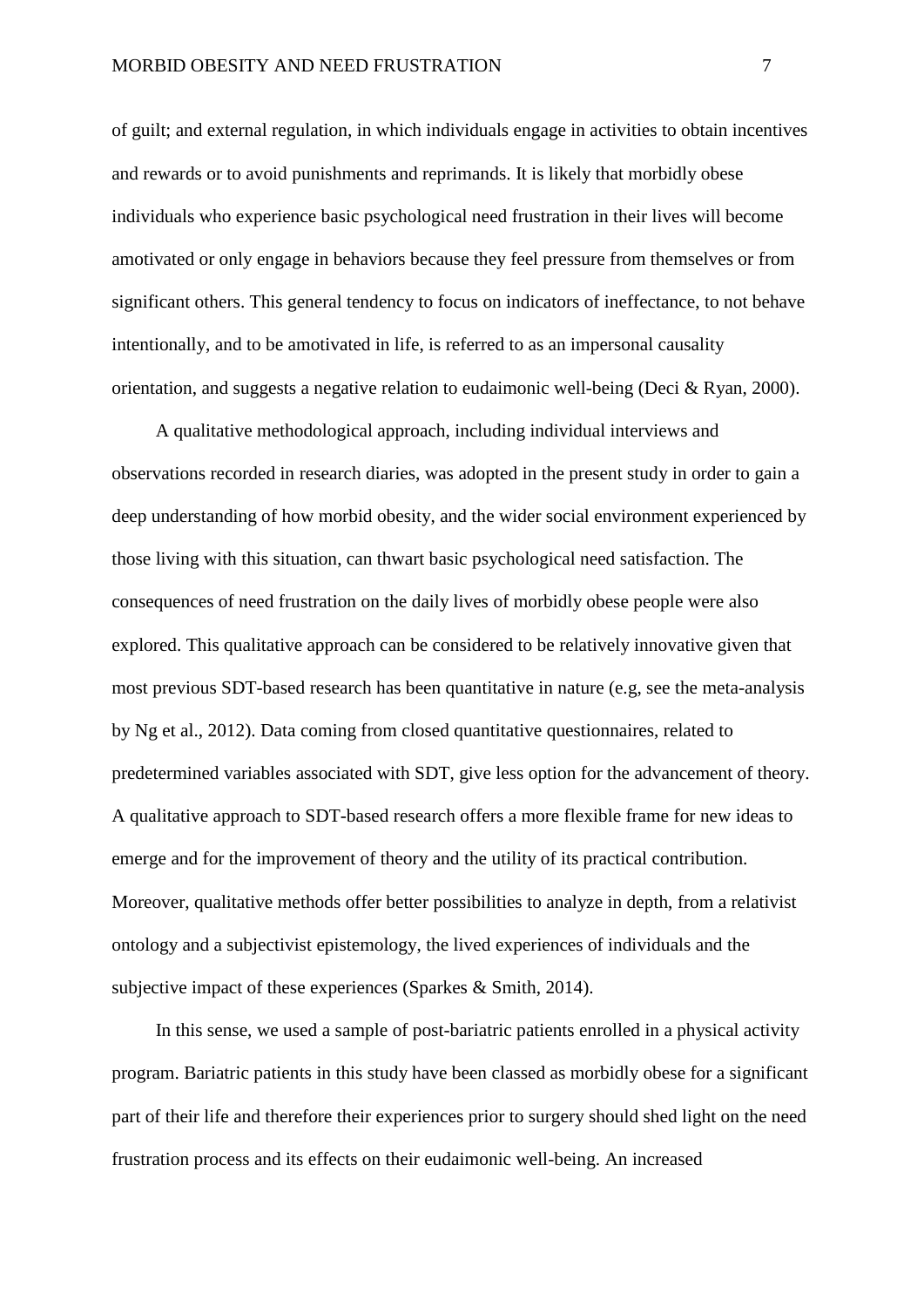understanding of these issues is important so that we can devise strategies, at both individual and societal levels, to avoid the thwarting of basic psychological needs, and associated negative consequences, in morbidly obese people.

### **Method**

# **Participants**

The participants in this qualitative study were 10 post-bariatric surgery patients (nine women and one man) aged between 31 and 59 years ( $M = 45.90$ ,  $SD = 8.78$ ). Seven patients were married, two were single, and one was divorced. Participants' socioeconomic status was established according to the information they reported about their income, education and occupation in a qualitative interview. Four participants were of low socioeconomic status, five of middle socioeconomic status, and one of high socioeconomic status. All participants had suffered from morbid obesity and, as a consequence, had received surgery in a Spanish public hospital. The inclusion criteria for bariatric surgery included having a BMI greater than 40 kg/m2, or greater than 35 Kg/m2 with associated comorbidity. Participants in the present study, weighed, on average, 107.09 Kg before the operation and 96.58 Kg one month after the surgery (mean BMI = 42.04 Kg/m2 pre-operation and 37.91 Kg/m2 post-operation). To receive surgery, patients also had to have followed endocrinology and nutritional monitoring; experienced previous failed obesity treatments; and have no medical, psychological or social contraindication for surgery. These criteria try to improve the surgery success rate regarding weight loss and the capacity to maintain healthy behaviors over time. Participants were recruited by their clinical psychologist one month after bariatric surgery (between November 2011 and February 2012) and enrolled onto a 6-month physical activity program.

# **Research Design and Ethical Considerations**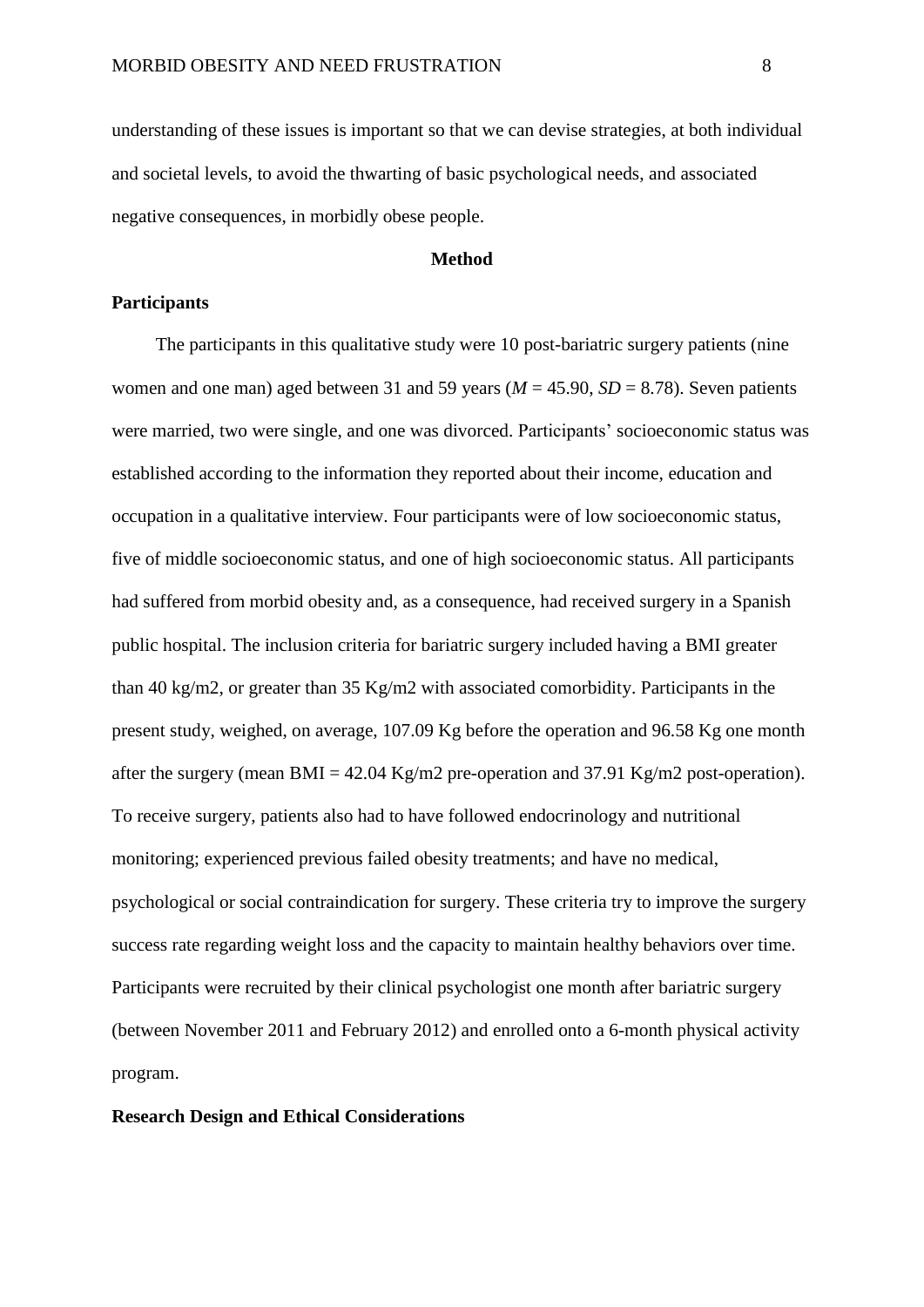This qualitative study was part of a wider research project carried out at the university of the first author of the study, which used a quasi-experimental and mixed-method design to analyze the physical, psychological, and social effects of a physical activity program on patients with morbid obesity who had undergone bariatric surgery a month before the beginning of the program. The project was approved by the ethical research board of the first author's university. Participants were informed about the procedure and provided written consent. The participants' anonymity was protected using pseudonyms. This was particularly important as the study was focused on personal and potentially sensitive issues and contained evaluations of other people.

### **The Physical Activity Program**

The 6-month physical activity program consisted of two sessions per week during the first two months (months 1-2), three sessions per week during the following two months (months 3-4), and four sessions per week during the final two months (months 5-6). It included motivational strategies based on SDT to promote adherence to the program (e.g., the need for autonomy was supported by giving participants opportunities to choose different activities, the need for competence was supported by providing positive feedback and information to the patients about their progress, the need for relatedness was supported by proposing group physical tasks in which patients had to interact and collaborate). Many sessions of the program were designed for the development of aerobic fitness and muscular strength and resistance with machines in a fitness gym. In these sessions, participants followed their individual exercise plan supervised by the instructor of the physical activity program. The warm-down of the sessions included flexibility exercises that participants did in group. Moreover, during months 3-4-5-6, there was one group-based session per week offering other activities to favor motivation and relatedness (e.g., aquagym, indoor cycling, trekking, dancing, etc.). These group-based sessions were led by the same instructor. The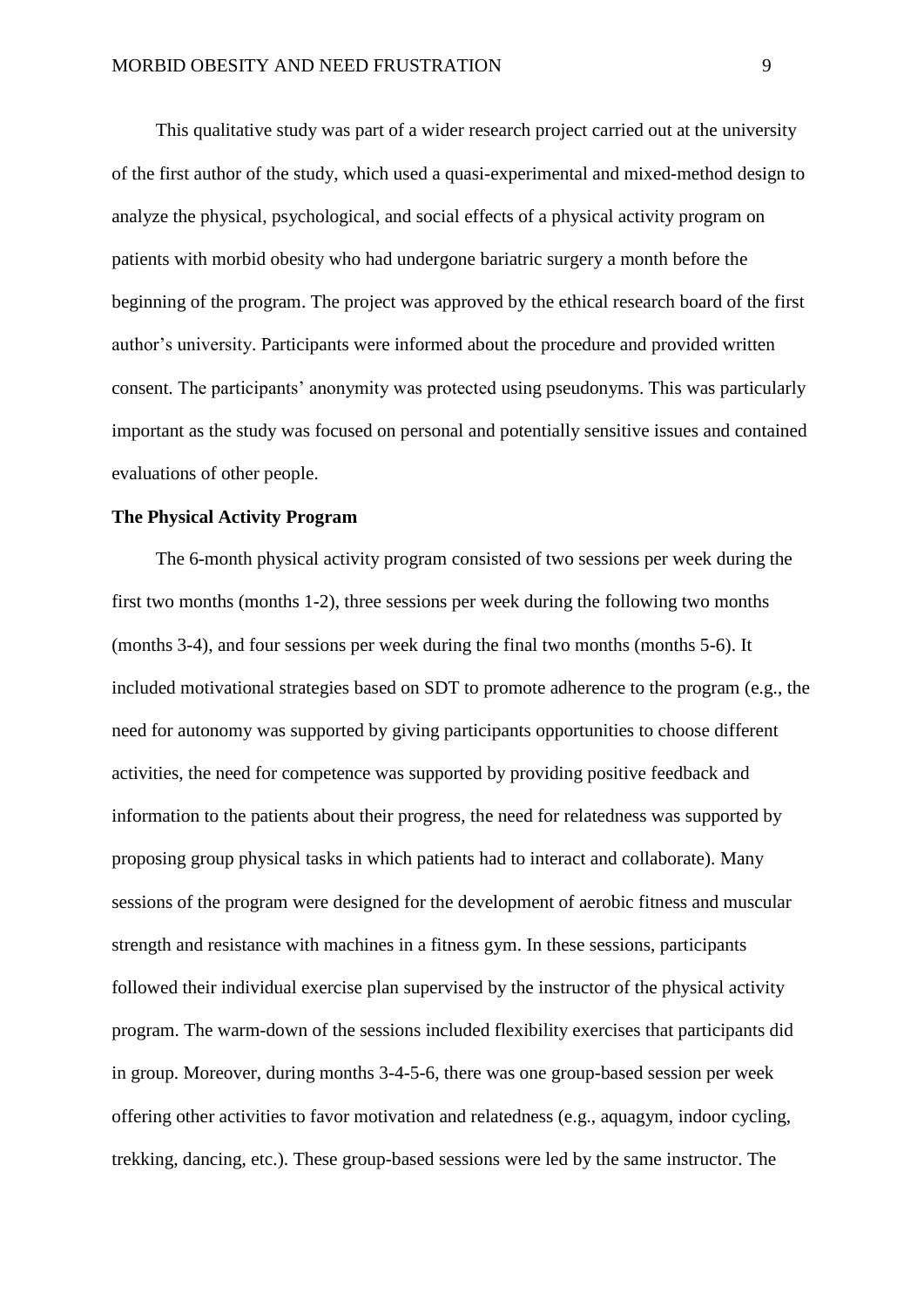activities of the program were conducted in the facilities of the first author's university, except trekking, which took place in nearby natural settings.

# **Data Collection**

The fieldwork was conducted by three members of the research group. Two different techniques were used to gather qualitative information. First, the director of the research project and the instructor of the physical activity program took chronological field notes about observed conversations and informal interviews related to participants' experiences associated with living with obesity and the effects of the physical activity program in their health and well-being. When participants spoke about the benefits of exercise participation, they used to compare their improvements with their negative experiences with morbid obesity before surgery. This information was useful for the aim of this study.

Data from observations were collected by the observers (the director of the research project and the instructor of the physical activity program) in their research diaries, writing down the information by hand in the moment it emerged, for its analysis after all the field work had been completed. Observers were asked to take field notes in a descriptive way, avoiding analysis and interpretation in this phase.

Specifically, the instructor collected qualitative information before, during, and after the 90-minute sessions which comprised the 6-month physical activity program. The director of the research project collected qualitative information from the participants when they visited the research center for pre and post health-related fitness testing and during the sessions he observed over the 6-month physical activity program (approx. 20 sessions).

Second, at the end of the physical activity program, a third researcher conducted and recorded an in-depth semi-structured interview with each participant (i.e., ten interviews) in a quiet room at the research center. These interviews included targeted questions, relating to key SDT-based concepts, about the effects of the physical activity program and the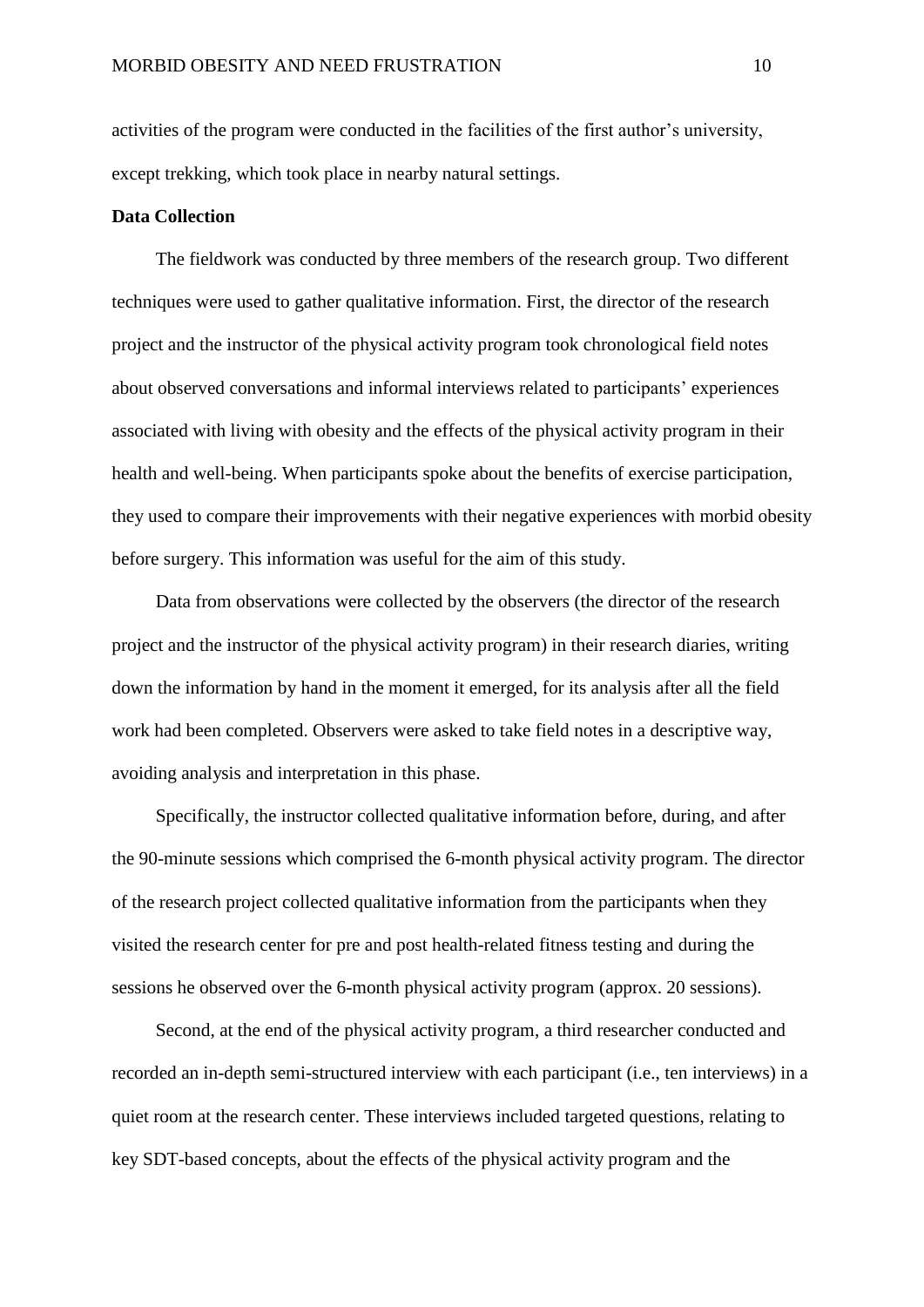experience of living with morbid obesity. When participants responded to these questions, they frequently referred to their previous situation and the experience of living with morbid obesity before surgery, often comparing it with their situation at the time of the interview. Moreover, open-ended questions related to the experience of living with obesity were included in the interviews (see Table 1). The interviews lasted between 40 and 60 minutes and were conducted by the same researcher.

### [Insert Table 1 here]

#### **Data Analysis**

The field notes were transcribed by the observers and the semi-structured interviews were transcribed by the main researcher (the first author of this article who led the analysis). These transcriptions were carried out with a word processor software and consisted of 195 pages. The data were analyzed with the support of the software NVivo, which was used to organize and store the data efficiently (Bazeley & Richards, 2000).

The qualitative data of this study were analyzed with a thematic analysis (Braun  $\&$ Clarke, 2006). A thematic analysis is a qualitative analytic method which can be used across a range of epistemological and theoretical approaches (Braun & Clarke, 2006). In line with Sparkes and Smith's (2014) recommendations, our analysis was based on a relativist ontology, because it was focused on knowing and understanding our participants' subjective perception of reality, instead of assuming an external/objective view of reality. We also followed a subjectivist epistemology, assuming that there is no theory-free or value-free knowledge. In this sense, the theoretical framework which informed our data analysis was SDT (see introduction).

The process of data analysis of this study could be described as follows. First, all the transcriptions were read to become familiar with the data and get a sense of it as a whole. Second, a process of initial coding was carried out. Any data extracts which represented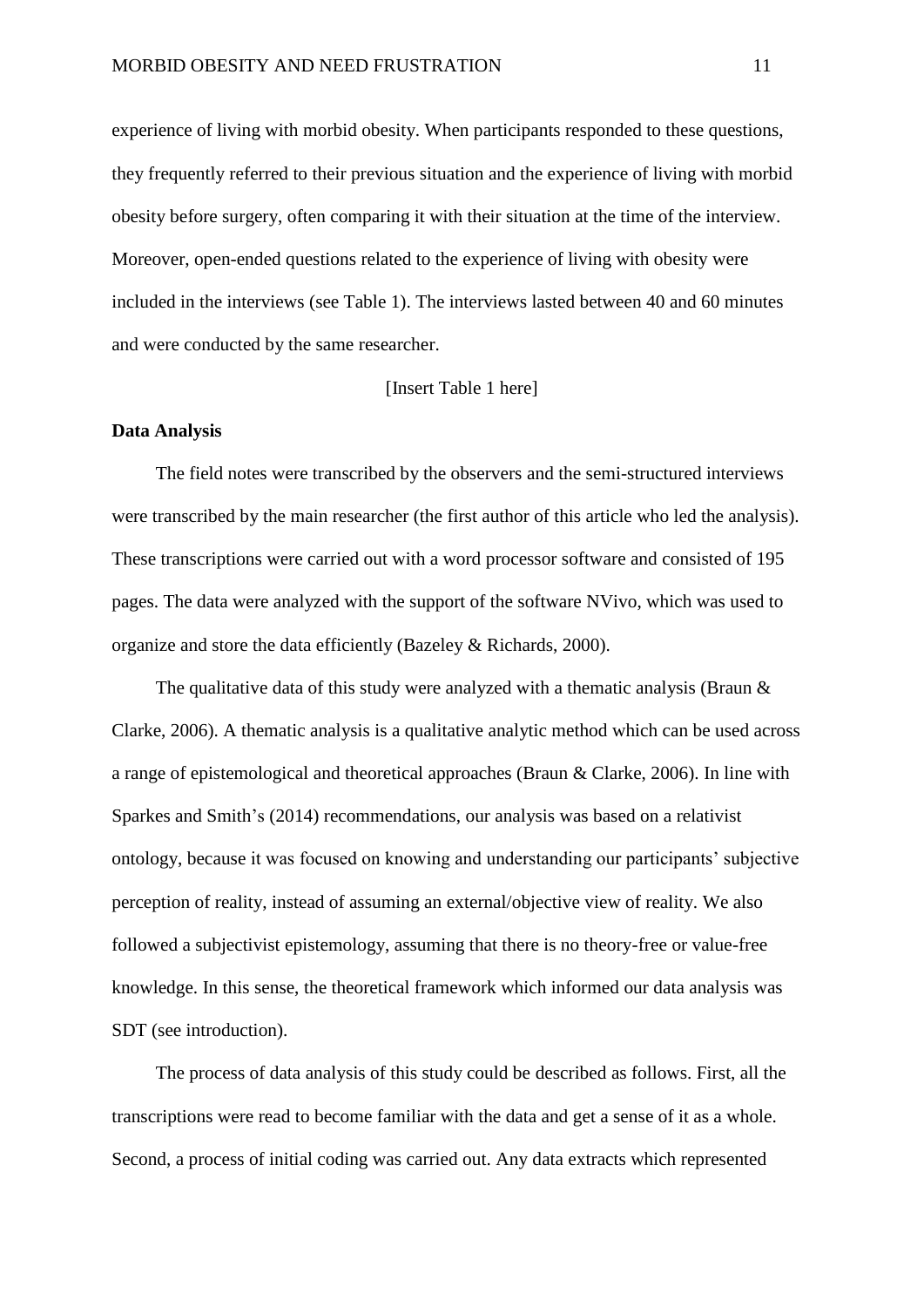interesting information related to the experience of living with morbid obesity and the subjective impact of this experience was coded. This initial codification was inductive and descriptive to ensure that any information which could shed light to the purpose of the study was included in the analysis. The objective of this initial codification was to avoid that SDT, or any other concrete theory, could suppose a bias which influenced the discarding of any important information relating to the purpose of the study.

Then, a deductive process of searching for themes started. It was in this phase when the research team checked that SDT fitted well with the data, and was useful to identify themes, do interpretative work, and theorize from the coded data extracts without discarding any important information. Many codes referred to negative experiences related to being obese in intolerant social contexts, and were revealing to understand the impact of these experiences on the frustration of basic psychological needs (autonomy, competence, and relatedness). However, other interesting codes were related to the personal negative experience of living with obesity (reduced mobility, health problems, and struggle to control weight) and its negative impact on basic psychological needs. We decided to include personal factors in our set of themes, although SDT only refers to the influence of social (not personal) factors in basic psychological need frustration. Our data supported that decision, and this inclusion could be good for theoretical discussions and the advance of theory. Finally, other codes were good examples to illustrate amotivation and the cognitive, affective and behavioral consequences of basic psychological needs thwarting. After a process of review and refinement, the final set of themes (Table 2) was coherent for the researchers and sustained the write-up of the thematic analysis presented in the next section.

All the qualitative data of this study were collected, transcribed, and analyzed in Spanish. The selected data extracts to support the finding of this article were translated to English in the final step of its writing. The existence of Spanish and English academics in the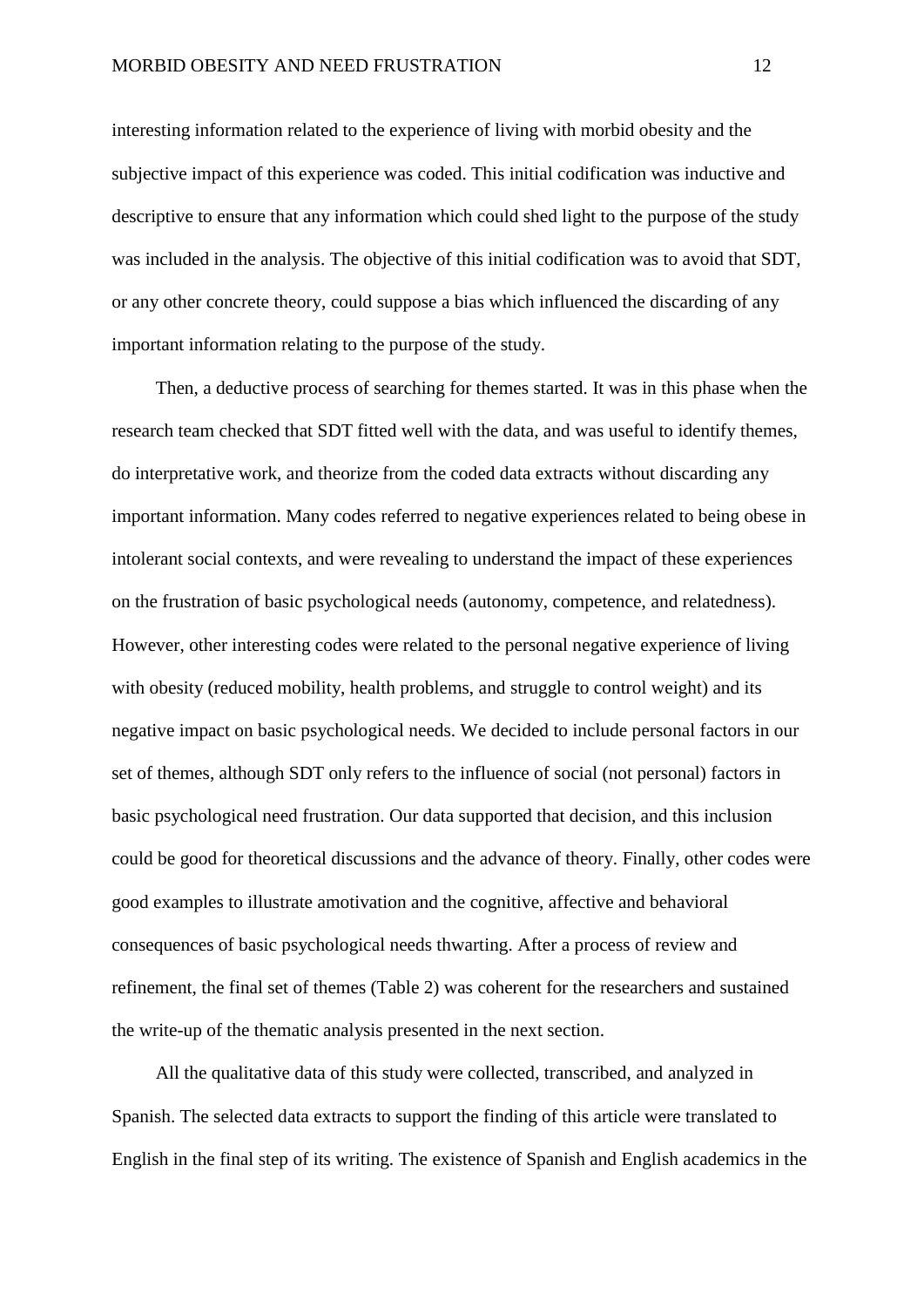research team was useful to ensure that the translation kept the meaning and language form of the original data.

[Insert Table 2 here]

### **Rigor and Trustworthiness**

Several strategies were accomplished during the fieldwork to enhance the rigor and trustworthiness of this study (Shenton, 2004). First, a long stay in the field let the observers study participants in depth throughout the 6-month physical activity program. The long stay in the field also provided observers with enough time and opportunities to tackle emerging gaps and topics related to the research. Second, triangulation was established with the use of different techniques of data collection. The use of observation and interviews let the researchers verify that data collected with different techniques were congruent to sustain the findings of this article. Triangulation was also achieved by including a considerable number of participants with different profiles. This was useful to verify that individual viewpoints and experiences were in line with the rest of the participants. Third, several strategies were considered so that participants would feel free to give frank opinions. In this regard, participants were informed that they could withdraw from the study at any moment and could choose not to respond to a question if they did not feel comfortable with it. Researchers also showed a learning, instead of a judging, attitude during data collection (making questions with respect, never judging participants' opinions or behaviors, and showing kind and empathic gazes and gestures). In addition, the fact that the three researchers involved in the fieldwork frequently interacted with the participants, and maintained a friendly relationship with each of them, enabled participants to speak openly.

The process of data analysis, led by the main researcher, was supervised by the director of the research project and a specialist in qualitative research, who played the role of "critical friends" (Smith & McGannon, 2017). During a series of four meetings, the main researcher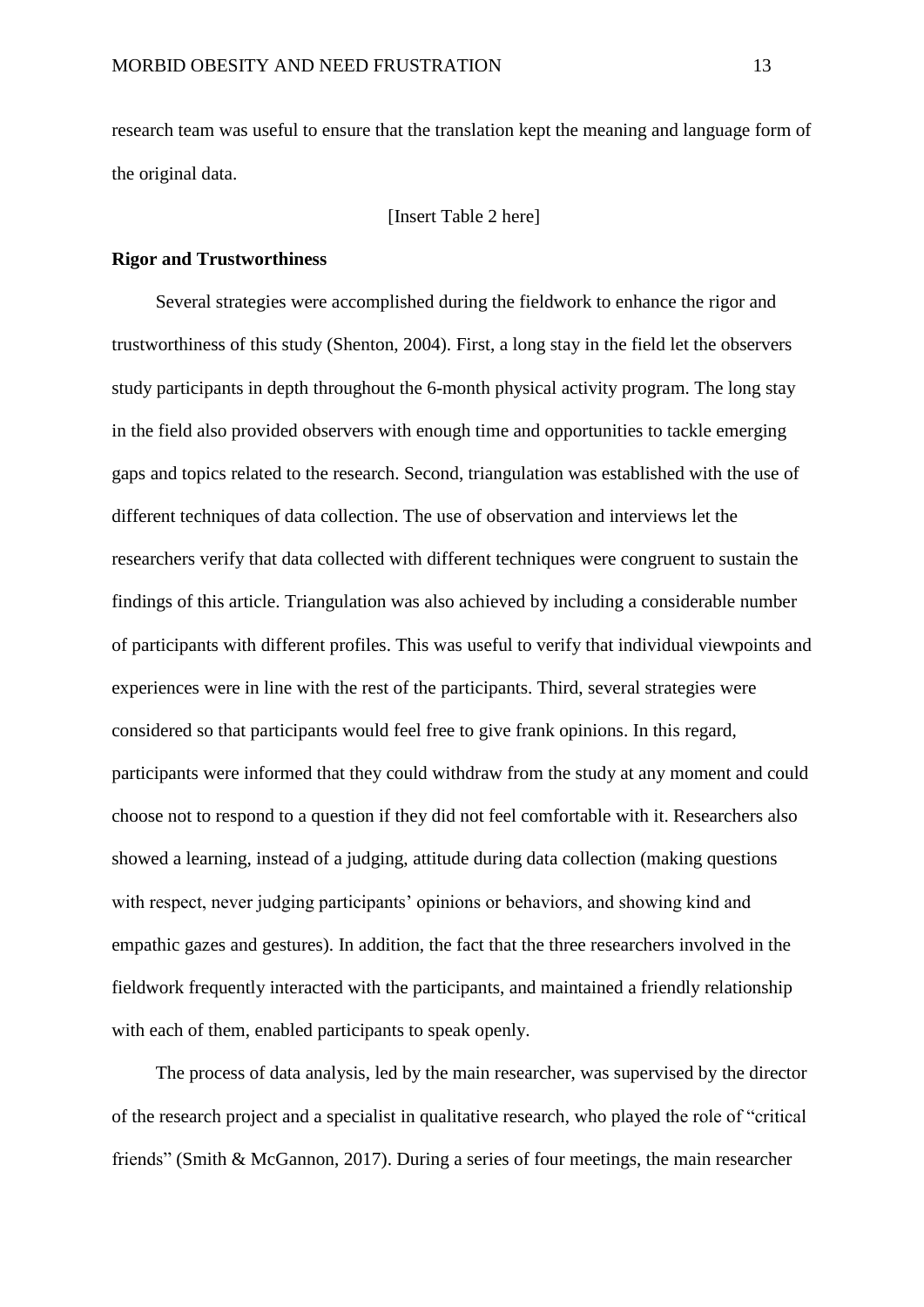presented the data analysis using diagrams, outlined the codes included in the different themes, and responded to the questions and suggestions of the "critical friends", which were useful to review and improve in group the thematic analysis. The involvement of "critical friends" during the process of data analysis encouraged the quality of interpretations and favored a more defendable and plausible data analysis (Smith &McGannon, 2017).

#### **Findings and Discussion**

The comments and interview responses provided by participants reflected how their past morbid obesity situation thwarted their basic psychological needs, not only because of the social context but also because of personal factors related to their morbid obesity state. We can see this experience of basic psychological need thwarting and its consequences through four major themes and seven sub-themes which were identified from the interviewees' data (Table 2).

# **Personal Factors and Basic Psychological Need Thwarting**

**Reduced mobility and health problems.** According to the participants, morbid obesity reduced their motor abilities to a large extent, becoming a very restricting factor for their quality of life. This impact of obesity on health-related quality of life has been reported in some previous studies (Mello et al., 2010; Sirtori et al., 2012; Wiczinski, Döring, John, & von Lengerke, 2009). Participants described this condition through the following quotations:

I don't feel so limited as I felt before [the surgery]… Just tying your laces… I had to juggle… (Andrew's interview: Man, 43 years old, married, taxi driver).

… I have felt a psychological improvement regarding I feel more agile to do things I wasn't able to do, … things I didn't do before… for example, going up a ladder to put some boxes in order, because I wasn't able to, because I was afraid to mess the ladder up because of my weight… [She laughs] Do you know what I mean?… I had no agility or strength (Lezly's interview: Woman, 54 years old, single, psychiatrist).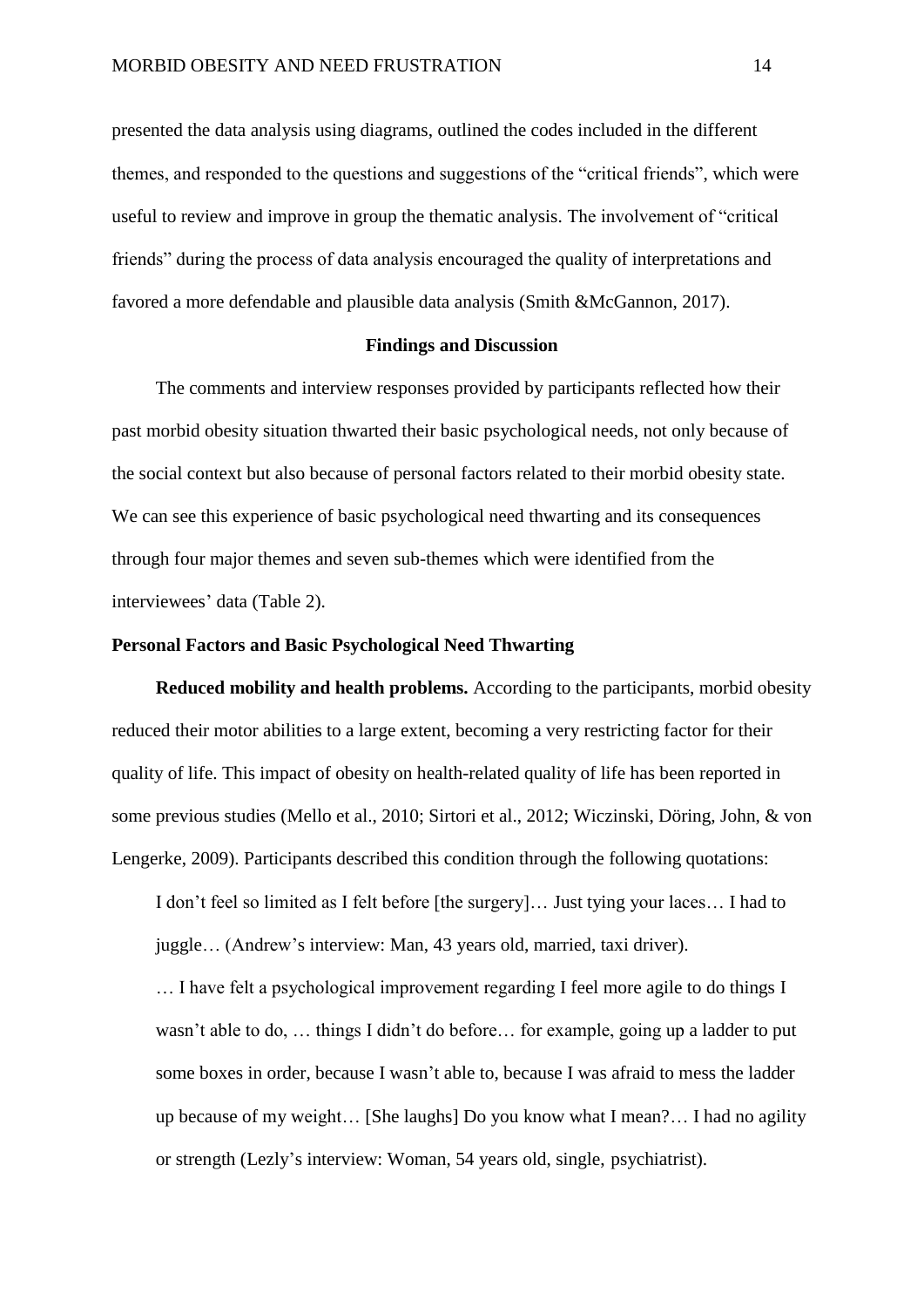Feelings of competence were actively thwarted by participants' reduced motor abilities. As participants realized they were not able to carry out the normal daily life activities, or interact effectively in their environment, they reported feelings of incompetence. This situation is according to the definition of competence need frustration, since participants had feelings of failure and doubts about their efficacy (Chen et al., 2015).

Moreover, the reduced mobility made individuals dependent on others to do some basic duties which they were not able to do on their own:

Lucy (Woman, 53 years old, divorced, cobbler): I wasn't able to do anything before… I had to call my sister so that she could put on my socks or cut my toe-nails. I had to ask her for help when I cleaned the windows because right after starting to clean I said "phew...I am so tired!" (Instructor's research diary).

Physical limitations associated with morbid obesity thwarted the need for autonomy since participants needed other people to help them with daily life activities. The absence of psychological freedom and the impossibility of doing different actions on their own would reflect an autonomy need frustration (Deci & Ryan, 2000). Similarly, Bocchieri et al. (2002) noted that several of the morbidly obese patients in their study admitted the fact that they were dependent on their partners.

Motor impairment was even more evident for the participants in social contexts in which they compared themselves with others that could do these tasks with ease. In line with previous research (Bocchieri et al., 2002; Stunkard & Wadden, 1992), participants in the present study did not feel able to perform basic activities and were not able to get involved in some social activities, as other friends and colleagues did:

… when we traveled to congresses, I remember, as a negative thing, people always going for a walk, while I felt very frustrated because I was not able to do it. It is obvious, you have to walk in a new city and I was always limited. I mean, I've lost the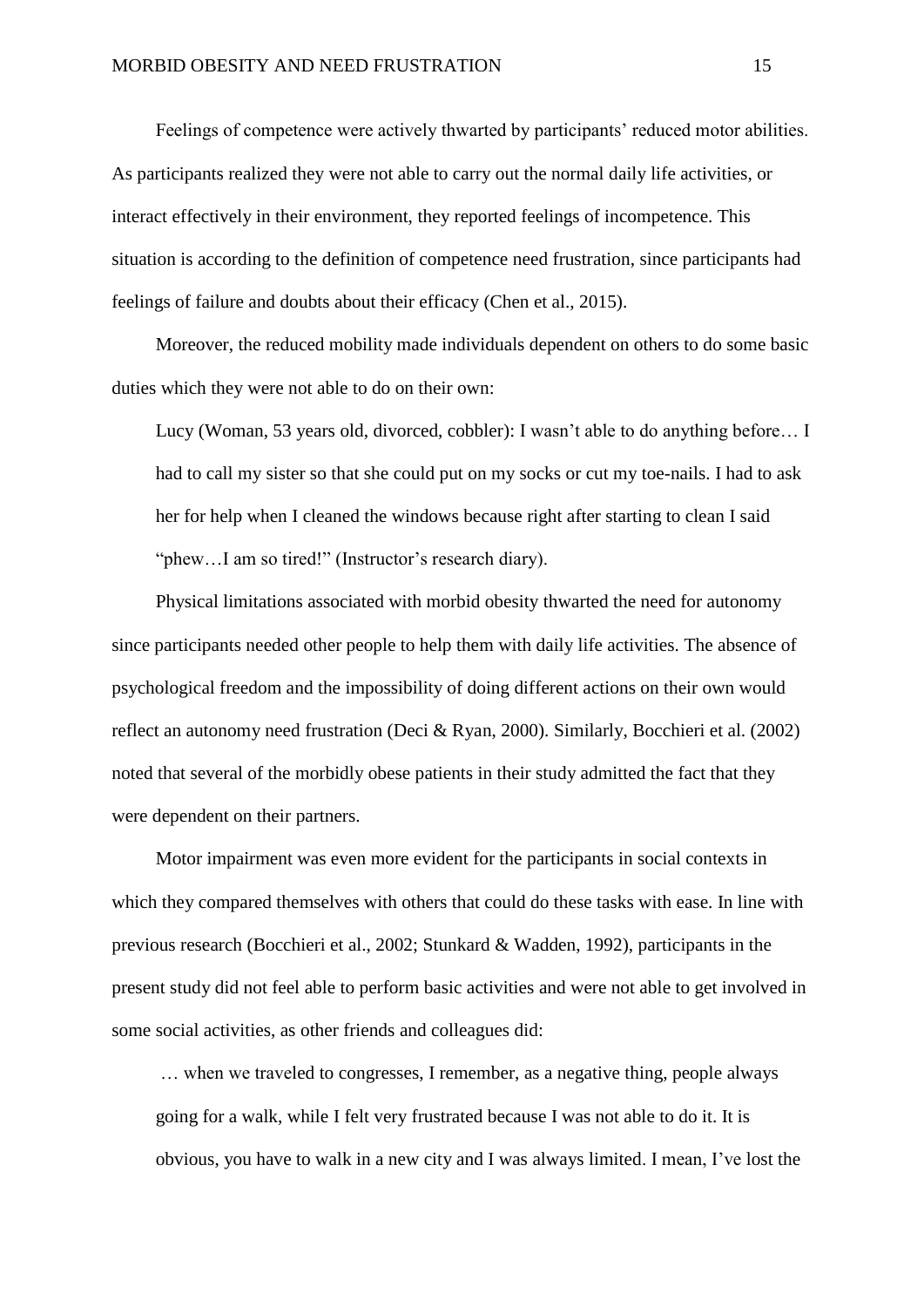chance of knowing some places… I remember one time in Chicago that it was a hassle, all the people walking and walking, and it was very hot [She remembers the moment expressing tiredness with her voice tone]. (Lezly's interview: Woman, 54 years old, single, psychiatrist).

These experiences besides thwarting the need for competence and autonomy also thwarted relatedness satisfaction because it made their relationships dependence-based and meant that they could not engage in a lot of social activities (Bocchieri et al., 2002; Stunkard & Wadden, 1992). As a consequence, some of the participants perceived themselves as having less opportunities to feel a sense of connectedness arising from being part of a social group (Deci & Ryan, 2000).

Participants also reported a lot of health problems associated with being morbidly obese. They described the way in which the medicines they were forced to take regularly, and the medical equipment they needed to manage physiological conditions, hindered their physical and social functioning. Some participants explained how they experienced extreme knee pain, sometimes requiring surgery. Others described different troubles such as high blood pressure, diabetes, and respiratory difficulties, having to take a lot of pills, inject insulin or even use a breathing machine to sleep:

Lucy (Woman, 53 years old, divorced, cobbler): Now, my well-being and comfort have improved. Before, I was always taking pills and sleeping with the breathing machine… (Director's research diary).

Ronda (Woman, 44 years old, married, unemployed): …when I went to have a beer… Do you know how annoying it was asking people to wait for you whilst you inject insulin? (Instructor's research diary).

In this case, competence was thwarted by participants' health troubles and chronic pain since they didn't feel effective and capable in their daily routine, and autonomy was thwarted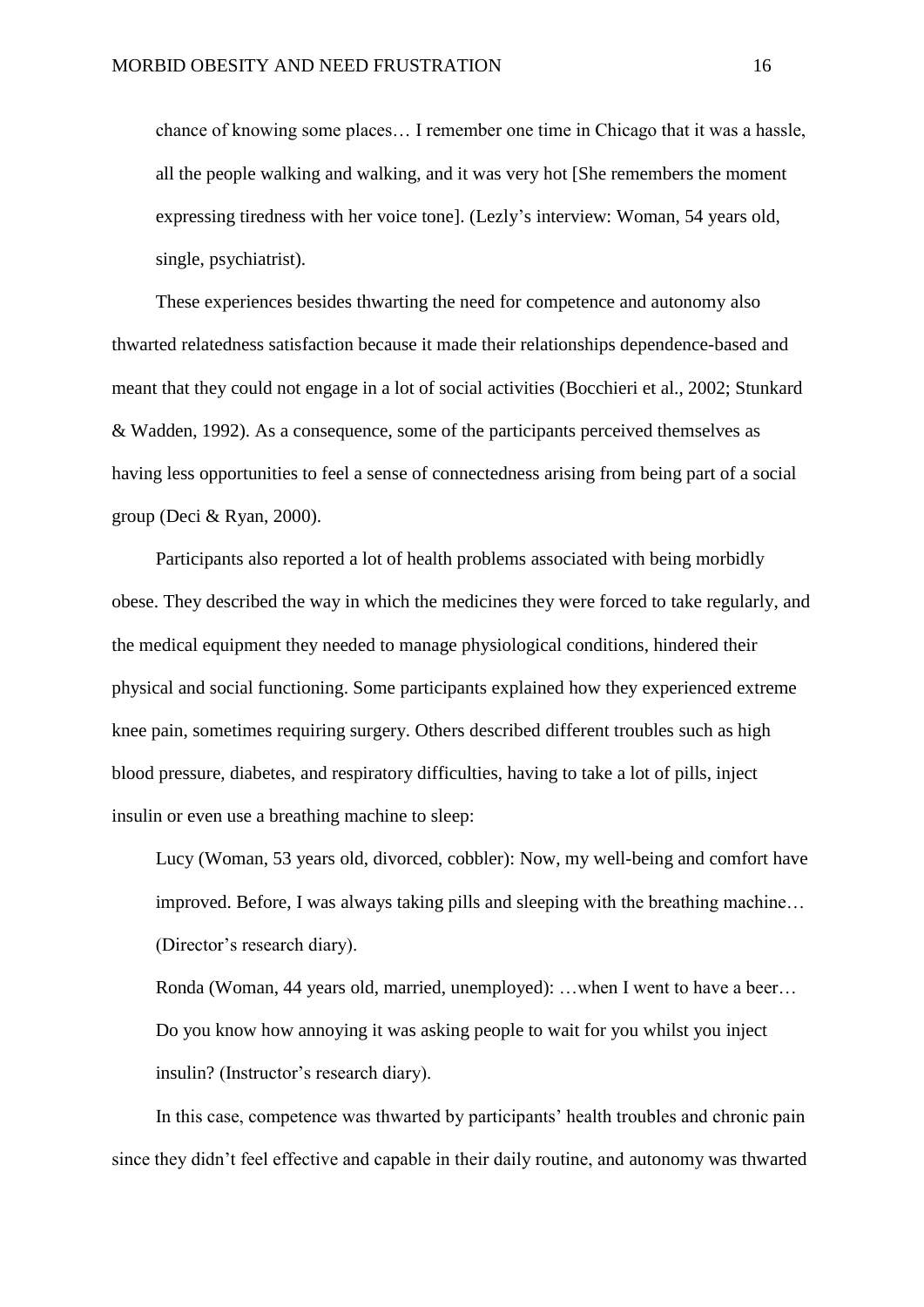because of their dependence on medicines or devices to live their lives normally. These findings are in line with previous studies reporting that obese individuals are more likely to suffer arthritis, diabetes, congestive heart failure, myocardial infarction, strokes (Alley & Chang, 2007), knee pain (Jinks et al., 2006), chronic pain (McCarthy, Bigal, Katz, Derby, & Lipton, 2009), and respiratory problems (Piper & Grunstein, 2010).

**Struggle to control weight.** Some of the participants stressed that people do not always become morbidly obese because of bad eating habits. They related individual circumstances as factors influencing their situation:

Sometimes, society does not know how a person can become like that. Because it could be due to thyroid problems. It could be due to antidepressant pills. It could be due to genetics. It could be due to a lot of things. And classifying that fat man or that fat woman… perhaps there is a hidden problem which nobody sees (Alice's interview: Woman, 31 years old, married, hairdresser).

In this regard, participants thought that personal factors such as genetics, hormonal profile, or medicine intake related to depression increased their tendency to be obese in spite of their efforts to avoid it. Participants suggested that they were unable to lose weight, struggled to maintain any weight loss, or kept putting on weight, resulting in the perceived thwarting of their needs for autonomy and competence. This is in line with previous research which outlines associated feelings of discouragement, hopelessness, and a lack of confidence for future weight loss attempts (Bocchieri et al., 2002; Collins & Bentz, 2009; Davin & Taylor, 2009; Stunkard & Wadden, 1992).

Although Bartholomew et al. (2011) emphasize the need thwarting behavior of significant others in their environment, the present data suggests that experiences of need frustration are not only influenced by social factors, but can also be induced by personal factors. In the case of illness or disability (e.g., morbid obesity), the personal limitations (both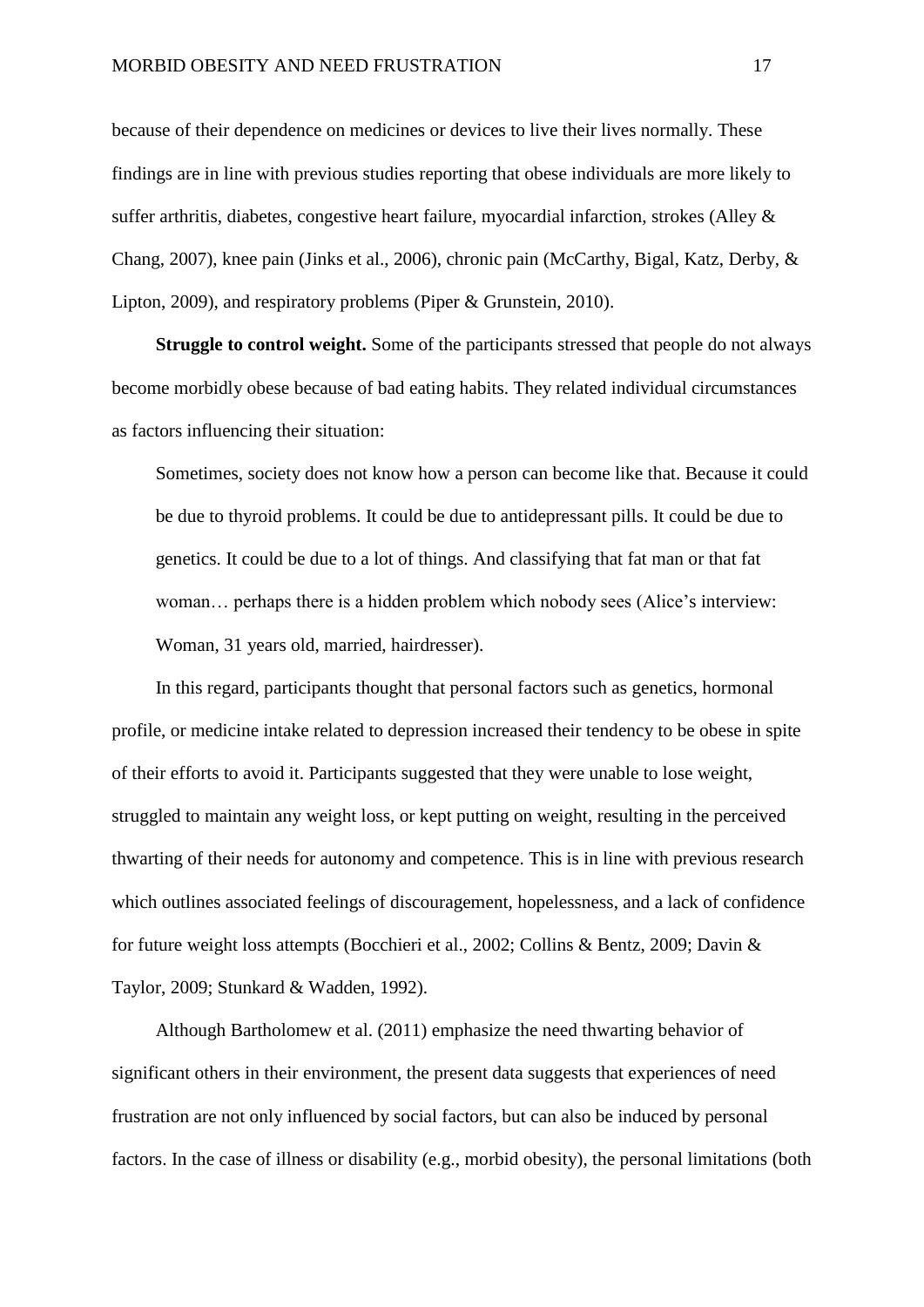physical and psychological) associated with the condition not only lead to low perceived autonomy, competence, and relatedness (need dissatisfaction), but also actively obstruct basic psychological need satisfaction and result in intense feelings of need frustration (Bartholomew et al., 2011; Vansteenkiste & Ryan, 2013).

# **Social Factors and Basic Psychological Need Thwarting**

**Social tendency to blame obese individual.** The blaming obesity discourse, mentioned in the introduction, promotes a societal stereotype of obesity as a visible sign of neglect, a lack of self-control, and irresponsibility (Cliff & Wright, 2010; Crandall & Schiffhauer, 1998; Gard, 2011; Gard & Wright, 2001; Puhl & Heuer, 2010). In this regard, participants suggested that there was generally a lack of understanding in society regarding the causes of morbid obesity. They felt society blamed them and made them responsible of their own obesity:

Sometimes, I think there should be more information in general about morbid obesity, because there are people who are not informed enough. I don't know… when people see a fat guy in the street they normally say: "what a fat guy, he must eat a lot!" This person has enough dealing with obesity. What else do you want? (Alice's interview: Woman, 31 years old, married, hairdresser).

**A society focused on body shape.** In addition, individuals' perceptions of societal ideals for body weight/image are reinforced through popular media, which predominately transmit images of thin and low body weight individuals not representative of the general population (Greenberg, Eastin, Hofschire, Lachlan, & Brownell, 2003) as well as negative stereotypical messages regarding overweight individuals (Greenberg et al., 2003; Himes & Thomson, 2007). Participants recognized feeling psychological distress due to ideal-body stereotypes and did not feel socially accepted: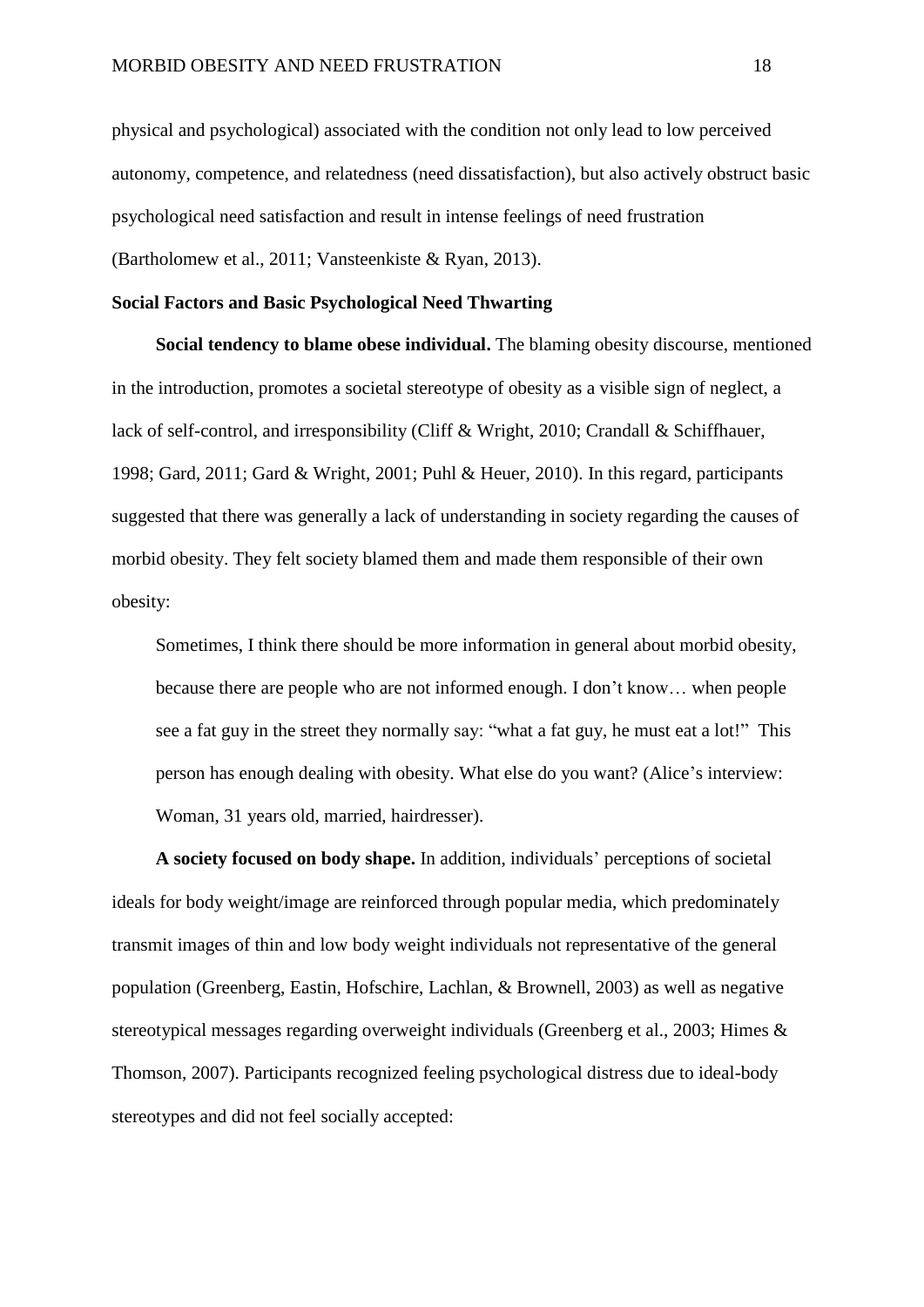What happened? Don't you have the right to live because you are fat? I don't understand it. Perhaps I am more competent than a person who is the perfect size [She speaks with annoyance]. But this society has a bad habit […] of valuing appearance. But people are more than a body. They have a heart and a mind… (Ronda's interview: Woman, 44 years old, married, unemployed).

According to SDT, the social ideal of beauty can be understood as an extrinsic aspiration (or goal) which is more related to obtaining contingent approval or external signs of worth and thus it is less likely to yield direct need satisfaction and may even distract from it (Kasser & Ryan, 1993, 1996). People will accept and internalize a new behavioral regulation or guiding value to the extent that they perceive support for relatedness, autonomy, and competence in the context of behaving. The problem is that competence and relatedness are incompatible or competing with autonomy in this case. In order to feel competent and accepted, morbidly obese individuals have to subjugate their autonomy to the social control, demands, and pressures present in the environment. In other words, morbidly obese individuals lose their autonomy seeking a socially imposed ideal-body, in order to feel more competent and less marginalized by others. Whilst the satisfaction of relatedness and competence needs would facilitate internalization and can be sufficient to produce introjected values (or poorly integrated compartmentalized identification), supports for autonomy are also essential for a regulation to become more integral to one's self (Deci & Ryan, 2000). Moreover, competence and relatedness are also frustrated by a society influenced by the obesity discourse, as we can see in the following sections. In sum, society uses the obesity discourse as a controlling form of socialization regarding weight-control and, at the same time, endorses the unattainable goal of beauty which leads to feelings of alienation and anomie among morbidly obese individuals.

## **Experiences of rejection and stigmatization.**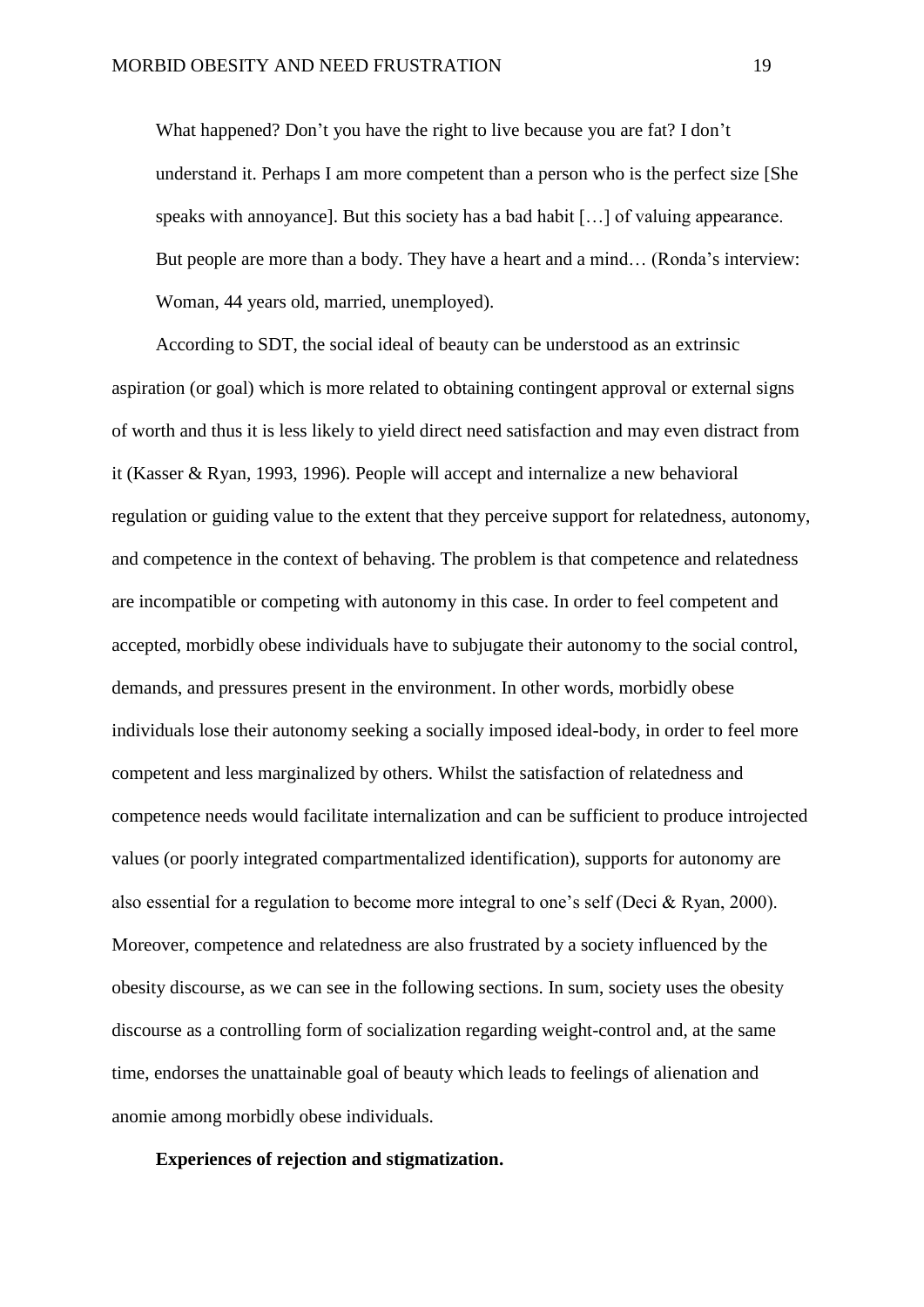*Jokes and taunts*. The participants discussed being the target of taunts and insults during their lives because of their morbid obesity. This situation has been reflected in the literature (Carr & Friedman, 2005; Lather & Stunkardt, 2003; Puhl &Heuer, 2010). The continuous jokes and lack of respect made participants feel incompetent, stigmatized, and rejected, and resulted in desperate situations like them not wanting to leave their home and suicidal thoughts:

I was always the chubby one in the group or among friends or people I went out with. People on the street can be very cruel too… I remember a time, when I was very young, that I did not want to live, I didn't want to leave my house. Because people are very cruel. "Where is this fat woman going?", "take care baby, don't break the floor", "you could break the chair". Things like that… (Ronda's interview: Woman, 44 years old, married, unemployed).

*Professional and occupational difficulties***.** The individuals in this study described being marginalized when they looked for a job because they did not have an appearance close to the social stereotype:

… I was looking for a job and I went to a gift shop … "Ok, you would do this job well but… you are chubby…" And I said, "look, I am fat, but you are stupid, and my problem has a solution, but yours does not" [She remembers the situation with outrage and annoyance] And I turned around and went home… That has always hurt me a lot. This is unfair not only for me, but for the rest of the people who are like me (Ronda's interview: Woman, 44 years old, married, unemployed).

Previous studies have reported how individuals make negative inferences about obese people in the workplace, believing that such people are lazy, lack self-discipline, and are less competent (Puhl & Brownell, 2001). Discriminatory behaviors and inequity in wages,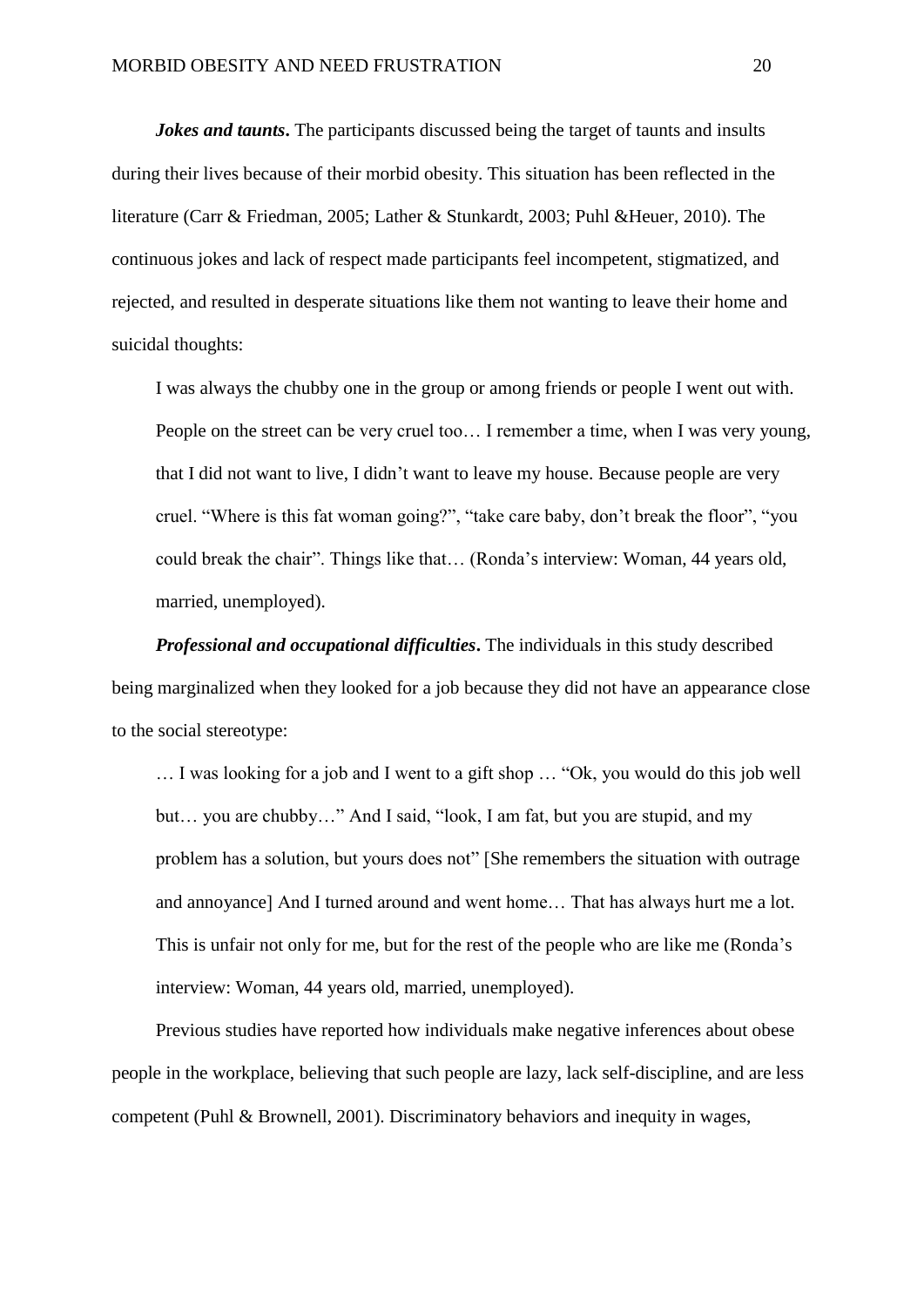promotions, and employee evaluations are also common (Carr & Friedman, 2005; Crandall & Schiffhauer, 1998; Puhl & Brownell, 2001).

*Struggle to find clothes***.** One of the most recurrent themes that the participants commented on was that it was practically impossible for them to find clothes for their size in clothing stores or commercial centers where most people go shopping, specifically in clothing stores of leading brands. They finally had to buy "ugly" or "old people" clothes. Their body shape, together with these kinds of clothes, produced a real stigma, a visible feature promoting others' rejection. Moreover, participants felt a lack of respect and faced awkward situations when they looked for clothes. For example, sales clerks referred to their obesity as the main reason for not having clothes which were suitable for them:

Some time ago I went to a clothing store… there was a beautiful dress in the shop window and I asked her, "that dress, do you have it in a size for me?" She looks at me and says, "oh, do you want to wear that dress as fat as you are?"... And I say, "and could your fucking mother wear it?" And she says, "ok, don't be offensive". "You have offended me before". What is this? Talking to me like that. Just tell me you have no sizes (Pam's interview: Woman, 45 years old, married, cobbler).

This finding is in line with previous studies which have reported that sales clerks at stores are worryingly influenced by weight bias (Puhl & Brownell, 2006).

*Non-valued physical activity exercisers.* Participants felt bias and marginalization in gyms too, because they perceived these facilities as non-inclusive places that frustrated their needs for competence and relatedness. They saw themselves as being far removed from the sort of people who attended these facilities and they felt that staff and instructors did not care about them or cater for their specific needs. As a result they stop attending:

…if you go to any gym they pay you no attention… there you have a muscly guy, like the rest of guys attending these places, and he tells you, "ten minutes on the treadmill",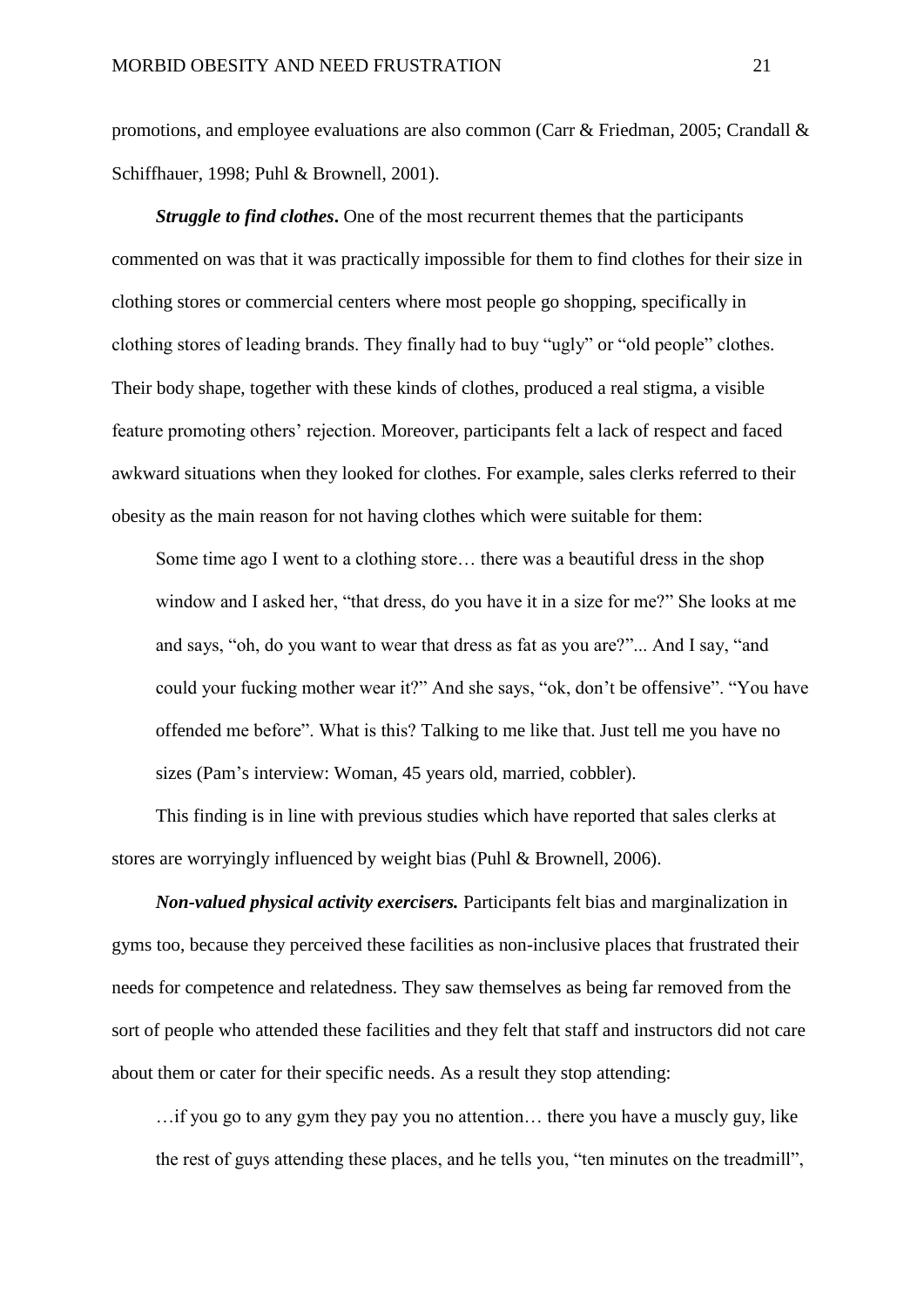and he goes away. They give you a notebook… I didn't know how it worked and they explained four exercises to me and got rid of me. So, then, you quit attending [She explains it with outrage] (Lezly's interview: Woman, 54 years old, single, psychiatrist).

*Perceived prejudices from medical and health professionals.* Prejudices and negative attitudes of medical professionals toward obese individuals have been reported in previous studies (Puhl & Brownell, 2001, 2006), particularly with respect to very obese people ( $\geq 35$ ) kg/m2) (Carr & Friedman, 2005; Crandall & Schiffhauer, 1998). Participants complained because obesity was always present in the doctors' diagnosis of their health problems without investigating other possible causes. They felt stigmatized because they perceived that doctors did not get involved enough and just recommended dieting and participating in physical activity without further explanations. Anderson and Wadden (2004) found that obese and bariatric patients believed that doctors did not understand their problems and did not discuss weight control with them. This circumstance is depicted in the following quotations:

The only thing they tell you is "get on a diet". I think that is not the solution either. They should get involved a little bit more and there should be more information in order to not classify people (Alice's interview: Woman, 31 years old, married, hairdresser).

Pam (Woman, 45 years old, married, cobbler): …The doctor just tells you to do more exercise and that's all (Director's research diary).

*Physical barriers and obstacles in public accommodations and transports.* One of the most common types of stigma for obese individuals was encountering physical barriers and obstacles in daily life (Phul & Brownell, 2006) that made them feel ineffective in their interaction with the environment. Obese individuals can experience problems in theaters, restaurants, airplanes, buses and trains because of inadequate seat size and features such as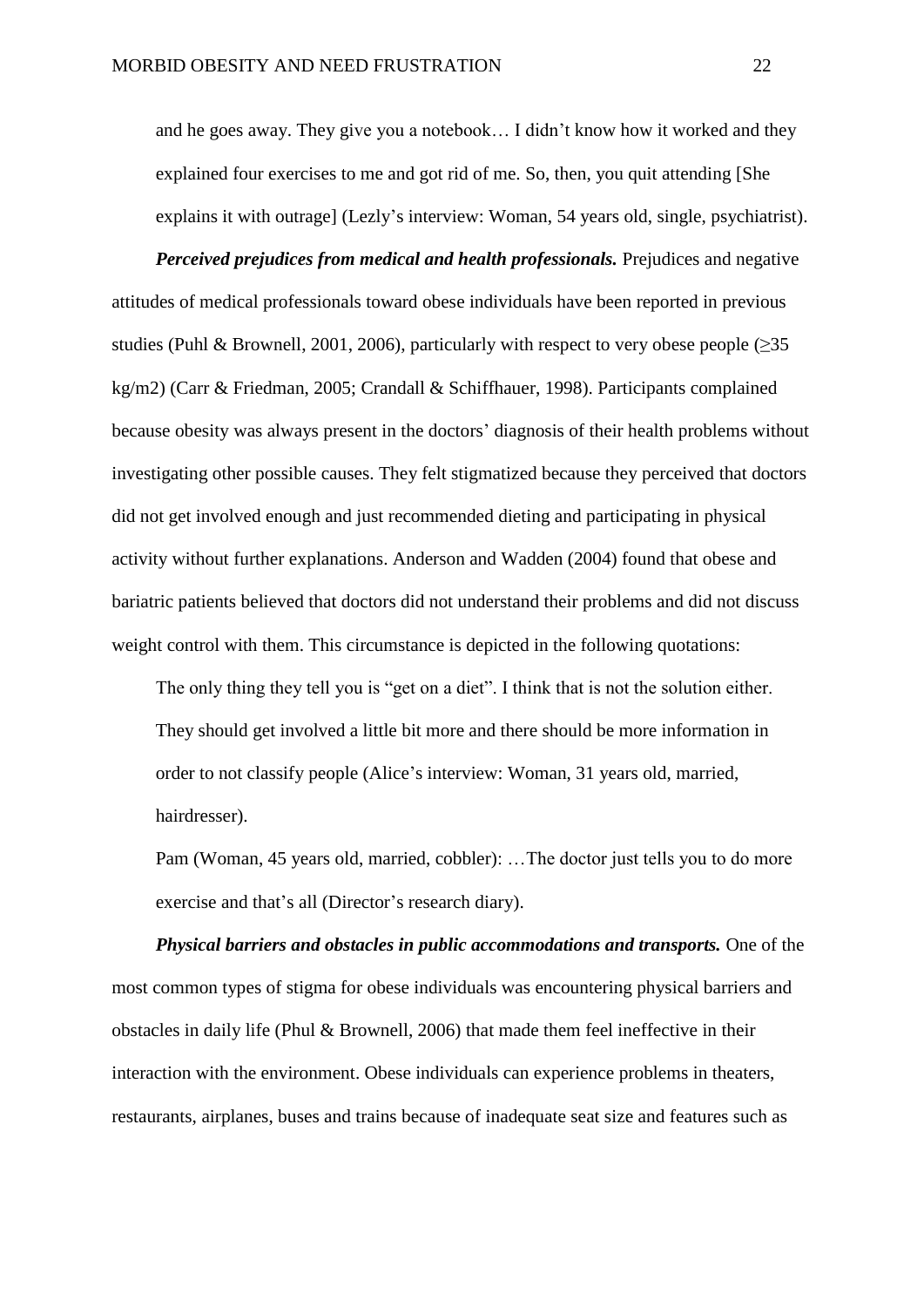seatbelts (Phul & Brownell, 2006; Stunkard & Wadden, 1992). Participants perceived an unfriendly environment as we can see through the following quotation:

For example, in the past when I traveled by plane I was not able to fasten the seatbelt, or if you travel by train you do not have enough room to open the lunch table because of your belly… And then, for example, when I drove I reached the wheel with my body… (Lezly's interview: Woman, 54 years old, single, psychiatrist).

As has been described in the previous sections, participants with morbid obesity suffered stigmatization, discrimination, and negative attitudes in different social contexts. The jokes and taunts that they frequently suffered, and the contempt of employers, shop assistants, fitness instructors, and health professionals thwarted their need for relatedness, giving rise to feelings of frustration, relational exclusion and loneliness (Chen et al., 2015). The underestimation by diverse social agents, together with the difficulty they had finding a job, buying nice clothes, or finding public facilities adapted to their size thwarted their need for competence, giving rise to the belief that they were not capable and worthwhile people. The difficulties and barriers they had to face in order to find a job, to buy the clothes they liked, or to travel also thwarted their need for autonomy. In this sense, previous studies have reported similar findings and have pointed out that social contexts influenced by the current obesity discourse promote an evaluating-controlling context that presses obese people to adopt healthier behaviors (Puhl & Heuer, 2010) and, therefore, forestalls rather than facilitates their need for autonomy (Deci & Ryan, 2000).

### **Amotivation**

Studies of several overweight people conducted before they underwent bariatric surgery showed patient's passive dependency and self-denigration, resignation, chronic sense of helplessness, hopelessness, and failure (Stunkard & Wadden, 1992). This psychological state of amotivation towards life in general (i.e., an impersonal causality orientation) was depicted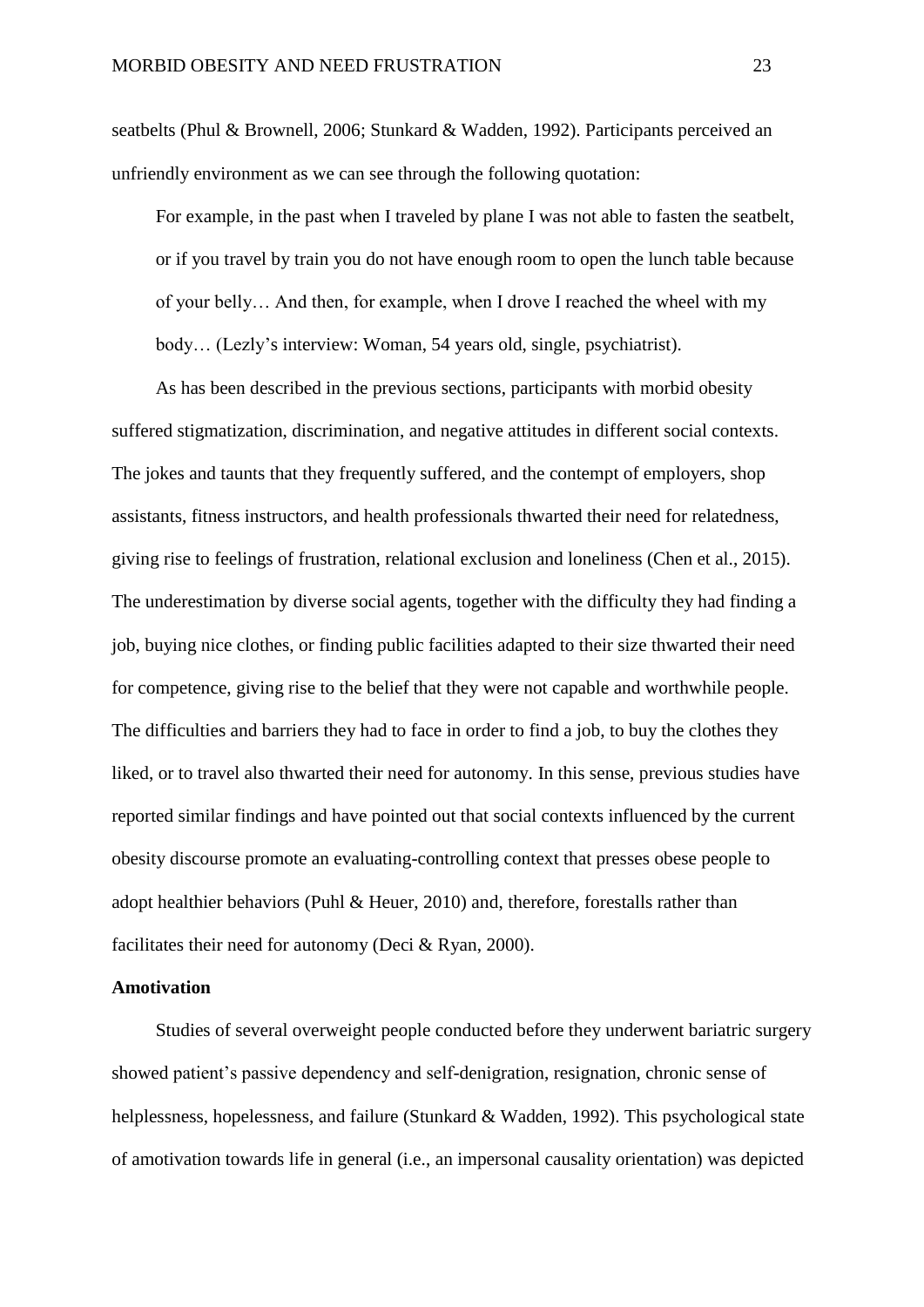by some participants. They described feeling carried along by the events without caring about what happened to them:

There was a moment I was very downcast and I didn't care about living or dying (Ronda's interview: Woman, 44 years old, married, unemployed).

… I was very messy before … I saw myself so bad that I didn't care about the way I lived (Telma's interview: Woman, 31 years old, single, cobbler).

The absence of environmental conditions that allow satisfaction of basic psychological needs, in participants' immediate contextual situations and in their global developmental histories, is thus a key predictor of becoming controlled or amotivated, which has significant negative consequences for their vitality, integrity, and health (Deci & Ryan, 2000). This process is perfectly depicted in Vallerand's (1997) hierarchical model which states that motivation exists at three levels of generality (global, contextual, and situational). The different experiences that thwart the satisfaction of participants' basic psychological needs, because of the morbid obesity condition itself and because of stigmatization at the situational and contextual level are, over time, likely to have a recursive bottom-up effect on the participants' causal orientations at the global level (Postulate 4: Vallerand, 1997). This may cause them to develop a high level of amotivation or an impersonal causality orientation, both of which have been associated with a number of maladaptive consequences such as selfderogation and feelings of helplessness (Deci & Ryan, 2000; Ryan, Deci, & Grolnick, 1995).

# **Consequences**

Need thwarting and subsequent maladaptive motivation and impersonal causality orientations can have serious negative cognitive, affective, and behavioral consequences.

**Cognitive-affective level.** Several studies have shown higher levels of impaired body image (Raggi et al., 2009), body dissatisfaction, and negative body image in severely obese individuals compared to the general population (van Hout et al., 2006). Likewise, body image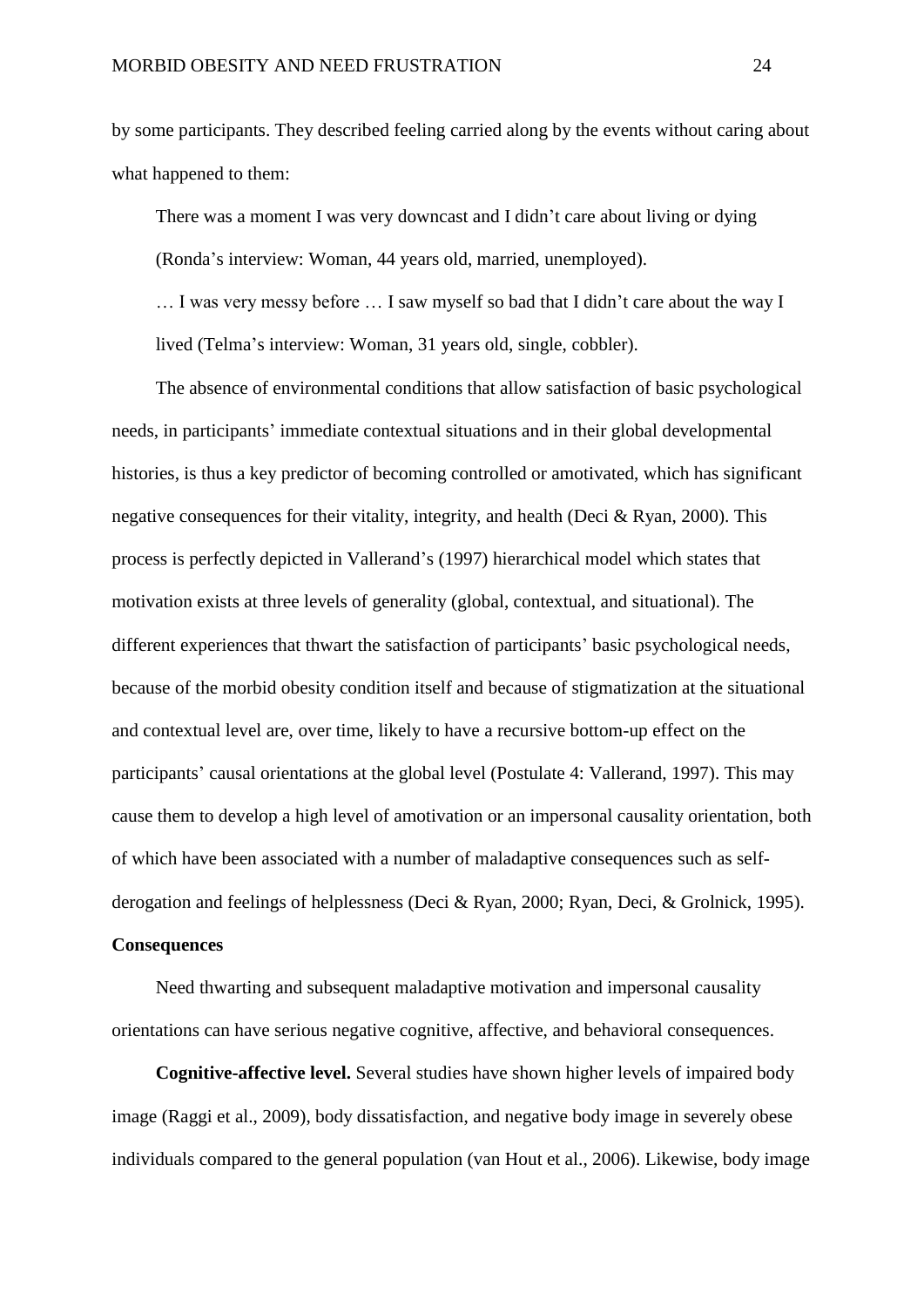disparagement, which consists in the belief that one's body is grotesque and loathsome and that others view it with hostility and contempt, is a common problem among severely obese persons (Stunkard & Wadden, 1992). We can appreciate through the participants' comments this negative perception of their body, and this belief which made them feel shame and embarrassment showing their body even to their loved person:

I have never seen myself as pretty, I have always been a little bit ugly… I didn't like myself, either dressed or naked… When I was with my husband, I even felt anger when he stared at me, because I didn't feel pretty (Ronda's interview: Woman, 44 years old, married, unemployed).

Moreover, it is broadly assumed in the literature that obesity has a negative impact on self-esteem (Osei-Assibey et al., 2010; van Hout et al., 2006) and self-acceptance (Carr & Friedman, 2005), causing negative emotions (Stunkard & Wadden, 1992). Some of our participants also admitted suffering from extremely low self-esteem and very negative thoughts and feelings, as we can see in the following quotation:

I was embittered… of seeing myself…and when I went to buy clothes. I was always exhausted, complaining… (Lucy's interview: Woman, 53 years old, divorced, cobbler).

Participants also admitted having suffered anxiety and depression. Previous studies have emphasized the association between obesity and depression (Atlantis & Baker, 2008; Luppino et al., 2010), which becomes more prevalent in morbidly obese individuals (Collins & Bentz, 2009; Ma & Xiao, 2010; Osei-Assibey et al., 2010). There is also some evidence that depression could increase the odds for developing obesity (Luppino et al., 2010). As we can appreciate in the following quotation, participants felt hopeless and became pessimistic towards life:

Lucy (Woman, 53 years old, divorced, cobbler): I got depressed, anxious… I stuffed myself…the world has ended for me… (Director's research diary).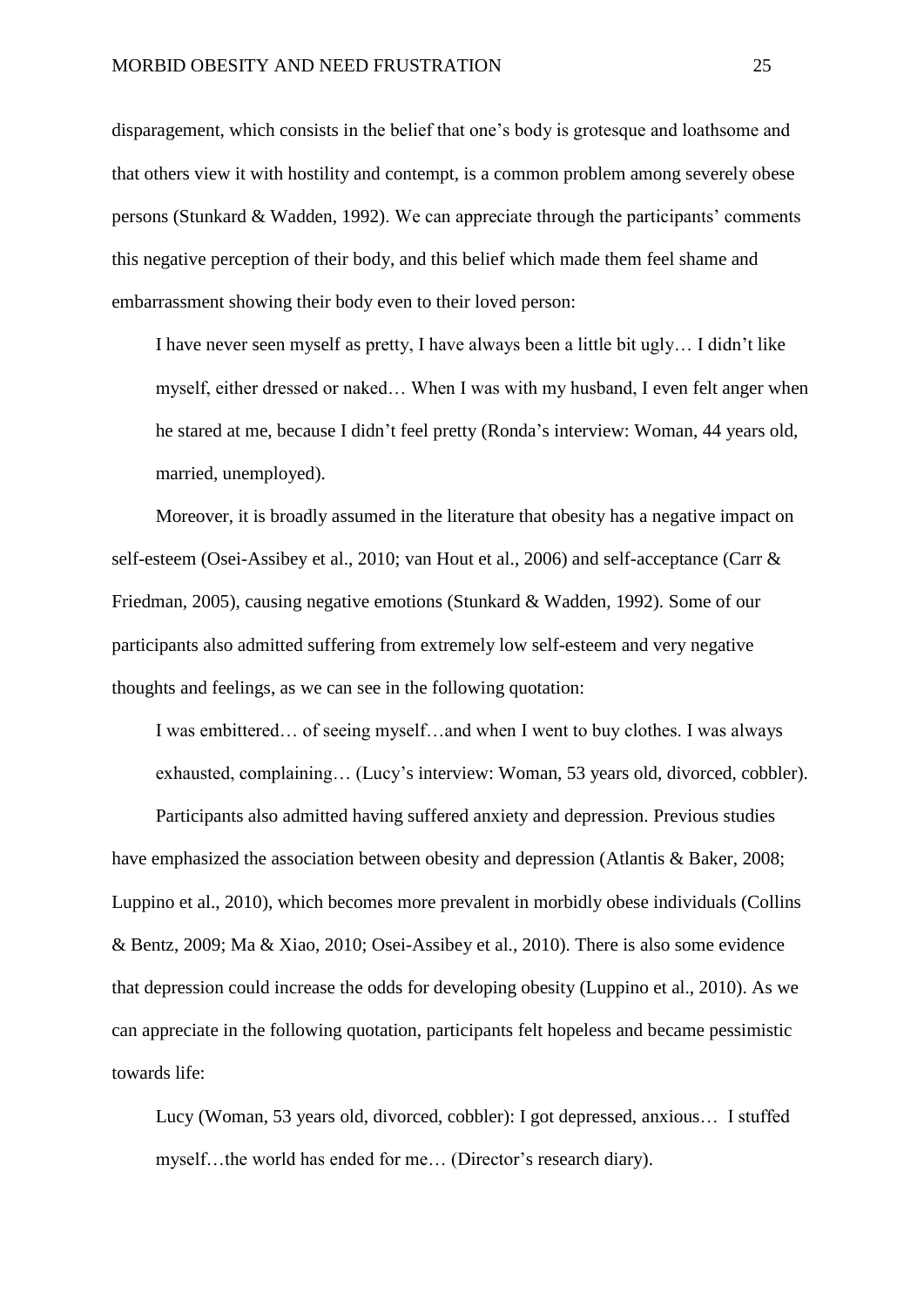**Behavioral level.** Participants described how they would avoid social situations (inventing excuses or showing a lack of interest) in order to prevent exposure to social contacts that they perceived to be potentially rejecting. Several studies have shown avoidant behaviors to be a common response to stigmatization and negative social evaluation in morbidly obese individuals (Carr & Friedman, 2006; Kalarchian et al., 2007; Puhl & Brownell, 2001). This behavior is depicted in the following quotation:

…I was very isolated. My friends called me to go for a coffee and I didn't go. "Let's go for a walk"… and I had always an excuse. "My baby is sick, and so on" or my child said "Mummy, let's go there"…and I said "No, I don't feel like doing it" (Ronda's interview: Woman, 44 years old, married, unemployed).

Another behavior that participants discussed was the tendency to avoid talking about the problem and facing it. They recognized that speaking about their obesity problem was uncomfortable and tiring, so they tried to escape from conversations related to obesity.

According to SDT, these avoidant behaviors can be characterized as rigid behavior patterns that are adaptive to the extent that they protect individuals from the inner hurt resulting from the thwarted needs but may, over time, lead to further thwarting of need satisfaction (Deci & Ryan, 2000).

Another defensive adaptation promoted by the thwarting of psychological needs is the development of controlled regulatory styles. For example, an individual's eating behavior may become regulated via introjected motivation against the backdrop of having been controlled by the contingent regard and evaluations of significant others (Strauss & Ryan, 1987). Participants used "body control" as a substitute satisfaction to reduce deficits in perceived competence and autonomy, but rather than staying on the natural track toward healthy development, they became controlled: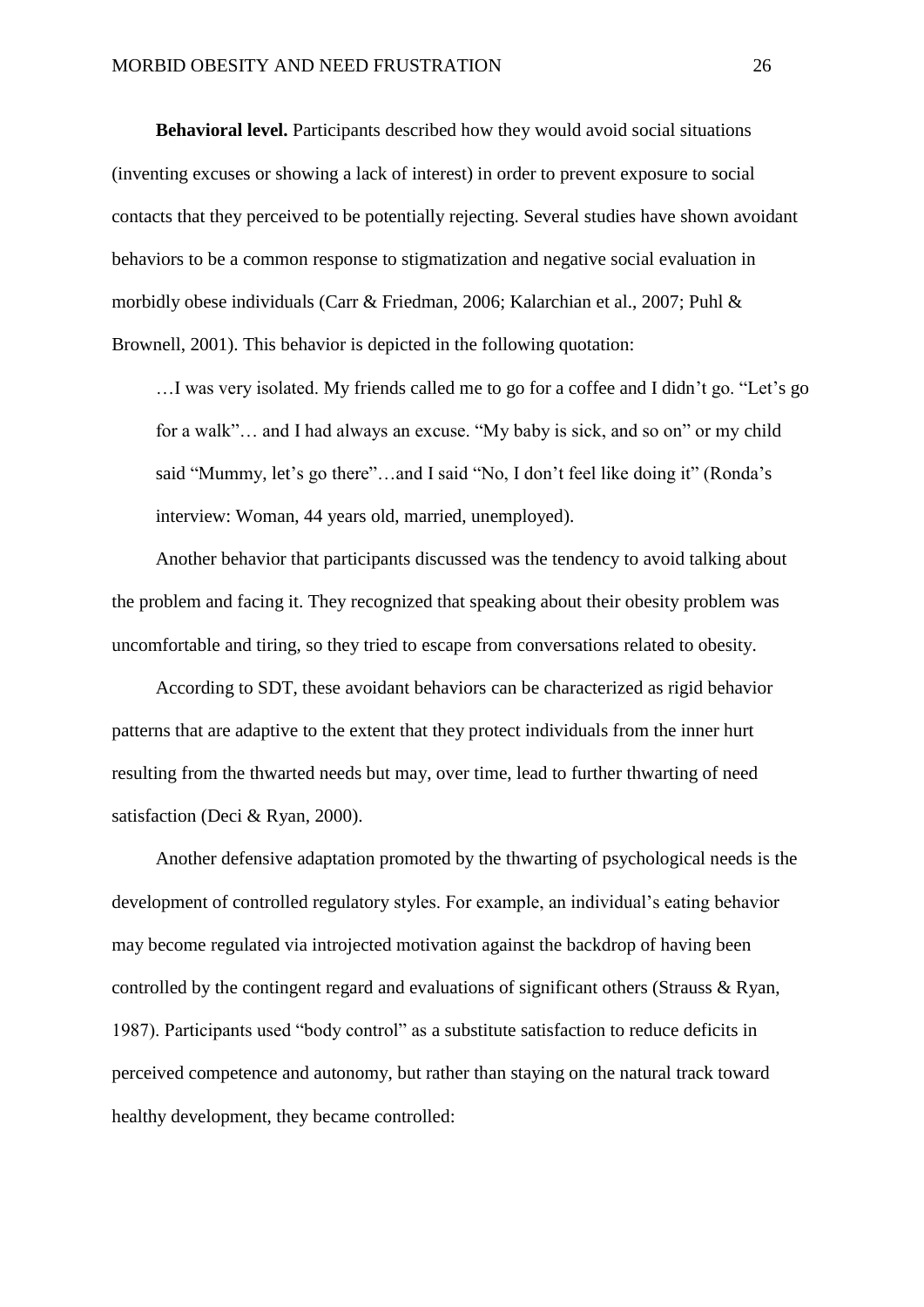I have been on a diet for half my life. You get tired at the end… "what is this?"… you always eat the same and… there is a moment… "fuck, I feel like going out and having an ice-cream", "why can't I go out and have an ice-cream?" But I am always controlling the food issue (Alice's interview: Woman, 31 years old, married, hairdresser).

In this vein, research has shown that patients adhere less to medical regimens when their motivation is controlled (external or introjected) rather than autonomous (Williams, Grow, Freedman, Ryan, & Deci, 1996). Participants recognized suffering multiple failed dieting attempts, which is in accordance with previous studies (Bocchieri et al., 2002; Collins & Bentz, 2009; Saunders, Johnson, & Teschner, 1998):

A paper… breakfast, lunch and dinner, the same, the same… next week the same… You realize you are making a big sacrifice and you don't lose weight… so you get anxiety, nerves on edge and you go back to the same… to eat because of the nerves you have (Emily's interview: Woman, 49 years old, married, unemployed).

According to Baumeister (1997), adults engage in a variety of self-defeating behaviors as a result of breakdowns in self-regulation, and, in terms of SDT, a breakdown in selfregulation is similar to controlled motivation and amotivation (Deci & Ryan, 2000). So participants who follow introjected regulations in their dieting behavior react with binge eating behavior (health care negligence) or learned helplessness (amotivation) when they fail dieting*.* Specifically, research has shown that food is often used as a coping mechanism by those with weight problems, particularly when they are sad, anxious, stressed, lonely, and frustrated (Bocchieri et al., 2002; Collins & Bentz, 2009; Phul & Heuer, 2010):

I had a problem… so much anxiety… you cope with that anxiety, apart from crying… you cope with it by eating, and keeping your mind busy eating when you aren't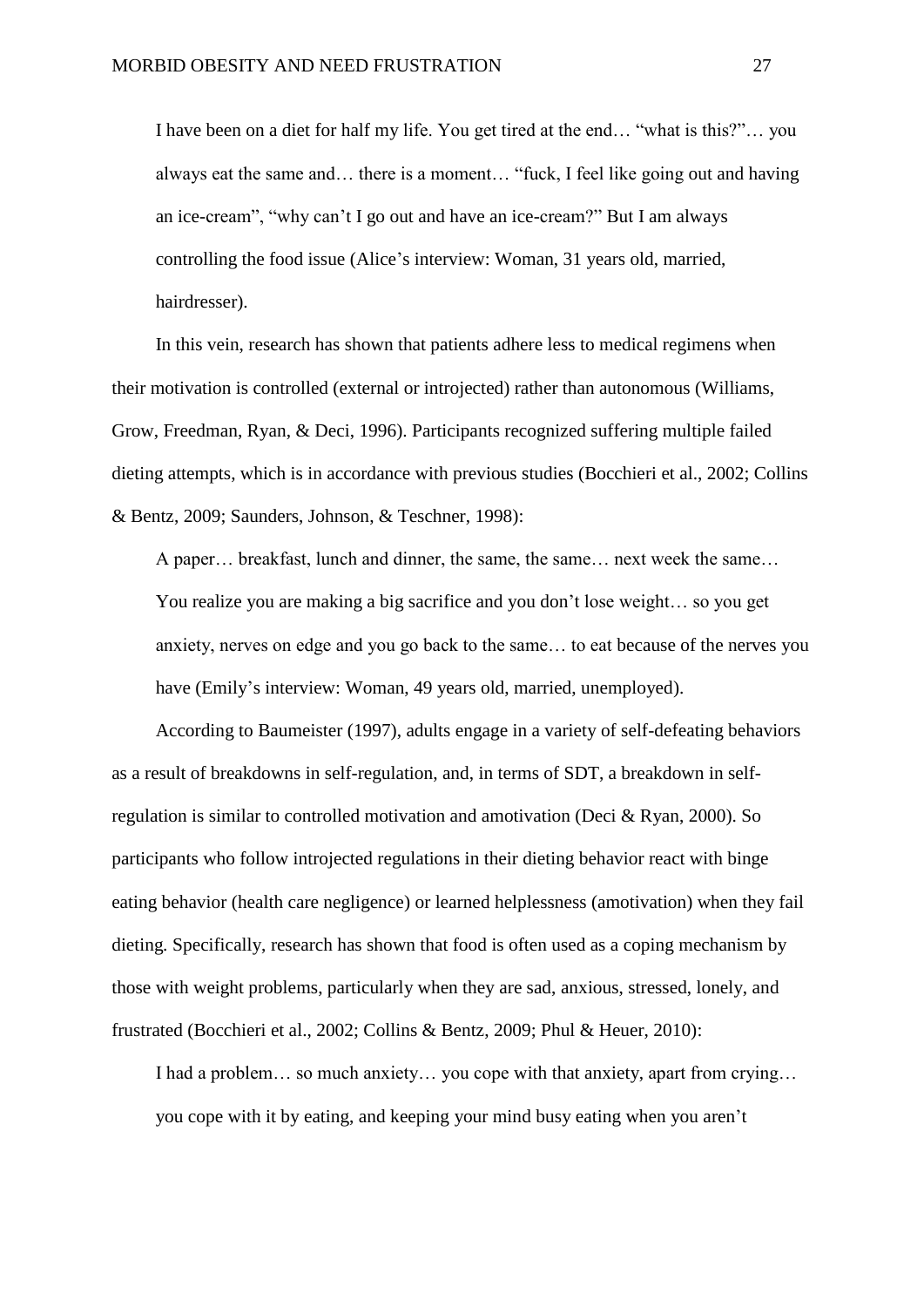crying… All the anxiety you have because of your problem (Emily's interview: Woman, 49 years old, married, unemployed).

Such behavior may result in temporary attenuation of their distressed mood, but the weight gain and the resulting guilt may reactivate the cycle and lead to further basic psychological need frustration. Research depicts a perpetual cycle of mood disturbance, overeating, and weight gain (Collins & Bentz, 2009). The link between need frustration and binge eating found in the present study is particularly important given the recent inclusion of binge eating disorder in the fifth edition of the diagnostic and statistical manual of mental disorders (DSM-5, American Psychiatric Association, 2013). Perhaps now that it is formally recognized as a disorder, social stigma will be reduced. However, it appears that experiencing weight stigma not only facilitates unhealthy eating behaviors like binge eating, but also promotes a refusal to diet and increases the likelihood of physical inactivity (Phul & Heuer, 2010) and exercise avoidance (Vartanian & Shaprow, 2008):

My problem because of obesity: anxiety and depression. I was chubby, but I went from 80-81 kilograms to 125… They told me "walk", and I laid on the sofa; "don't eat that", and I ate double… I refused to follow orders… (Sofie's interview: Woman, 59 years old, married, unemployed).

From the point of view of SDT, this defiance and health care negligence could be considered to be a form of coping behavior that makes the problem worse and leads to the continued thwarting of basic psychological need satisfaction (Deci & Ryan, 2000). In sum, the results of this study were in line with the postulates of the SDT-based dual-process model of need satisfaction and need frustration (Bartholomew et al., 2011; Jang et al., 2016; Vansteenkiste & Ryan, 2013). The experiences of need frustration in morbidly obesity people were associated with extrinsic goals, controlled regulations and amotivation, ill-being (e.g., body image concerns, low self-esteem, anxiety, and depression), and compensatory behaviors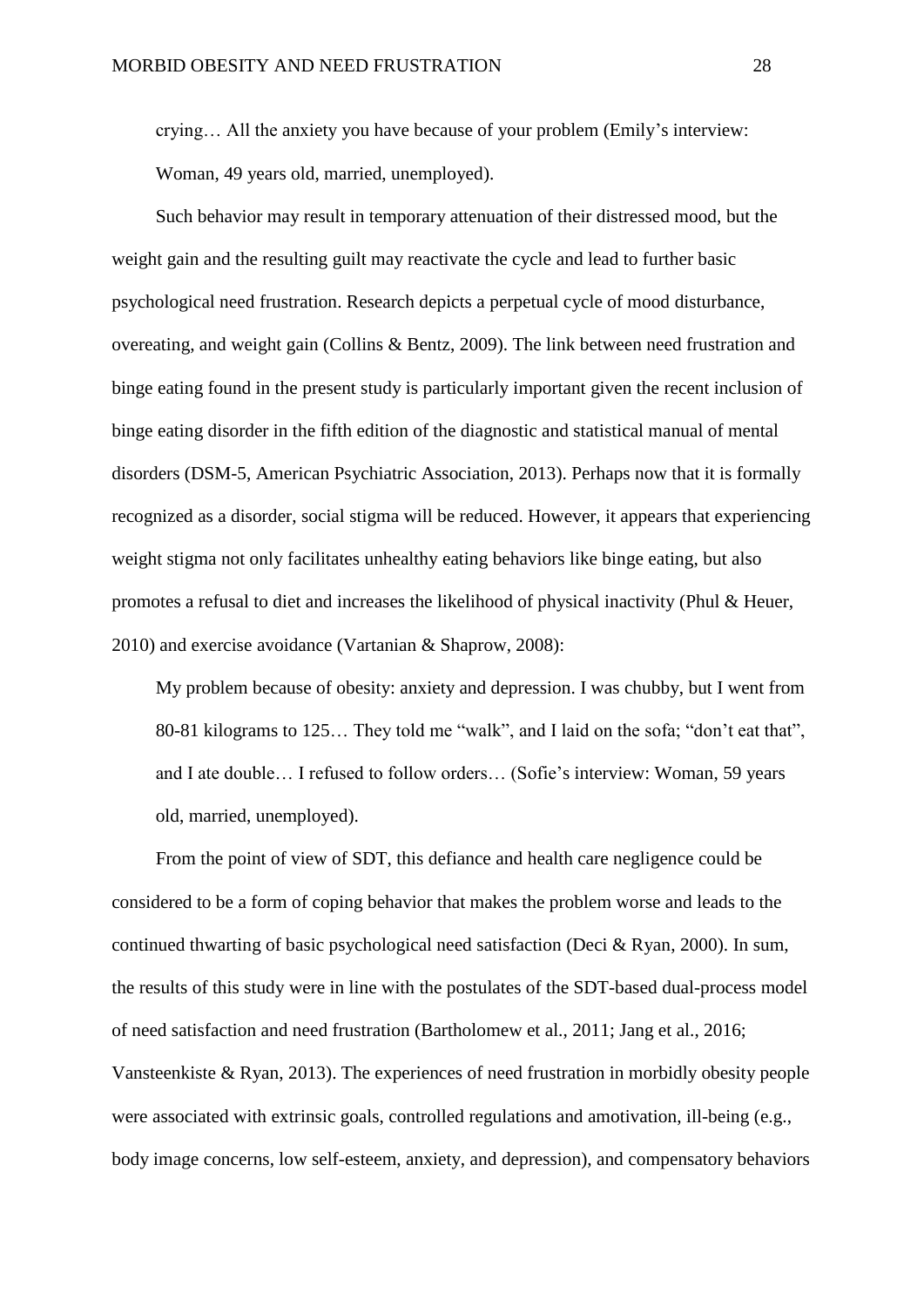such as releasing self-control (e.g., binge eating), rigid behavioral patterns (e.g., avoiding social situations), and oppositional defiance (e.g., resistance to engage in health-conducive behaviors like dieting and physical activity).

### **Conclusions**

The present study aimed to explore the experiences of individuals living with morbid obesity from a SDT perspective. It makes an important contribution to our understanding of the personal and social factors that thwart basic psychological need satisfaction in this population as well as the negative cognitive, affective, and behavioral consequences which result from experiences of need frustration and impact on daily living. In particular, the qualitative data showed the importance of taking personal factors into account in order to obtain a more comprehensive understanding of need frustration. Previous SDT-based research focused primarily on analyzing the effects of social-contextual factors on basic psychological need satisfaction and overlooked the importance of individual difference factors. Our findings illustrate how suffering from morbid obesity can lead to experiences of need frustration, not only because of the stigmatizing and controlling social context (Bartholomew et al., 2011; Vansteenkiste & Ryan, 2013), but also because of personal limitations associated with their morbid obesity state. Therefore, it would be interesting to add personal factors into the SDT dual-process model of need satisfaction and need frustration. Future quantitative studies based on SDT could include personal variables to test them and to improve our knowledge about these motivational processes.

In addition, the current findings should be used to foster eudaimonic well-being and lifestyle patterns through the development of strategies aimed at improving the quality of life of individuals living with morbid obesity. For example, obese people will be more likely to adhere to diets or physical activity programs when health care professionals and significant others adopt psychological strategies and behaviors which promote need satisfaction and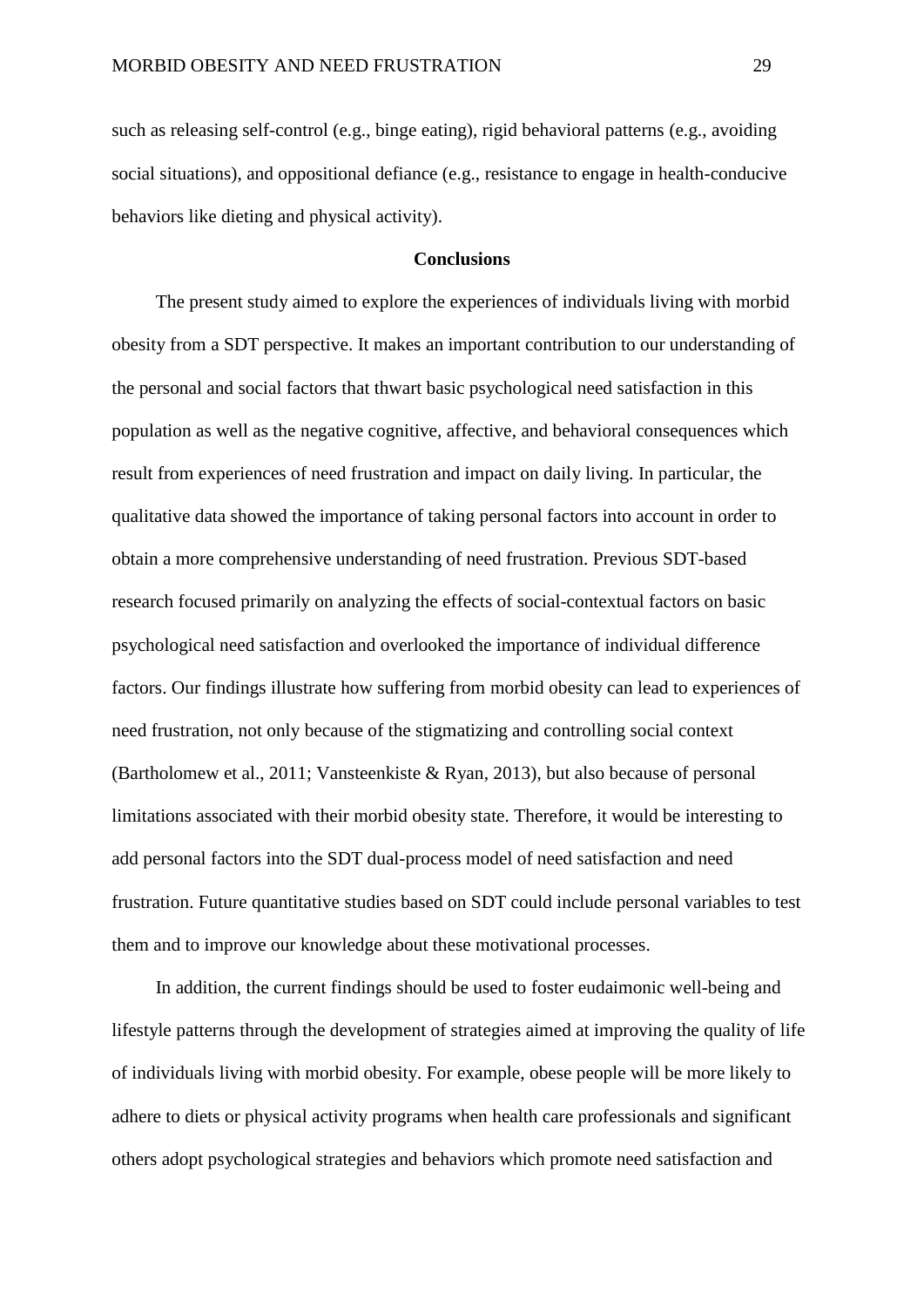more autonomous behavior. Health care professionals should treat morbidly obese individuals with closeness and understanding and help them develop realistic short and long term goals. They should also focus on the importance of health as the primary motivator for behavior change (rather than messages which emphasize achieving an ideal weight) as these are more likely to promote more autonomous (e.g., identified) regulations for weight loss and physical activity. In this sense, motivational interviewing has been suggested as an effective strategy to change dietary habits and reduce BMI (Saffari, Pakpour, Mohammadi-Zeidi, Samadi, & Chen, 2014). In fact, motivational interviewing has already been applied from a SDT perspective (Teixeira, Silva, Mata, Palmeira, & Markland, 2012). When individuals fully endorse weight loss goals and, therefore, feel autonomous as well as competent, their efforts are more likely to result in long term behavior change (Teixeira et al., 2012). Thus it is vital that we understand and attend to both personal and situational factors which thwart basic psychological need satisfaction and undermine the internalization of health-related behaviors which are important for weight control.

Moreover, individuals suffering from morbid obesity should be supported in developing adaptive coping strategies to help them deal with the need thwarting personal limitations and social stigmatization associated with the condition (i.e., so that they do not internalize negative weight-related stereotypes). For example, using positive self-talk (to facilitate feelings of competence) and seeking social support (to promote feelings of acceptance and relatedness) have been found to relate to a healthier psychological adjustment (Puhl & Brownell, 2006). In this sense, self-help groups could be an important instrument for people suffering from morbid obesity as they would allow individuals to share common concerns and problems and receive support from others. Teaching acceptance and mindfulness may be related to basic psychological need fulfillment (Chang, Huang, & Lin, 2015). It should, therefore, help diminish the likelihood of psychological distress and facilitate weight loss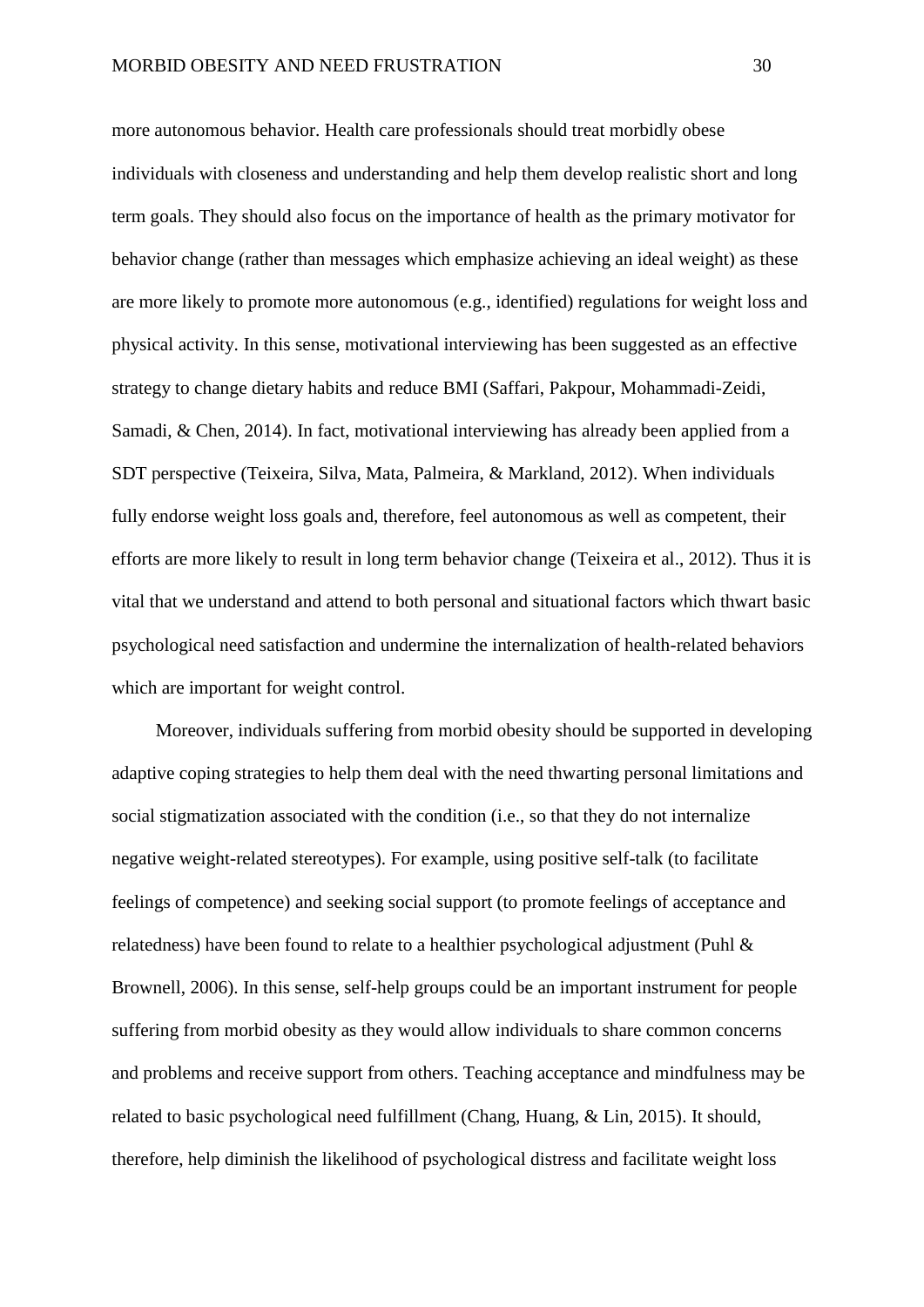outcomes and, as such, improve quality of life (Lillis, Hayes, Bunting, & Masuda, 2009). In addition, a recent meta-analysis of mindfulness-based interventions for overweight and obese people showed an improvement in psychological health, eating attitudes, depression and anxiety (Rogers, Ferrari, Mosely, Lang, & Brennan, 2017). Although weight loss is important for physiological and psychological health, Robison and Carrier (2004) advocate a movement called "Health at Every Size" which campaigns against dieting in favor of body weight acceptance. This movement aims to support people to adopt practices that will improve their health and develop their resilience and coping ability against the trauma of living in a weight centered society (O'Hara & Taylor, 2014).

Finally, negative attitudes and behaviors towards obese individuals should be removed from society through promoting legislation to prohibit weight-based discrimination. The current study showed that the controlling and pressuring messages present in social obesity discourse thwart psychological needs and lead to amotivation or controlled regulations/orientations which are associated with negative cognitive-affective (e.g., anxiety) and behavioral (e.g., giving up diet and physical activity regimens and binge eating) outcomes. This situation affects more women than men, not only because they have higher physiological levels of adiposity, but also because there is a stronger social emphasis on them in relation to their appearance (Garret, 2004). This hegemonic obesity discourse must be challenged and anti-stigma messages must be spread throughout society if we are to help obese individuals and prevent further increases in the prevalence of obesity.

Whilst the present study provides important insight into the practical challenges and stigmatization/discrimination associated with living with morbid obesity, the findings are limited in that our participants discussed their past experiences (i.e., before they underwent bariatric surgery). This retrospective account could affect the accuracy of the information provided. However, participants were only one month post-surgery when they were recruited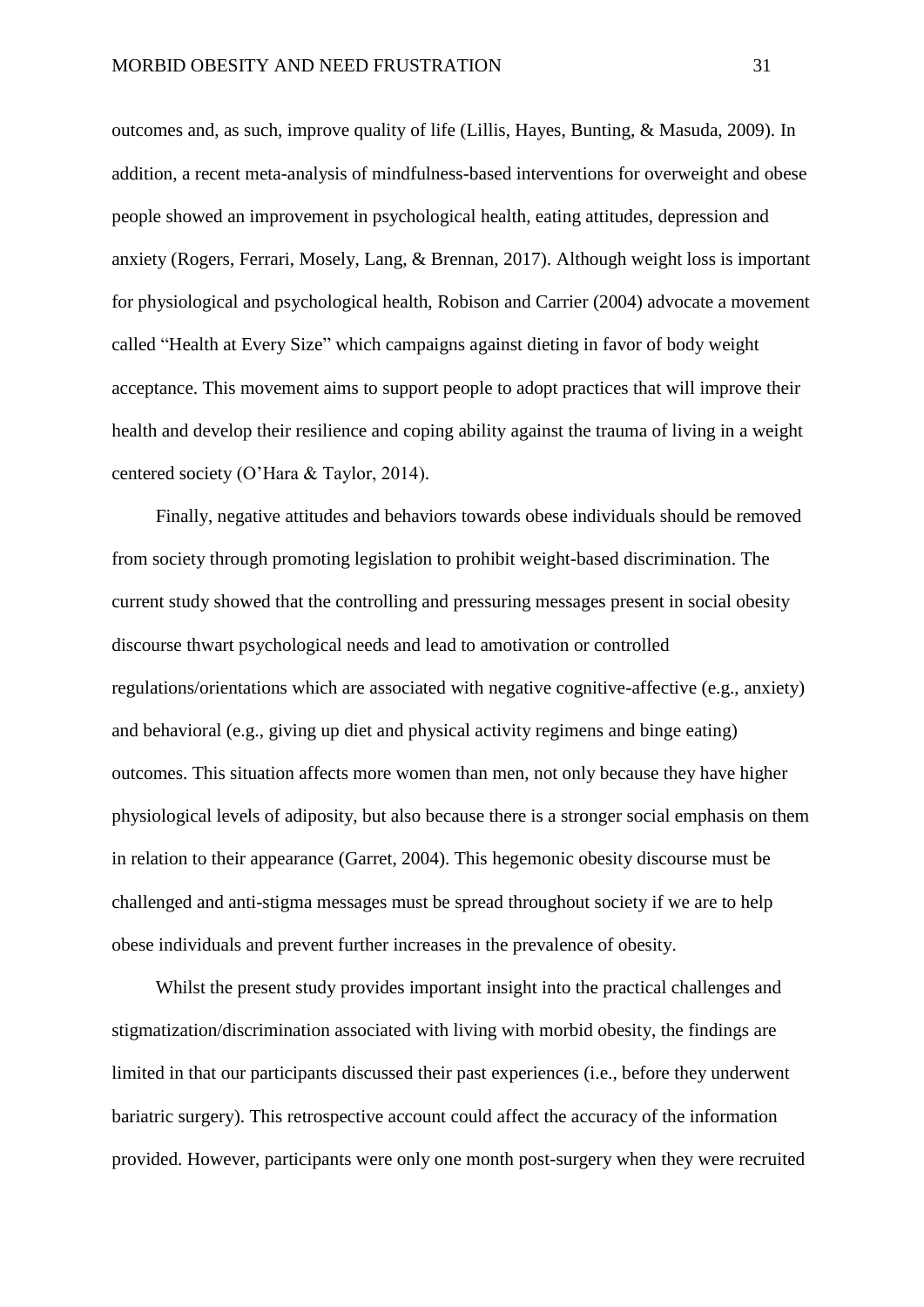for the study and, therefore, should not have had too much difficulty recalling their previous experiences of living with morbid obesity. On the other hand, the participants did choose to undergo bariatric surgery after having experienced previous failed obesity treatments and associated comorbidity. This may mean that our participants had developed particular relationships with their bodies and/or ways of living with the condition which differ from the experiences of people with morbid obesity who do not want to undergo bariatric surgery or even lose weight. Nevertheless, an in-depth understanding of this sub-sample and their experiences of psychological need frustration represents an interesting contribution to the literature and will help to inform strategies which provide support for the increasing number of individuals who are living with the condition. Nonetheless, future studies could analyze possible differences in experiences of need frustration between people with morbid obesity who want to undergo bariatric surgery and those who do not wish to receive the operation.

Some limitations concerning our qualitative research approach should also be recognized. A longitudinal process of data analysis during the observations of this study, in parallel to data collection, would have allowed observers to collect more detailed information related to the aim of the study and ensure data saturation. Moreover, future phenomenological approaches would be desirable to analyze the experience of living with morbid obesity in more depth and shed further light on this important research topic.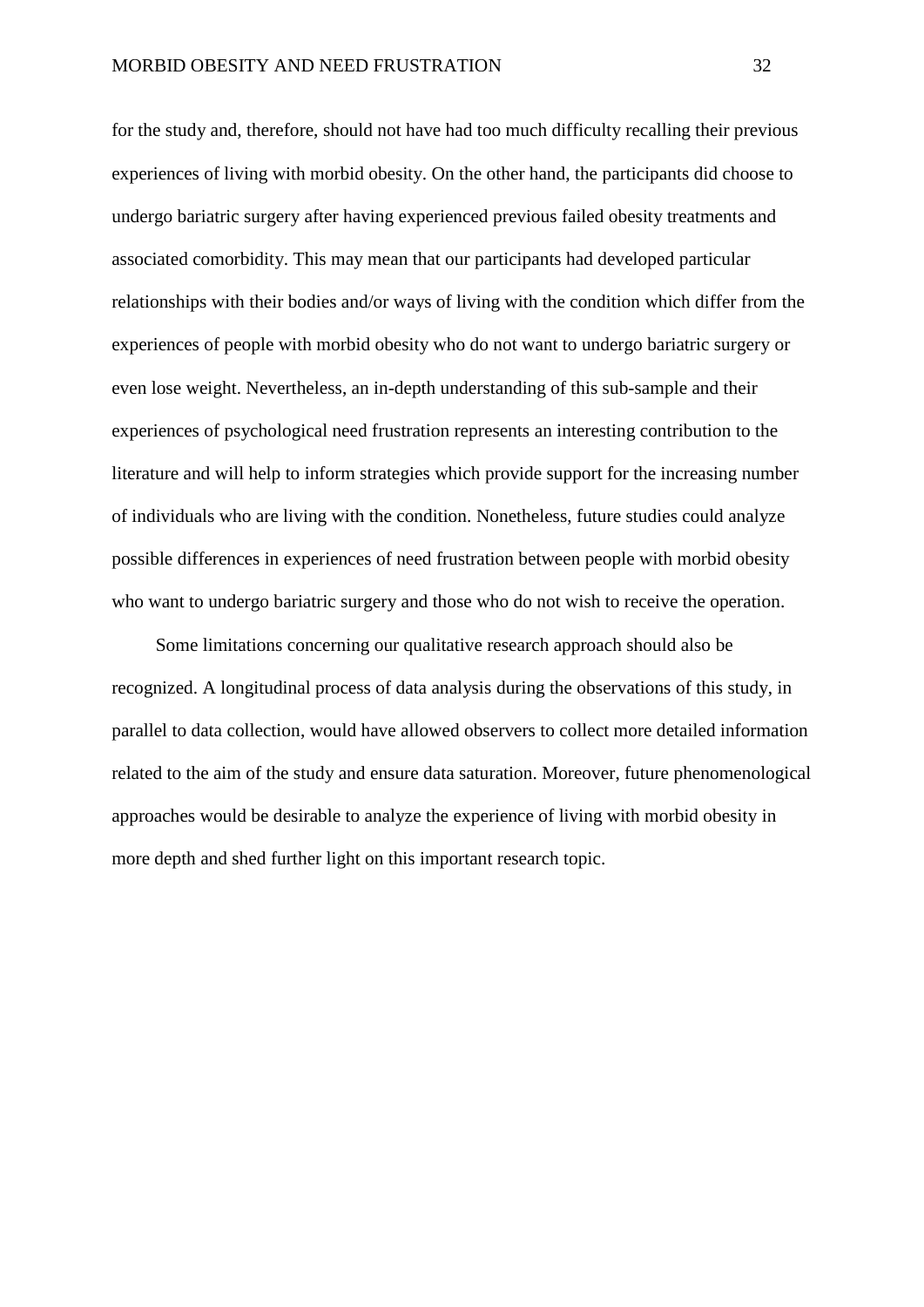#### **References**

- Alley, D. E., & Chang V. W. (2007). The changing relationship of obesity and disability, 1988–2004. *Journal of the American Medical Association, 298,* 2020- 2027. doi:10.1001/jama.298.17.2020
- American Psychiatric Association. (2013*). Diagnostic and statistical manual of mental disorders* (5th ed.). Washington, DC: APA.
- Anderson, D. A., & Wadden, T. A. (2004). Bariatric surgery patients' views of their physicians' weight-related attitudes and practices. *Obesity Research, 12,* 1587- 1595. doi:10.1038/oby.2004.198
- Atlantis, E., & Baker, M. (2008). Obesity effects on depression: systematic review of epidemiological studies. *International Journal of Obesity, 32,* 881-891. doi:10.1038/ijo.2008.54
- Bartholomew, K. J., Ntoumanis, N., Ryan, R. M., & Thøgersen-Ntoumani, C (2011). Psychological need thwarting in the sport context: Assessing the darker side of athletic experience. *Journal of Sport and Exercise Psychology, 33,* 75-102.
- Baumeister, R. F. (1997). Esteem threat, self-regulatory breakdown, and emotional distress as factors in self-defeating behavior. *Review of General Psychology, 1,* 145-174. doi:10.1037/1089-2680.1.2.145
- Bazeley, P., & Richards, L. (2000). *The Nvivo qualitative project book*. London: SAGE.
- Biddle, S. J. H., Mutrie, N., Gorely, T., & Blamey, A. (2012). Interventions for physical activity and sedentary behavior. In G. L. Roberts & D. C. Treasure (Eds.), *Advances in motivation in sport and exercise* (3rd ed., pp. 357-386). Champaign, IL: Human Kinetics.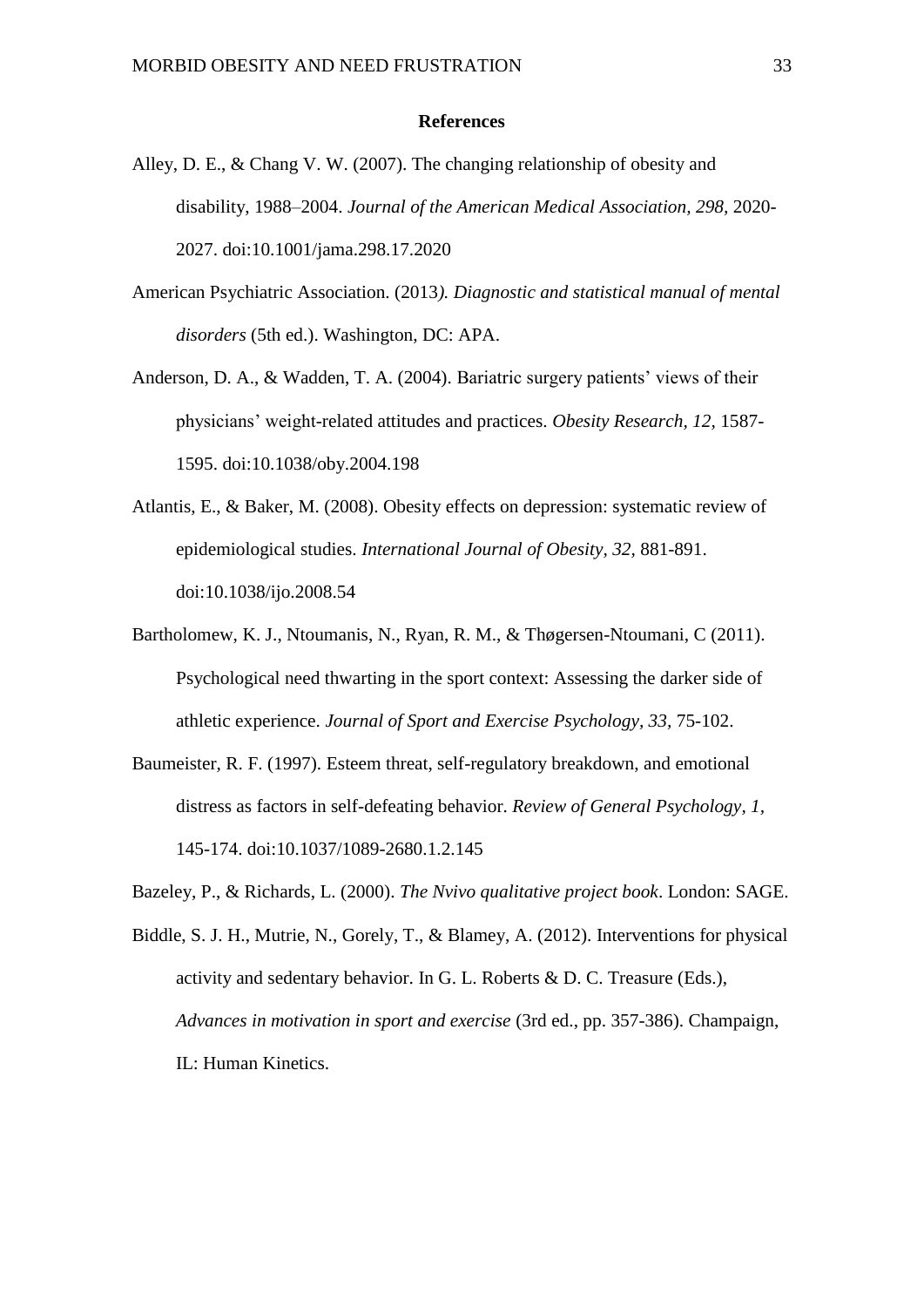- Bocchieri, L. E., Meana, M., & Fisher, B. L. (2002). Perceived psychosocial outcomes of gastric baipass surgery: A qualitative study. *Obesity Surgery, 12,* 781-788. doi:10.1381/096089202320995556
- Booth, H. P., Charlton, J., & Gulliford, M. C. (2017). Socioeconomic inequality in morbid obesity with body mass index more than 40 kg/m2 in the United States and England. *SSM - Population Health, 3*, 172-178. doi:10.1016/j.ssmph.2016.12.012
- Braun, V., & Clarke, V. (2006). Using thematic analysis in psychology. *Qualitative Research in Psychology, 3*, 77-101. doi:10.1191/1478088706qp063oa
- Carr, D., & Friedman, M. A. (2005). Is obesity stigmatizing? Body weight, perceived discrimination, and psychological well-being in the United States. *Journal of Health and Social Behavior, 46,* 244-259.
- Carr, D., & Friedman, M. A. (2006). Body weight and the quality of interpersonal relationships. *Social Psychology Quarterly, 69*, 127-149. doi:10.1177/019027250606900202
- Chang, J. H., Huang, C. L., & Lin, Y. C. (2015). Mindfulness, basic psychological needs fulfillment, and well-being. *Journal of Happiness Studies, 16,* 1149-1162. doi:10.1007/s10902-014-9551-2
- Chen, B., Vansteenkiste, M., Beyers, W., Boone, L, Deci, E. L., Van der Kapp-Deeder, J., … Verstuyf, J. (2015). Basic psychological need satisfaction, need frustration, and need strength across four cultures. *Motivation and Emotion, 39,* 216-236. doi:10.1007/s11031-014-9450-1
- Cliff, K., & Wright, J. (2010). Confusing and contradictory: considering obesity discourse and eating disorders as they shape body pedagogies in HPE. *Sport, Education and Society, 15*, 221-233. doi:10.1080/13573321003683893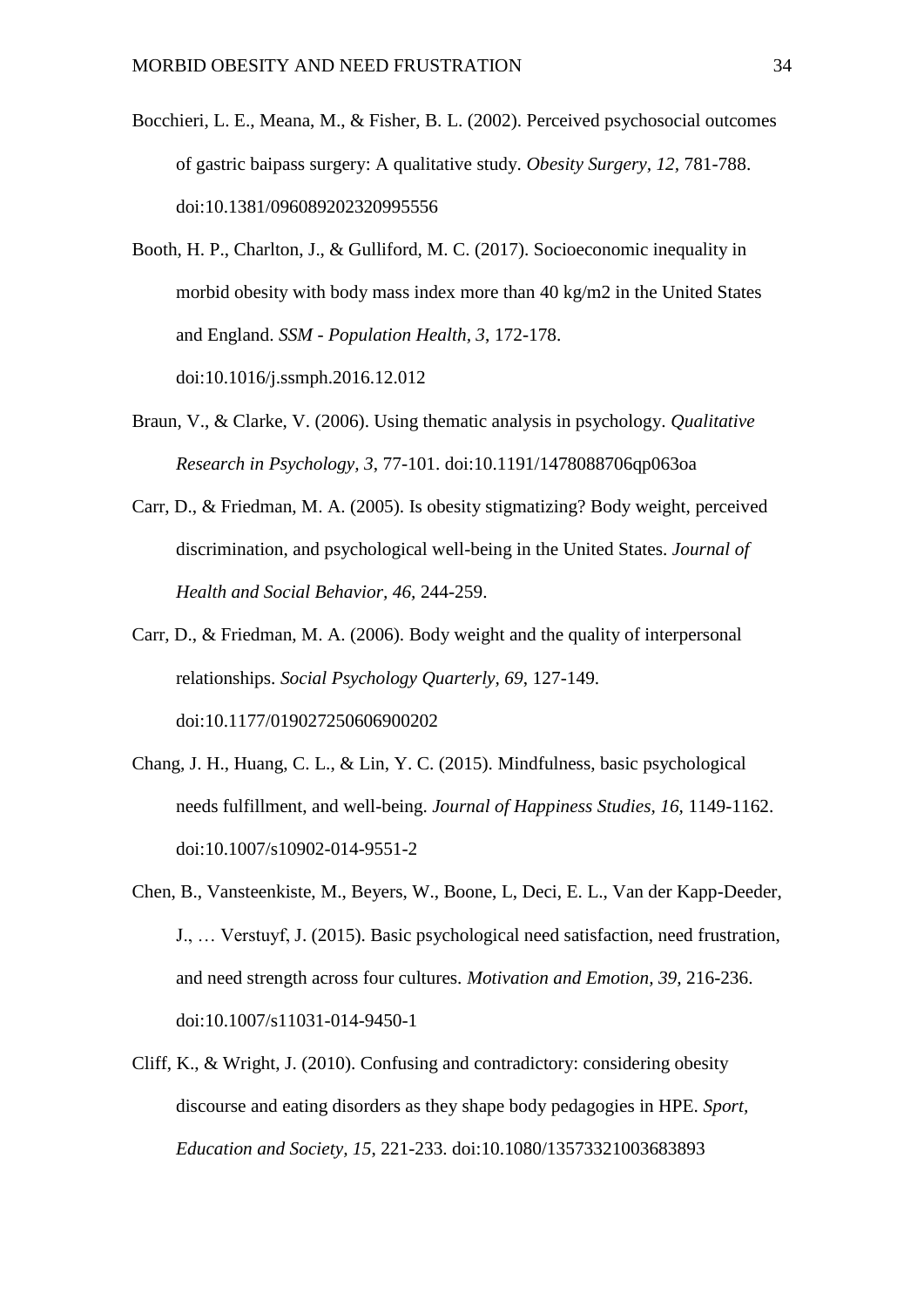- Collins, J. C., & Bentz, J. E. (2009). Behavioral and psychological factors in obesity. *The Journal of Lancaster General Hospital, 4,* 124-127.
- Crandall, C. S., & Schiffhauer, K. L. (1998). Anti-fat prejudice: Beliefs, values, and American culture. *Obesity Research, 6*, 458-460. doi:10.1002/j.1550- 8528.1998.tb00378.x
- Davin, S. A., & Taylor, N. M. (2009). Comprehensive review of obesity and psychological considerations for treatment. *Psychology, Health & Medicine, 14,* 716-725. doi:10.1080/13548500903431501
- Deci, E. L., & Ryan, R. M. (1980). The empirical exploration of intrinsic motivational processes. In L. Berkowitz (Ed.), *Advances in experimental social psychology* (Vol. 13., pp. 39-80). New York: Academic Press.
- Deci, E. L., & Ryan, R. M. (1985). *Intrinsic motivation and self-determination in human behavior*. New York: Plenum.
- Deci, E. L., & Ryan, R. M. (1991). A motivational approach to self: Integration in personality. In R. Dienstbier (Ed.), *Nebraska symposium on motivation: Vol. 38. Perspectives on motivation* (pp. 237-288). Lincoln, NE: University of Nebraska Press.
- Deci, E. L., & Ryan, R. M. (2000). The "what" and "why" of goal pursuits: Human needs and the self-determination of behaviour. *Psychological Inquiry, 11,* 227- 268. doi:10.1207/S15327965PLI1104\_01
- Gard, M. (2011). Truth, belief and the cultural politics of obesity scholarship and public health policy. *Critical Public Health, 21,* 37-48. doi:10.1080/09581596.2010.529421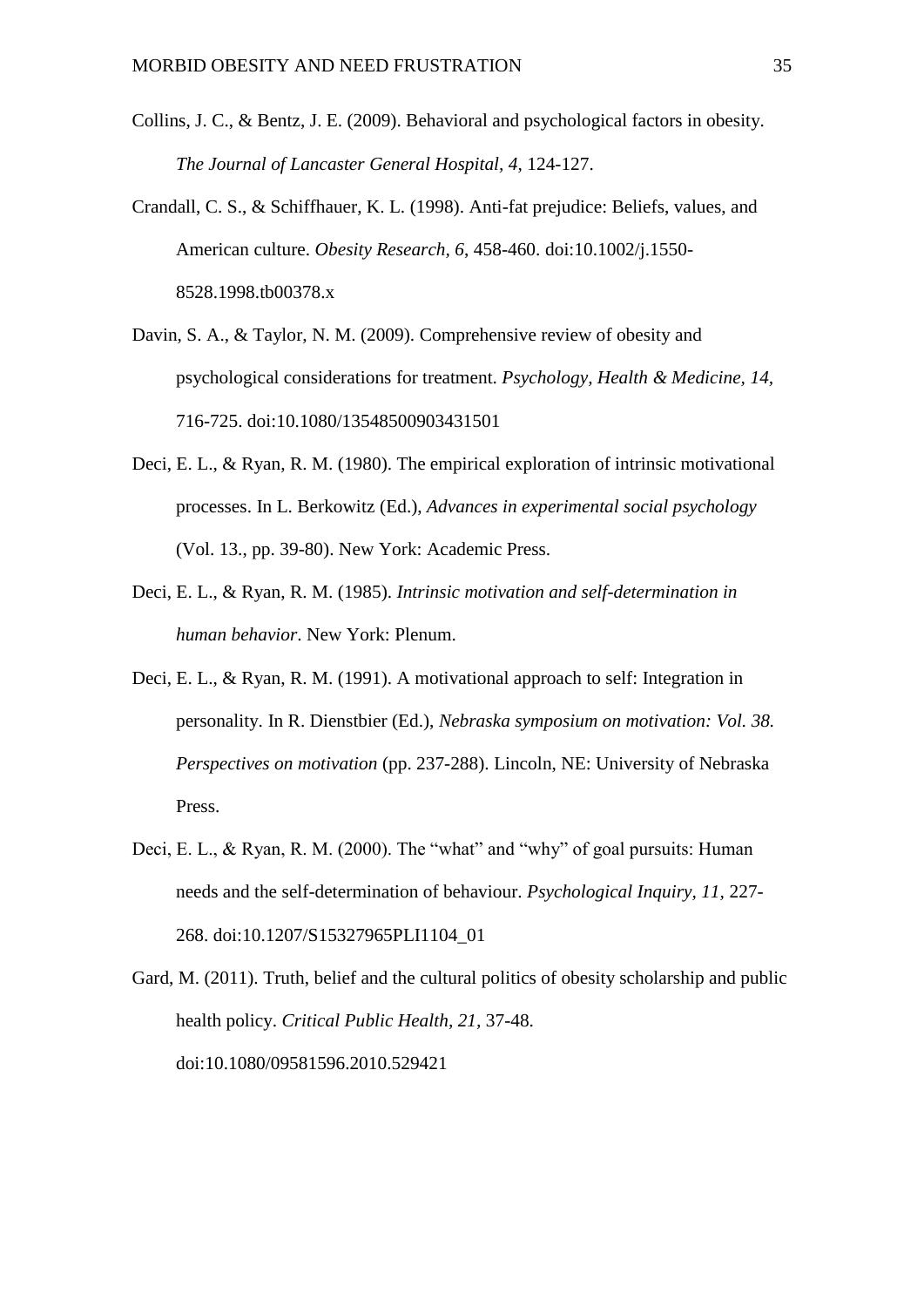- Gard, M., & Wright, J. (2001). Managing uncertainty: obesity discourses and physical education in a risk society. *Studies in Philosophy and Education, 20,* 535-549. doi:10.1023/A:1012238617836
- Garret, R. (2004). Gendered bodies and physical identities. In J. Evans, B. Davies, & J. Wright (Eds.), *Body knowledge and control. Studies in the sociology of physical education and health* (pp. 140-156). London: Routledge.
- Greenberg, B. S., Eastin, M., Hofschire, L., Lachlan, K., & Brownell, K. D. (2003). Portrayals of overweight and obese individuals on commercial television. *American Journal of Public Health, 93,* 1342–1348.
- Greenberg, I., Perna, F., Kaplan, M., & Sullivan, M. A. (2005). Behavioral and psychological factors in the assessment of obesity surgery patients. *Obesity Research, 13,* 244-249. doi:10.1038/oby.2005.33
- Grucza, R. A., Przybeck, T. R., & Cloninger, C. R. (2007). Prevalence and correlates of binge eating disorder in a community sample. *Comprehensive Psychiatry, 48,* 124-131. doi:10.1016/j.comppsych.2006.08.002
- Himes, S. M., & Thompson, J. K. (2007). Fat stigmatization in television shows and movies: a content analysis. *Obesity, 15,* 712-718. doi:10.1038/oby.2007.635
- Jang, H., Kim, E. J., Reeve, J. (2016). Why students become more engaged or more disengaged during the semester: A self-determination theory dual-process model. *Learning and Instruction, 43,* 27-38. doi:10.1016/j.learninstruc.2016.01.002
- Jinks, C., Jordan, K., & Croft, P. (2006). Disabling knee pain-another consequence of obesity: results from a prospective cohort study. *BMC Public Health, 6,* 258. doi:10.1186/1471-2458-6-258
- Kalarchian, M. A., Marcus, M. D., Levine, M. D., Courcoulas, A. P., Pilkonis, P. A., Ringham, R. M., … Rofey, D. L. (2007). Psychiatric disorders among bariatric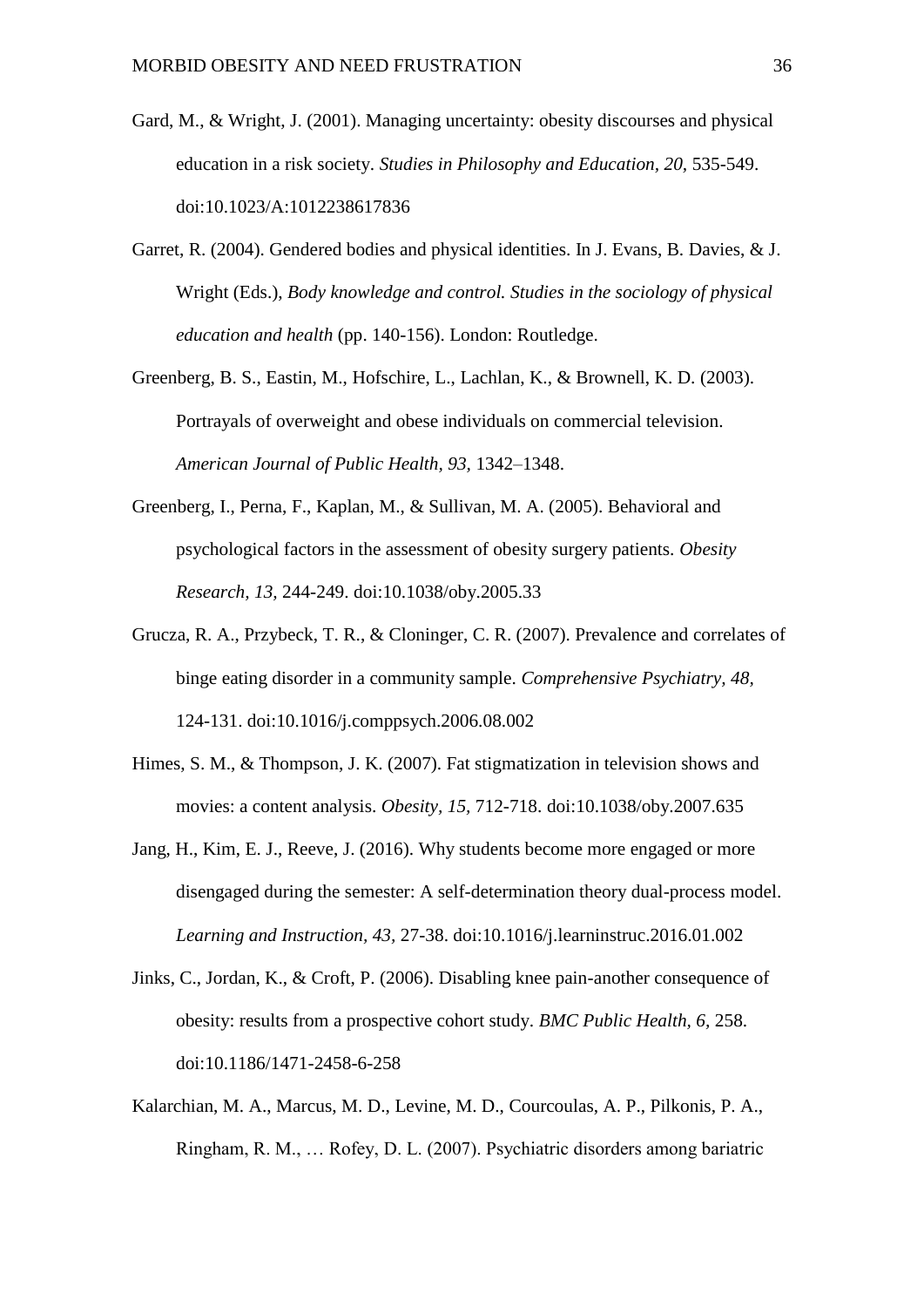surgery candidates: Relationship to obesity and functional health status. *American Journal of Psychiatry, 164,* 328-334. doi:10.1176/ajp.2007.164.2.328

- Kasser, T., & Ryan, R. M. (1993). A dark side of the American dream: Correlates of financial success as a central life aspiration. *Journal of Personality and Social Psychology, 65,* 410-422. doi:10.1037/0022-3514.65.2.410
- Kasser, T., & Ryan, R. M. (1996). Further examining the American dream: Differential correlates of intrinsic and extrinsic goals. *Society for Personality and Social Psychology, 22,* 280-287. doi:10.1177/0146167296223006
- Lather, J. D., & Stunkardt, A. J. (2003). Getting worse: the stigmatization of obese children. *Obesity Research, 11,* 452-456. doi:10.1038/oby.2003.61
- Lewis, S., Thomas, S. L., Blood, R. W., Castle, D. J., Hyde, J., & Komesaroff, P. A. (2011). How do obese individuals perceive and respond to the different types of obesity stigma that they encounter in their daily lives? A qualitative study. *Social Science & Medicine, 73*, 1349-1356. doi:10.1016/j.socscimed.2011.08.021
- Lillis, J., Hayes, S. C., Bunting, K., & Masuda, A. (2009). Teaching acceptance and mindfulness to improve the lives of the obese: a preliminary test of a theoretical model. *Annals of Behavioral Medicine, 37,* 58-69. doi:10.1007/s12160-009-9083 x
- Ling, C. G., Brotherton, S. S., & Smith, S. O. (2009). Review of the literature regarding gait and class III obesity. *Journal of Exercise Physiology Online, 12(5)*, 51-61.
- Luppino, F. S., de Wit, L. M., Bouvy, P. F., Stijnen, T., Cuijpers, P., Penninx, B. W. J. H., & Zitman, F. G. (2010). Overweight, obesity, and depression. A systematic review and meta-analysis of longitudinal studies. *Archives of General Psychiatry, 67,* 220-229. doi:10.1001/archgenpsychiatry.2010.2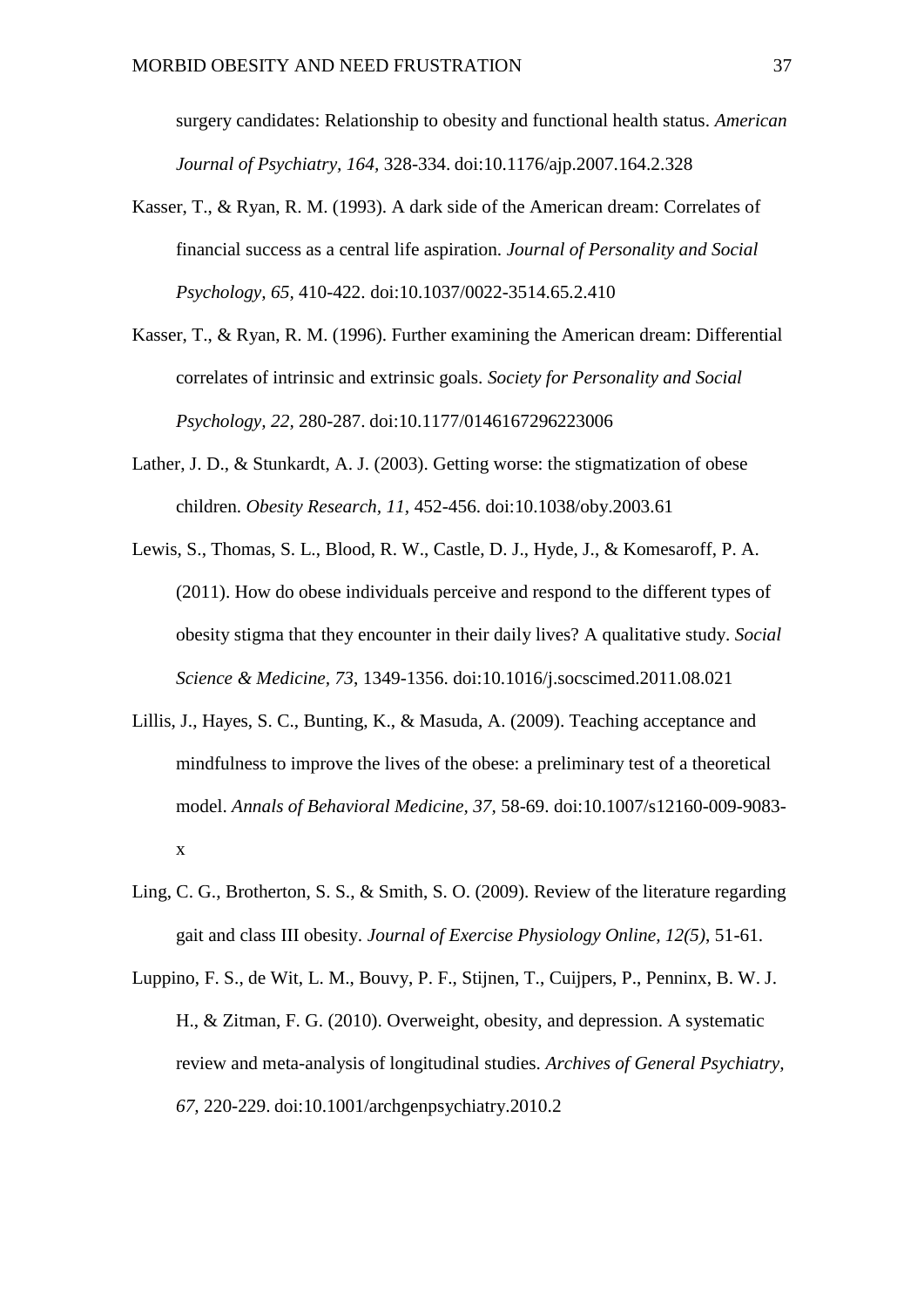- Ma, J., & Xiao, L. (2010). Obesity and depression in US women: Results from the 2005-2006 national health and nutritional examination survey. *Obesity, 18,* 347- 353. doi:10.1038/oby.2009.213
- McCarthy, L. H., Bigal, M. E., Katz, M., Derby, C., & Lipton, R. B. (2009). Chronic pain and obesity in the elderly: Results from the Einstein aging study. *Journal of the American Geriatrics Society, 57*, 115-119. doi:10.1111/j.1532- 5415.2008.02089.x
- Mello, D. B., Verdini, M. L. P., Dantas, E. H. M., Giani, T. S., Ferreira, M. A., Emygdio, R. F., & Hortale, V. A. (2010). Impact of obesity on quality of life in the elderly. *Medicina Sportiva, 14*(2), 63-66.
- Ng, J. Y. Y., Ntoumanis, N., Thøgersen-Ntoumani, C., Deci, E. L., Ryan, R. M., Duda, J. L., & Williams, G. C. (2012). Self-determination theory applied to health contexts: A meta-analysis. *Perspectives on Psychological Science, 7,* 325-340. doi:10.1177/1745691612447309
- O'Hara, L., & Taylor, J. (2014). Health at Every Size: a weight-neutral approach for empowerment, resilience and peace. *International Journal of Social Work and Human Services Practice, 2*(6), 272-282. doi:10.13189/ijrh.2014.020611
- Osei-Assibey, G., Kyrou, I., Kumar, S., Saravanan, P., & Matyka, K. A. (2010). Selfreported psychosocial health in obese patients before and after weight loss. *Journal of Obesity, 2010,* 1-6. doi:10.1155/2010/372463
- Piper, A. J., & Grunstein, R. R. (2010). Big breathing: the complex interaction of obesity, hypoventilation, weight loss, and respiratory function. *Journal of Applied Physiology, 108,* 199-205. doi:10.1152/japplphysiol.00713.2009
- Prentice, A., & Jebb, S. (2004). Energy intake/physical activity interactions in the homeostasis of body weight regulation. *Nutrition Reviews, 62,* S98-S104.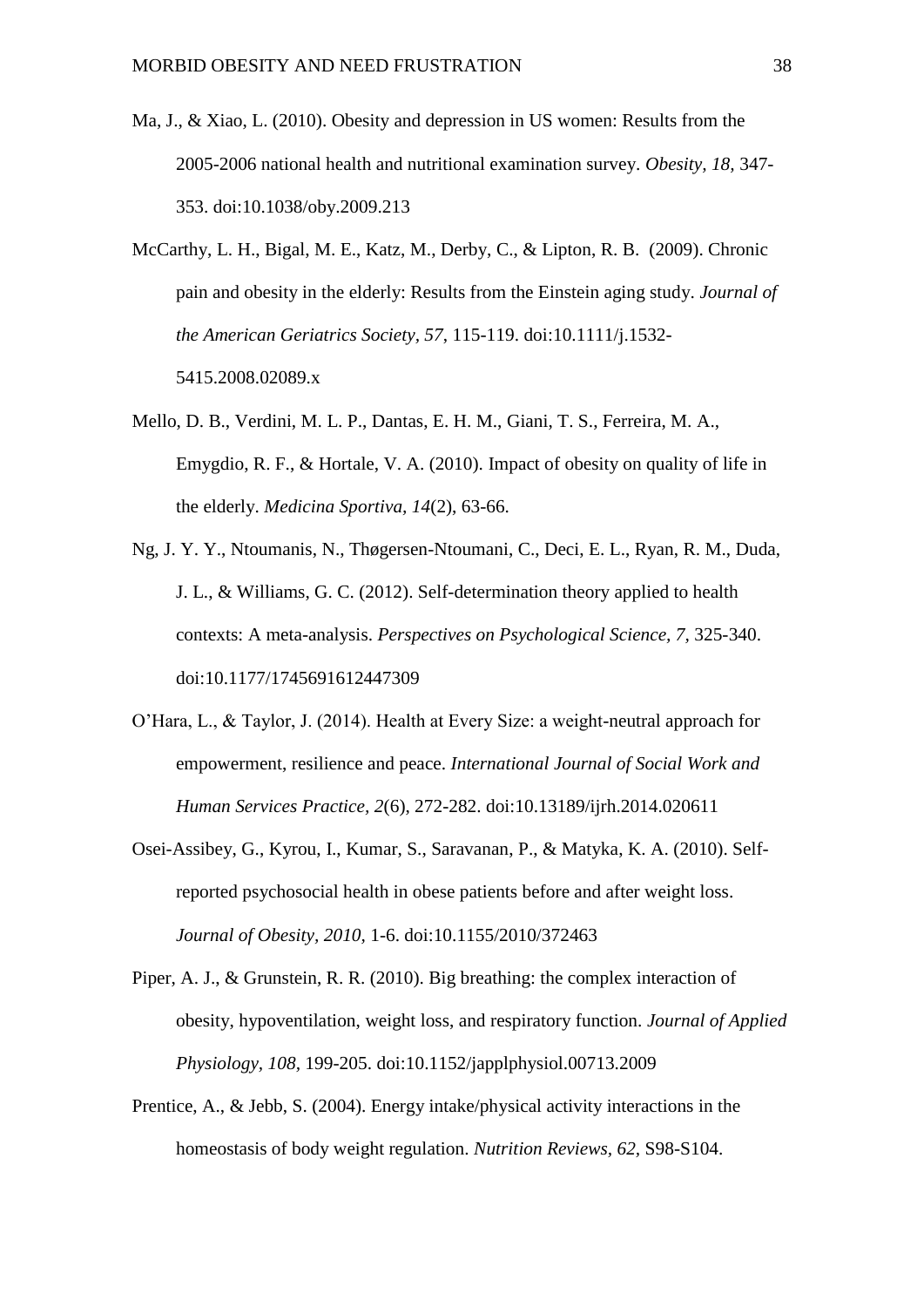- Puhl, R. M., & Brownell, K. D. (2001). Bias, discrimination and obesity. *Obesity Research, 9,* 788-805. doi:10.1038/oby.2001.108
- Puhl, R. M., & Brownell, K. D. (2006). Confronting and coping with weight stigma: an investigation of overweight and obese adults. *Obesity, 14,* 1802-1815. doi:10.1038/oby.2006.208
- Puhl, R. M., & Heuer, C. A. (2010). Obesity stigma: Important considerations for public health. *American Journal of Public Health, 100,* 1019-1028. doi:10.2105/AJPH.2009.159491
- Raggi, A., Sirtori, A., Brunani, A., Liuizzi, A., & Leonardi, M. (2009). Use of the ICF to describe functioning and disability in obese patients. *Disability and Rehabilitation, 31*, S153-S158. doi:10.3109/09638280903317724
- Robison, J., & Carrier, K. (2004). *The spirit and science of holistic health: More than broccoli, jogging, and bottled water...More than yoga, herbs and meditation*. Indiana: Authorhouse.
- Rogers, J. M., Ferrari, M., Mosely, K., Lang, C. P., & Brennan, L. (2017). Mindfulnessbased interventions for adults who are overweight or obese: a meta-analysis of physical and psychological health outcomes. *Obesity Reviews, 18,* 51-67. doi:10.1111/obr.12461
- Ryan, R. M., Deci, E. L., & Grolnick, W. S. (1995). Autonomy, relatedness, and the self: Their relation to development and psychopathology. *Developmental Psychopathology, 1,* 618-655.
- Ryan, R. M., Huta, V., & Deci, E. L. (2008). Living well: A self-determination theory perspective on eudaimonia. *Journal of Happiness Studies, 9,* 139-170. doi:10.1007/s10902-006-9023-4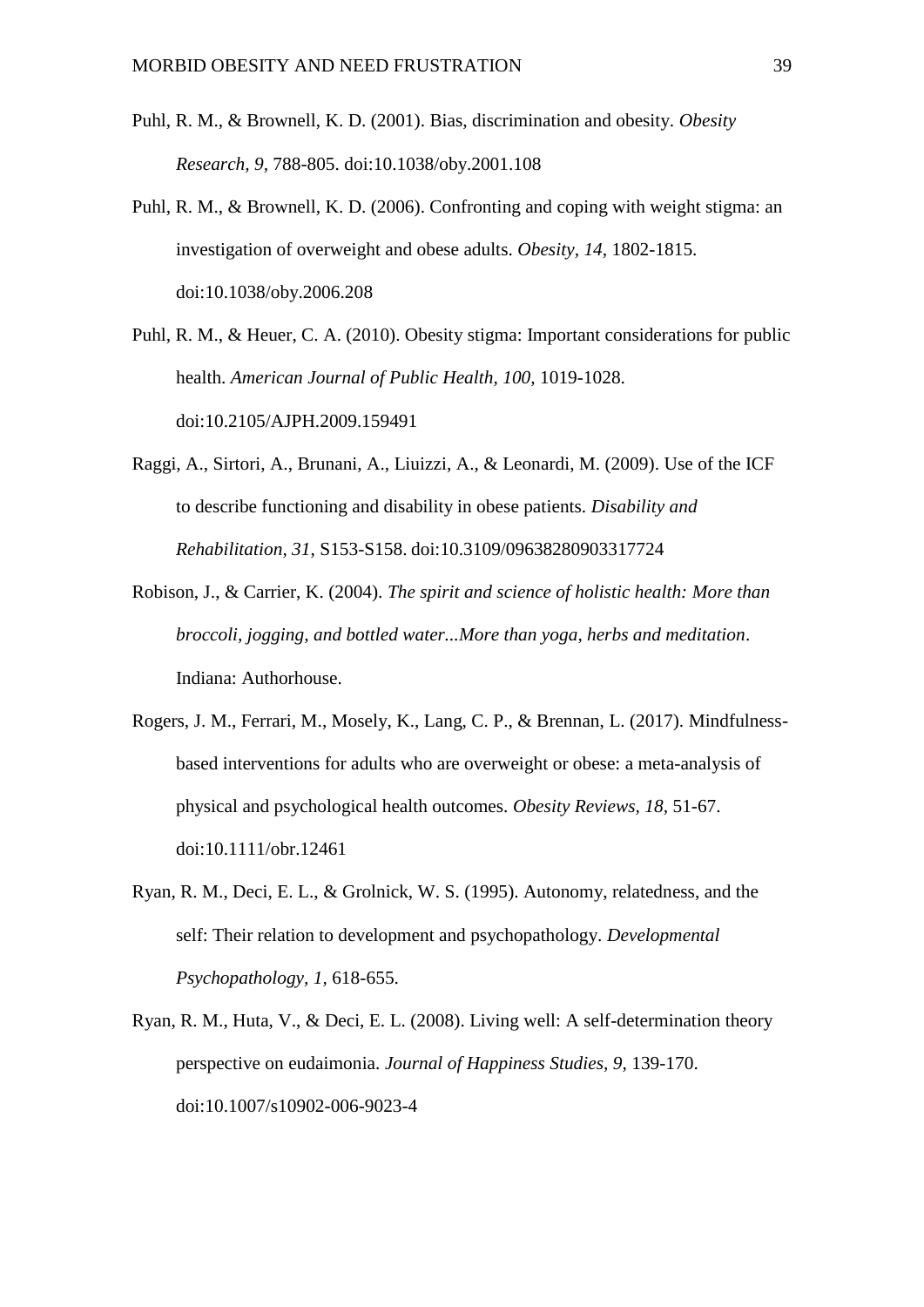- Saffari, M., Pakpour, A. H., Mohammadi-Zeidi, I., Samadi, M., & Chen, H. (2014). Long-term effect of motivational interviewing on dietary intake and weight loss in Iranian obese/overweight women. *Health Promotion Perspectives, 4,* 206-213. doi:10.5681/hpp.2014.027
- Saunders, R., Johnson, L., & Teschner, J. (1998). Prevalence of eating disorders among bariatric surgery patients. *Eating Disorders, 6,* 309-317. doi:10.1080/10640269808249267
- Shenton, A. K. (2004). Strategies for ensuring trustworthiness in qualitative research projects. *Education for Information, 22,* 63-75.
- Sirtori, A., Brunani, A., Villa, V., Berselli, M.E., Croci, M., Leonardi, M., & Raggi, A. (2012). Obesity is a marker of reduction in QoL and disability. *The Scientific World Journal, 2012,* 1-6. doi:10.1100/2012/167520
- Smith, B., & McGannon, K. R. (2017). Developing rigor in qualitative research: Problems and opportunities within sport and exercise psychology. *International Review of Sport and Exercise Psychology*. Advance online publication. doi:10.1080/1750984X.2017.1317357
- Sparkes, A. C., & Smith, B. (2014). *Qualitative research methods in sport, exercise and health. From process to product*. London: Routledge.
- Strauss, J, & Ryan, R. M. (1987). Autonomy disturbances in subtypes of anorexia nervosa. *Journal of Abnormal Psychology, 96,* 254-258. doi:10.1037/0021- 843X.96.3.254
- Stunkard, A. J., & Wadden, T. A. (1992). Psychological aspects of severe obesity. *American Journal of Clinical Nutrition, 55,* 524S-532S.
- Teixeira, P. J., Carraça, E. V., Marques, M. M., Rutter, H., Oppert, J-M., De Bourdeaudhuij, I., … Brug, J. (2015). Successful behaviour change in obesity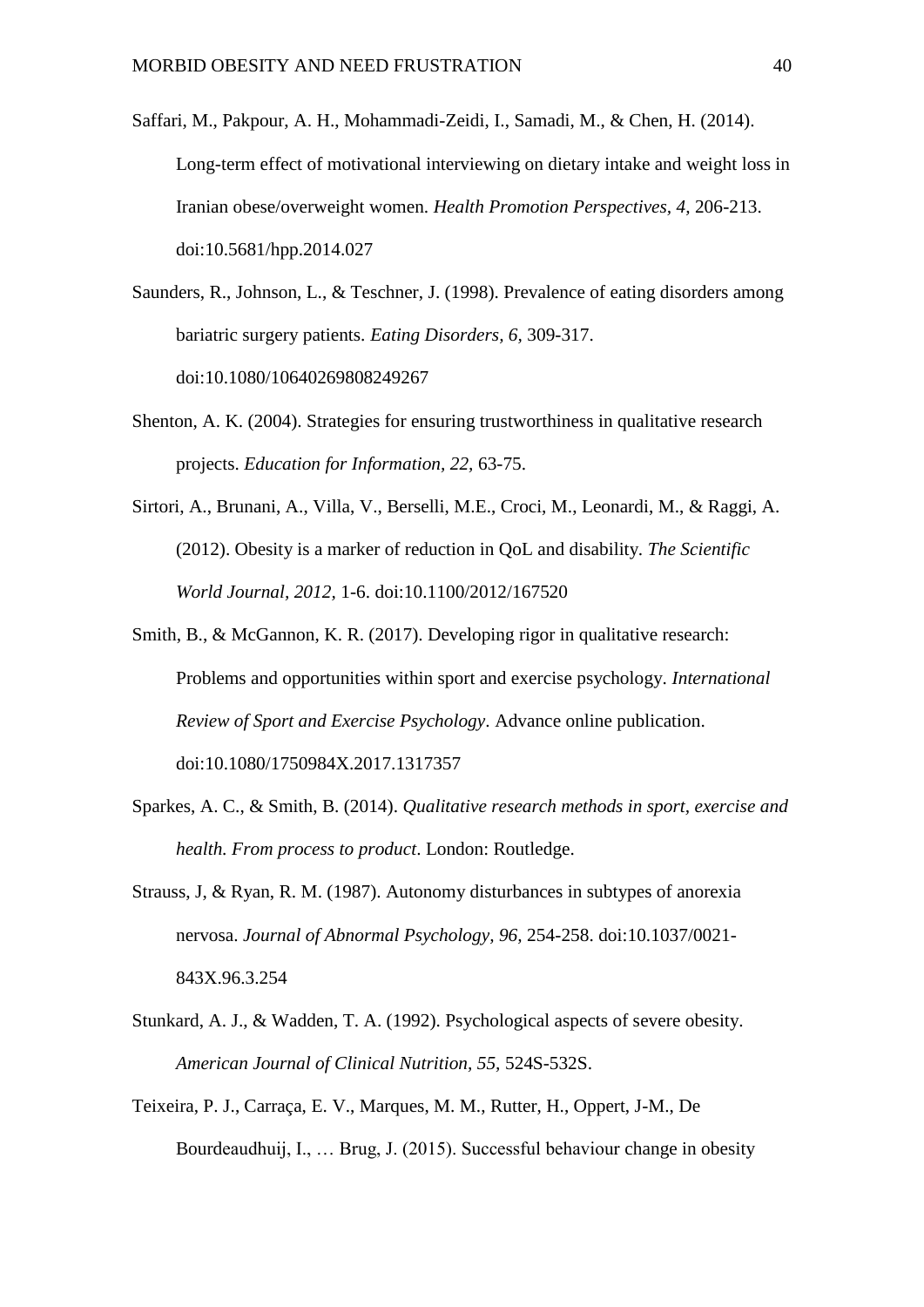interventions in adults: a systematic review of self-regulation mediators. *BMC Medicine, 13,* 84. doi:10.1186/s12916-015-0323-6

- Teixeira, P. J., Silva, M. N., Mata, J., Palmeira, A. L., & Markland, D. (2012). Motivation, self-determination, and long-term weight control. *International Journal of Behavioral Nutrition and Physical Activity, 9,* 22. doi:10.1186/1479- 5868-9-22
- Vallerand, R. J. (1997). Toward a hierarchical model of intrinsic and extrinsic motivation. In M. P. Zanna (Ed.), *Advances in experimental social psychology* (pp. 271-360). New York: Academic Press.
- van Hout, G. C. M., van Oudheusden, I., Krasuska, A. T., & van Heck G. L. (2006). Psychological profile of candidates for vertical banded gastroplasty. *Obesity Surgery, 16*, 67-74. doi:10.1381/096089206775222023
- Vansteenkiste. M., & Ryan, R. M. (2013). On psychological growth and vulnerability: Basic psychological need satisfaction and need frustration as a unifying principle. *Journal of Psychotherapy Integration, 23,* 263-280. doi:10.1037/a0032359
- Vartanian, L. R., & Shaprow, .J. G. (2008). Effects of weight stigma on exercise motivation and behavior: a preliminary investigation among college-aged females. *Journal of Health Psychology, 13,* 131-138. doi:10.1177/1359105307084318
- Wiczinski, E., Döring, A., John, J., & von Lengerke, T. (2009). Obesity and healthrelated quality of life: Does social support moderate existing associations? *British Journal of Health Psychology, 14,* 717-734. doi:10.1348/13S910708X401867
- Williams, G. C., Grow, V. M., Freedman, Z., Ryan, R. M., & Deci, E. L. (1996). Motivational predictor of weight loss and weight-loss maintenance. *Journal of Personality and Social Psychology, 70,* 115-126.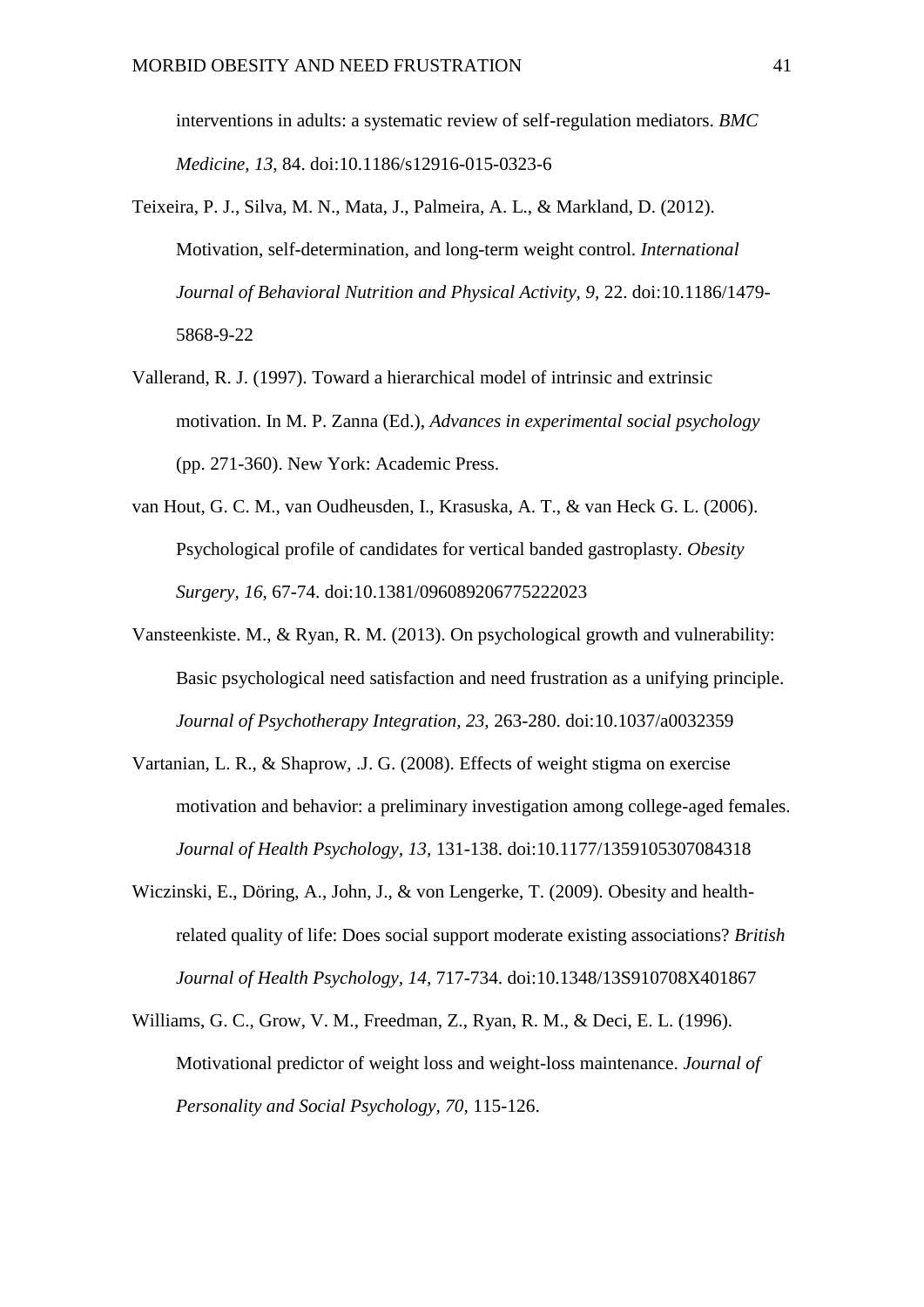World Health Organization. (2017). Obesity and overweight (Fact sheet No. 311).

Retrieved from http://www.who.int/mediacentre/factsheets/fs311/en/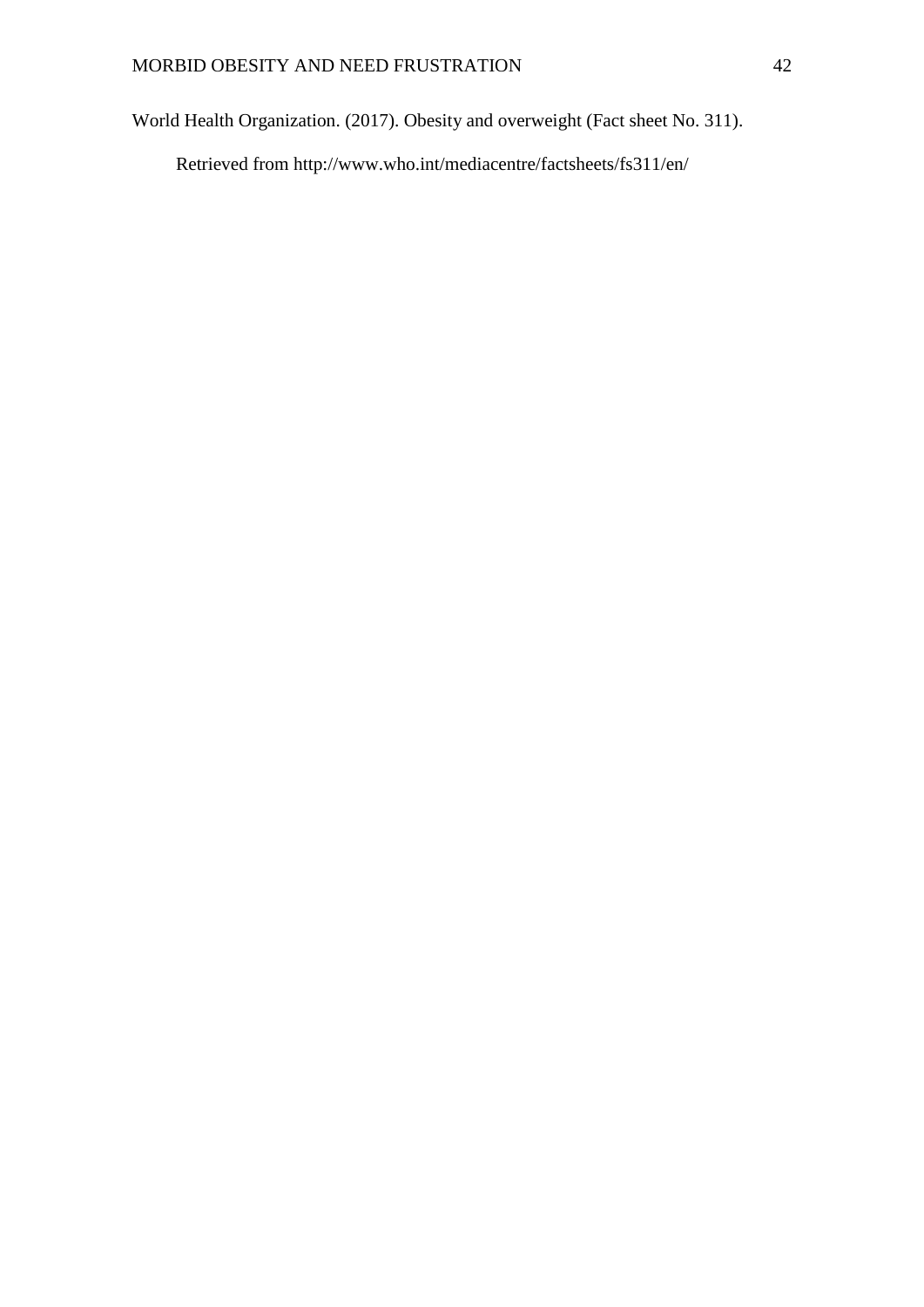### MORBID OBESITY AND NEED FRUSTRATION 43

#### Table 1

### *Examples of Targeted (concerning SDT) and Open Questions in the Interview*

#### Targeted questions

- Have you felt any improvement in your health or physical fitness with the physical activity program? Do you feel more competent to get on your daily life than before? (Competence)
- Did obesity suppose for you a limitation in daily life tasks? Can you now do more daily life tasks by yourself? (Competence / Autonomy)
- Did you feel limitations in your social life before surgery? Do you feel more valued than before? (Relatedness)
- Do you think society, doctors, politicians... do as much as possible to help obese people? (Relatedness)

#### Open questions

- What has obesity meant in your life? At the labor, social, emotional, sexual level…
- How was living with morbid obesity?
- What negative experiences did you live associated with being obese? If you lived any bad experience…
- What would you advise to other people in your situation?